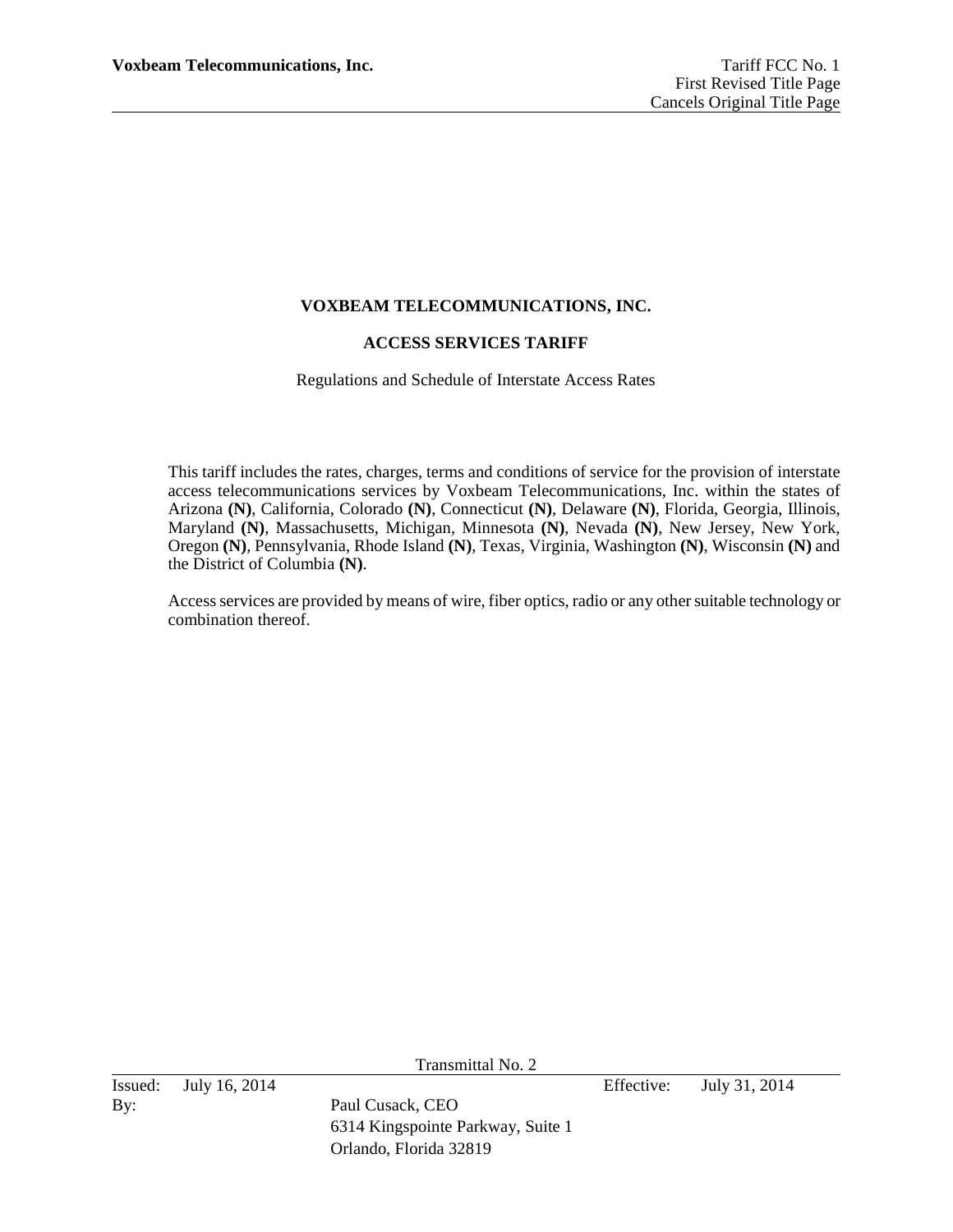# **CHECK SHEET**

Pages 1 to 70 are effective as of the date shown. Original and revised pages listed below contain all changes from the original tariff that are in effect on the date shown.

| <b>SHEET</b> | <b>REVISION</b>         | <b>SHEET</b> | <b>REVISION</b> | <b>SHEET</b> | <b>REVISION</b> |
|--------------|-------------------------|--------------|-----------------|--------------|-----------------|
| Title        | 1 <sup>st</sup> Revised |              |                 |              |                 |
| $\mathbf{1}$ | $2nd$ Revised           | $\ast$       |                 |              |                 |
| 56           | $2nd$ Revised           | $\ast$       |                 |              |                 |
| 57           | $2nd$ Revised           | $\ast$       |                 |              |                 |
| 58           | $2nd$ Revised           | $\ast$       |                 |              |                 |
| 59           | $2nd$ Revised           | $\ast$       |                 |              |                 |
| 59.1         | 1 <sup>st</sup> Revised | $\ast$       |                 |              |                 |
| 59.2         | $1st$ Revised           | $\ast$       |                 |              |                 |
| 59.3         | 1 <sup>st</sup> Revised | $\ast$       |                 |              |                 |
| 59.4         | 1 <sup>st</sup> Revised | ∗            |                 |              |                 |
| 59.5         | 1 <sup>st</sup> Revised | $\ast$       |                 |              |                 |
| 59.6         | 1 <sup>st</sup> Revised | $\ast$       |                 |              |                 |
| 59.7         | 1 <sup>st</sup> Revised | $\ast$       |                 |              |                 |
| 59.8         | 1 <sup>st</sup> Revised | $\ast$       |                 |              |                 |
| 59.9         | 1 <sup>st</sup> Revised | $\ast$       |                 |              |                 |
| 59.10        | 1 <sup>st</sup> Revised | $\ast$       |                 |              |                 |
| 59.11        | 1 <sup>st</sup> Revised | $\ast$       |                 |              |                 |
| 59.12        | 1 <sup>st</sup> Revised | $\ast$       |                 |              |                 |
| 59.13        | 1 <sup>st</sup> Revised | ∗            |                 |              |                 |
| 59.14        | 1 <sup>st</sup> Revised | $\ast$       |                 |              |                 |
| 60           | $2nd$ Revised           | $\ast$       |                 |              |                 |
| 60.1         | 1 <sup>st</sup> Revised | $\ast$       |                 |              |                 |

Transmittal No. 3

By: Paul Cusack, CEO

6314 Kingspointe Parkway, Suite 1 Orlando, Florida 32819

Issued: July 16, 2015 Effective: July 31, 2015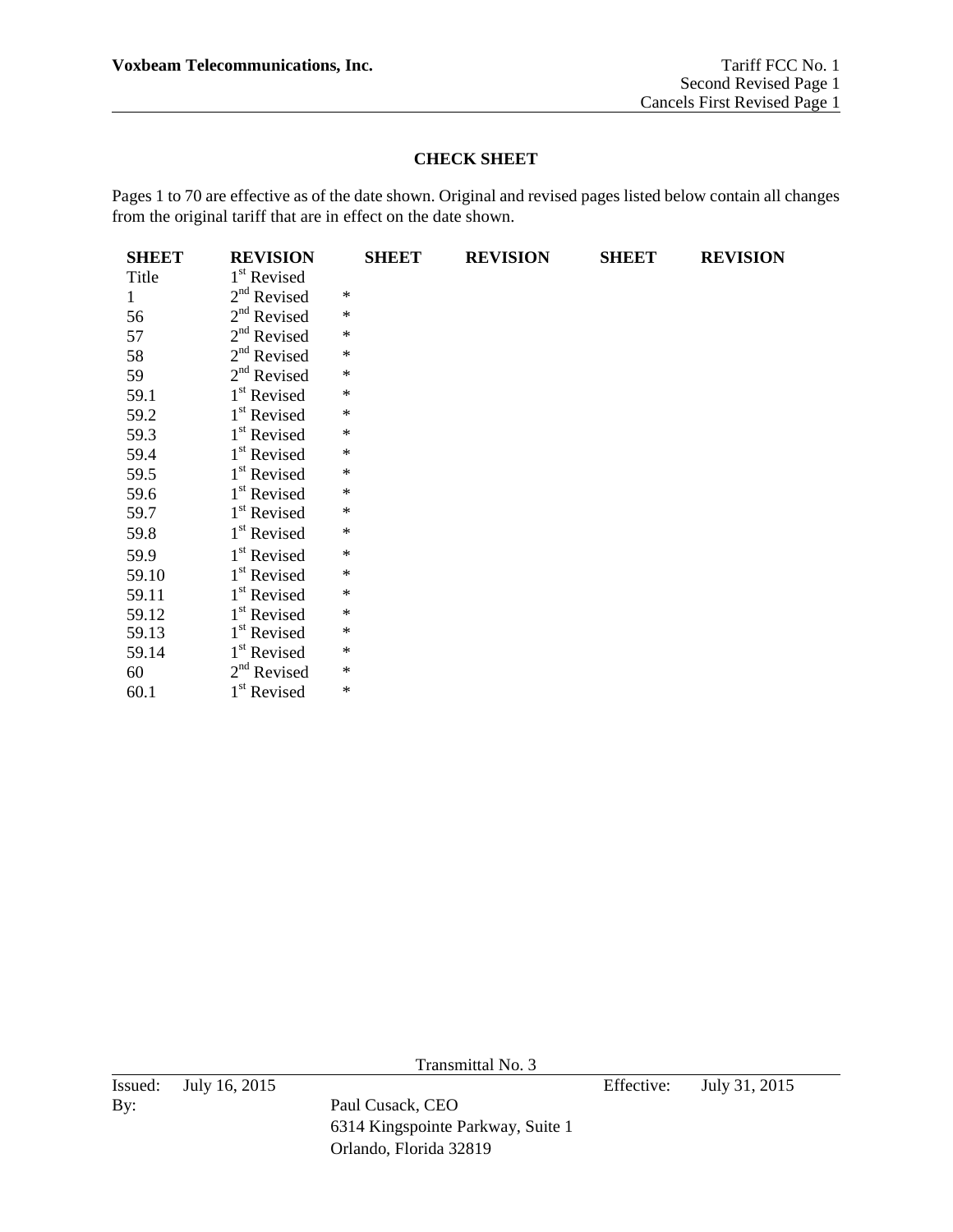# **TABLE OF CONTENTS**

| <b>Check Sheet</b>                                |                                                  | 1  |
|---------------------------------------------------|--------------------------------------------------|----|
| Table of Contents                                 |                                                  |    |
| Concurring, Connecting and Participating Carriers |                                                  |    |
| <b>Explanations of Symbols</b>                    |                                                  |    |
| Section 1                                         | Definitions of Abbreviations                     | 5  |
| Section 2                                         | <b>Rules and Regulations</b>                     | 12 |
|                                                   | Section 3 Switched Access Service                | 43 |
|                                                   | Section 4 Dedicated Access Service               | 62 |
| Section 5                                         | Miscellaneous Services and Charges               | 63 |
| Section 6                                         | Special Contracts, Arrangements and Construction | 69 |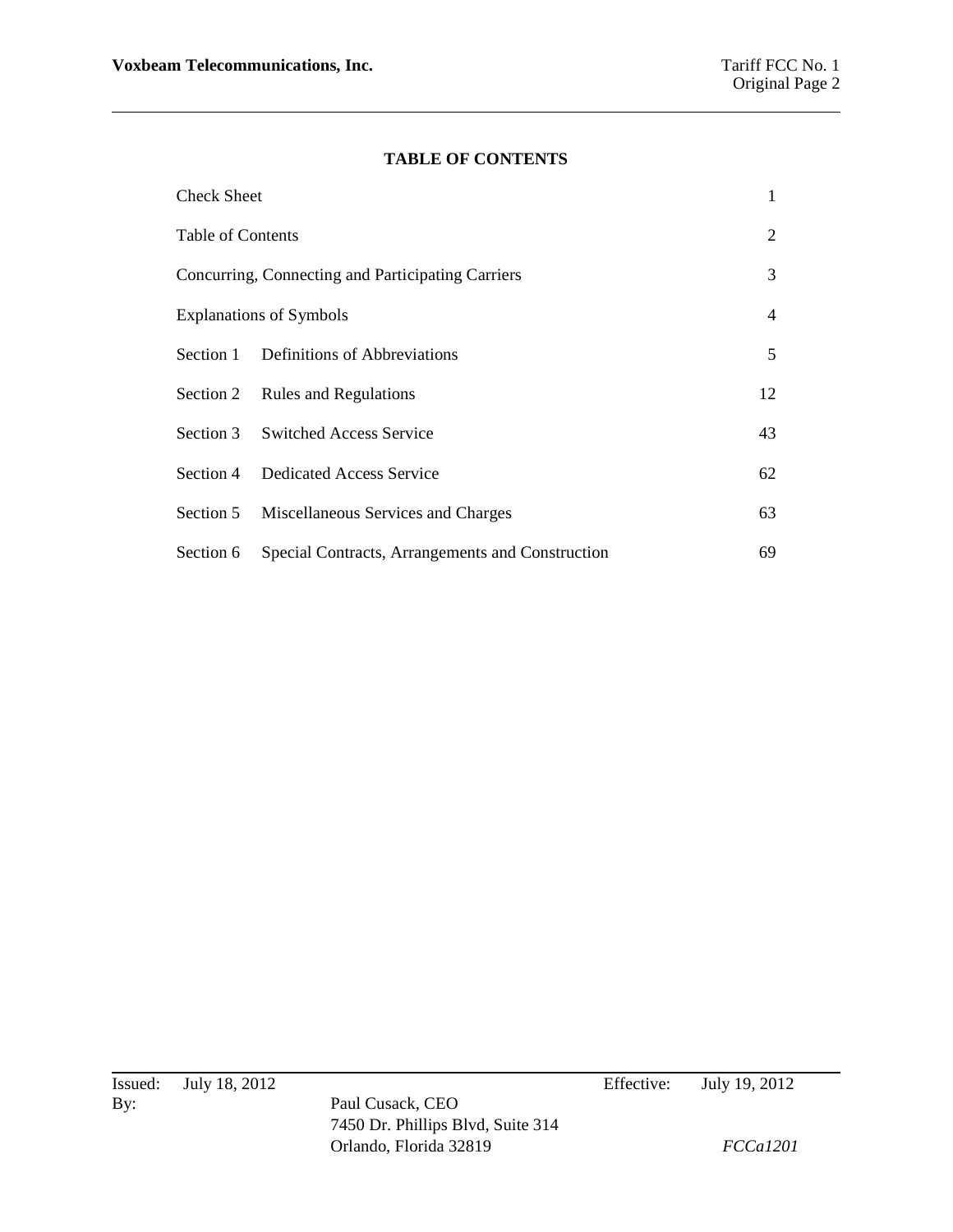# CONCURRING CARRIERS

None

# CONNECTING CARRIERS

None

### OTHER PARTICIPATING CARRIERS

None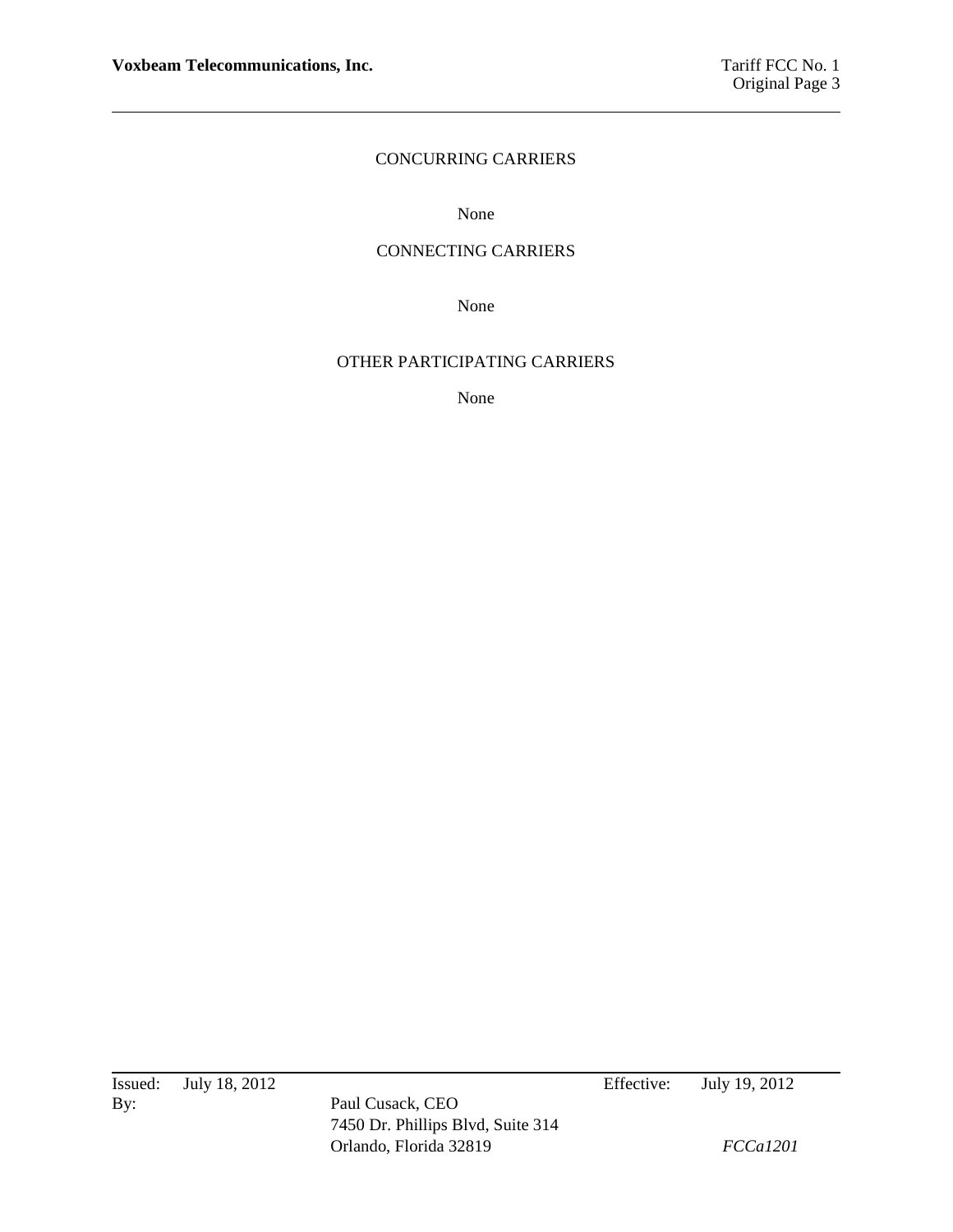# **EXPLANATION OF SYMBOLS**

- **(C)** To signify changed regulation.
- **(D)** To signify discontinued rate or regulation.
- **(I)** To signify an increase.
- **(M)** To signify matter relocated without change
- **(N)** To signify new rate or regulation.
- **(R)** To signify a reduction.
- **(T)** To signify a change in the word of text, but no change in rate or regulation.
- **(S)** To signify a reissued matter.
- **(Z)** To signify a correction.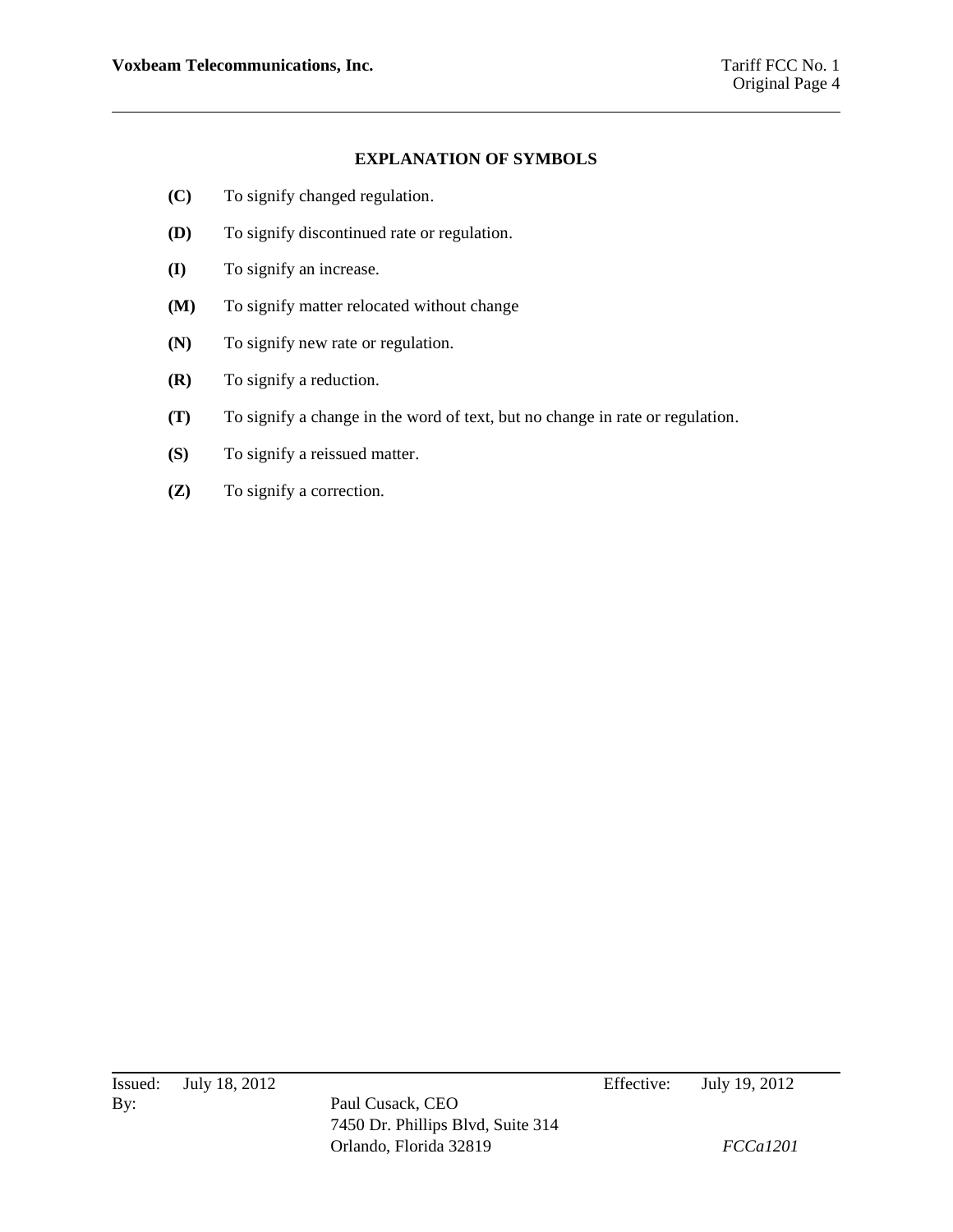# **SECTION 1 - DEFINITIONS AND ABBREVIATIONS**

**Access or Access Service** - Access or Access Service includes services and facilities provided for the origination or termination of any interstate or foreign Telecommunication regardless of the technology used in transmission. This includes voice and data communications services that may use TDM, Internet Protocol ("IP"), or other technology.

**Access Code** - Denotes a uniform code assigned by the Company to an individual Customer. The code has the form 101XXXX or 950-XXXX.

**Access Line** - An arrangement which connects the Customer's local exchange line to a Company designated switching center or point of presence.

**Access Minutes** - The increment for measuring usage of exchange facilities for the purpose of calculating chargeable usage.

**Access Service Request (ASR)** - The service order form used by access service Customers and the Company to the process of establishing, moving or rearranging access services provided by the Company.

**Access Tandem** - A switching system that provides a traffic concentration and distribution function for originating or terminating traffic between End Offices and the Customer's Premises or Point of Presence.

**Answer Supervision** - The transmission of the switch trunk equipment supervisory signal (off-hook or onhook) to a carrier's Point of Presence or customer's terminal equipment as an indication that the called party has answered or disconnected.

**Automatic Number Identification (ANI)** - The automatic transmission of a caller's billing account telephone number to a local exchange company, interexchange carrier or a third party Customer. The primary purpose of ANI is for billing toll calls.

**Bit** - The smallest unit of information in a binary system of notation.

**Bps -** Bits per second. The number of bits transmitted in a one second interval.

**Call** - A Customer or End User attempt for which the complete address code (e.g., 0-, 911, or 10 digits) is provided to the Serving Wire Center, End Office or Access Tandem Switch.

**Casual Calling** - Where access to the Company's network and the subsequent use of service by the Customer is initiated through the dialing of a toll-free number or Access Code. Casual Calling allows non-Presubscribed customers to utilize the services of the Company.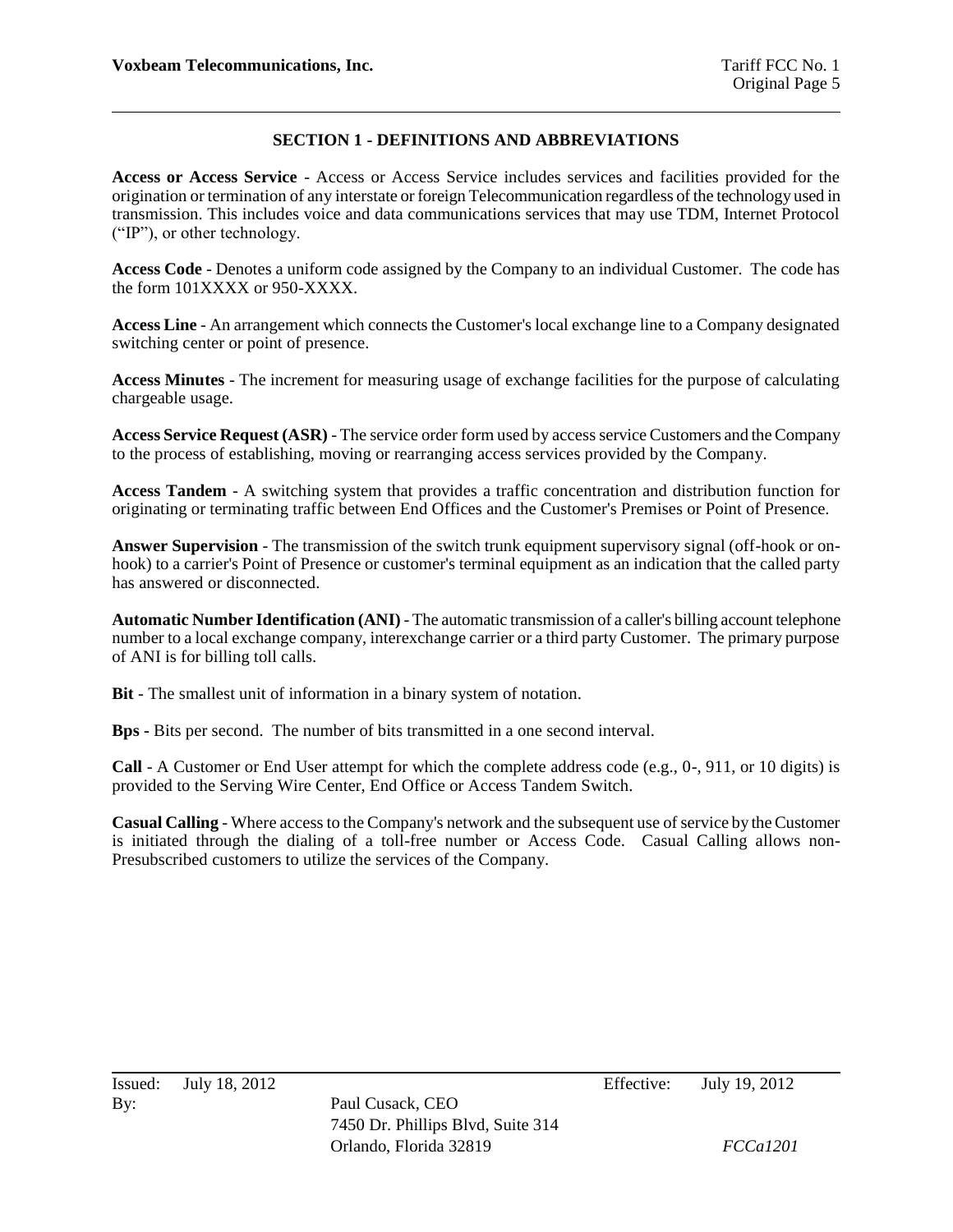**Central Office** - The premises of the Company or another local exchange carrier containing one or more switches where Customer or End User connections are terminated for purposes of interconnection to other connections, trunks, or access facilities.

**Channel** - A communications path between two or more points.

**CIC** - An interexchange carrier identification code.

**Commission** - Refers to the Federal Communications Commission, unless otherwise indicated.

**Company or Carrier -** Used throughout this tariff to indicate Voxbeam Telecommunications, Inc.

**Constructive Order -** Delivery of calls to or acceptance of calls from the Customer's End Users over Company-switched local exchange services constitutes a Constructive Order by the Customer to purchase switched access services as described herein. Similarly the selection of the Customer by an End User as the End User's PIC constitutes a Constructive Order for switched access by the Customer.

**CPE** - Customer Premises Equipment. All Terminal Equipment or other communications equipment and/or systems provided by the Customer for use with the Company's facilities and services.

**Customer -** Any individual, partnership, association, joint-stock company, trust, corporation, or governmental entity or other entity which subscribes to the services offered under this tariff, including but not limited to End Users, Interexchange Carriers (ICs) and other telecommunications carriers or providers originating or terminating VoIP-PSTN Access Traffic.

**Customer Premises** - The premises specified by the Customer for termination of access services. Typically an Interexchange Carrier's Point of Presence.

**Dedicated Access** - Where originating or terminating access between an end user and an interexchange carrier are provided via dedicated facilities, circuits or channels. A method of reaching the Customer's communication and switching systems whereby the End User is connected directly to the Customer's Point of Presence or designate without utilizing the services of the local switched network.

**DS0** - Digital Signal Level 0; a dedicated, full duplex digital channel with line speeds of 2.4, 4.8, 9.6, 19.2, 56 or 64 Kbps.

**DS1** -Digital Signal Level 1; a dedicated, high capacity, full duplex channel with a line speed of 1.544 Mbps isochronous serial data having a line signal format of either Alternate Mark Inversion (AMI) or Bipolar with 8 Zero Substitution (B8ZS) and either Superframe (D4) or Extended Superframe (ESF) formats. DS1 Service has the equivalent capacity of 24 Voice Grade or DS0 services.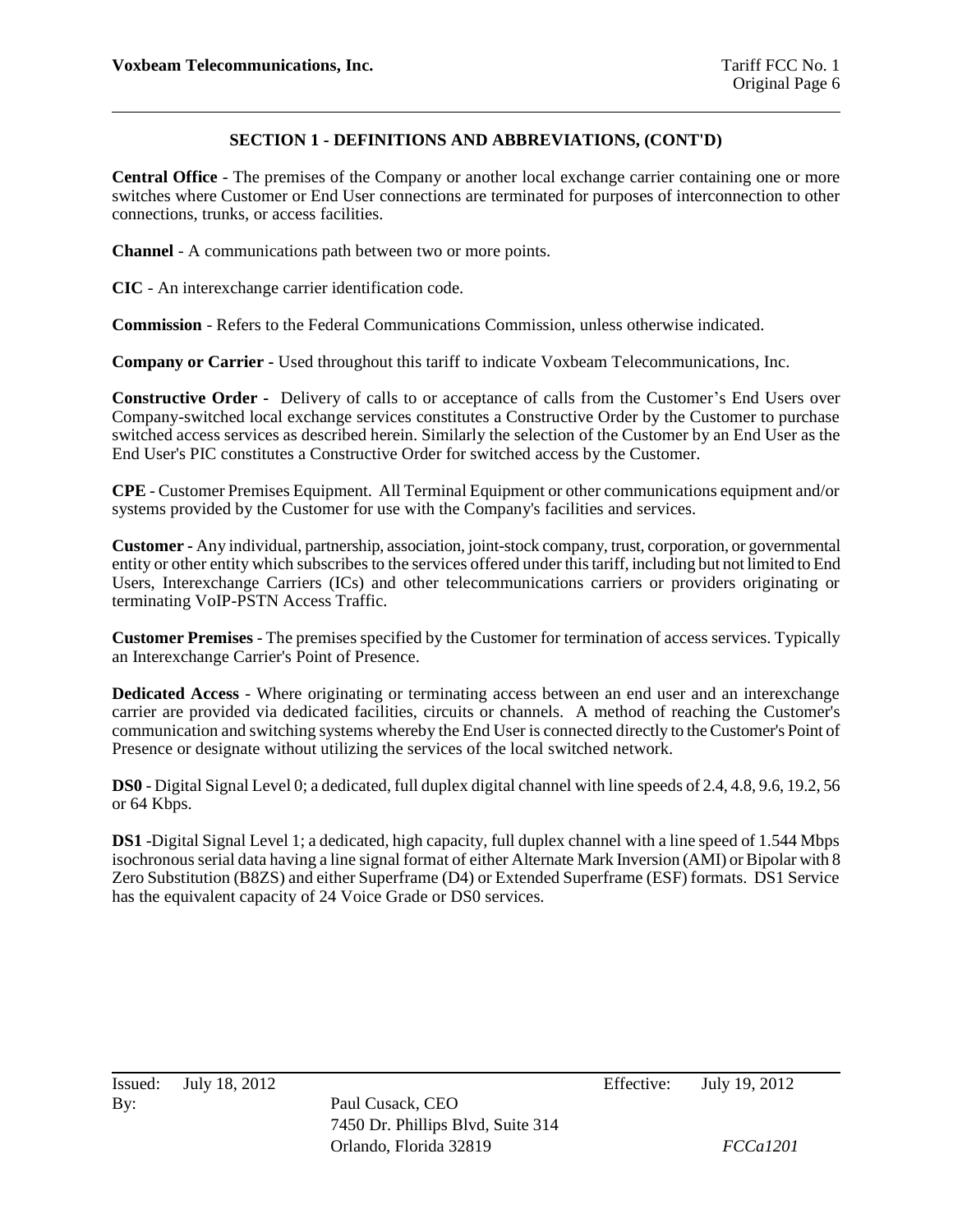**DS3** -Digital Signal Level 3; a dedicated, high capacity, full duplex channel with a line speed of 44.736 Mbps isochronous serial data having a line code of bipolar with three zero substitution (B3ZS). Equivalent capacity of 28 DS1 Services.

**Dual Tone Multifrequency (DTMF)** - Tone signaling, also known as touch tone signaling.

**End Office** - The Central Office from which the End User's Premises would normally obtain local exchange service and dial tone from the Company or other local exchange carrier.

**End User** - The term "End User" means any Customer of an Interstate or Foreign Telecommunications Service that is not a carrier, except that a carrier other than a telephone company shall be deemed to be an "End User" when such carrier uses a Telecommunications service for administrative purposes and a person or entity that offers Telecommunications services exclusively as a reseller shall be deemed to be an "End User" if all resale transmissions offered by such reseller originate on the premises of such reseller. An End User must pay a fee to the Company for telecommunications service. Other carriers, including IXCs, are not considered to be End Users under the terms of this Tariff, unless the Company consents to such classification in writing.

**End User Premises** - The premises specified by the Customer or End User for termination of access services at the End User's physical location.

**Exchange** - A group of lines in a unit generally smaller than a LATA established by the Company or other local exchange carrier for the administration of communications service in a specified area. An Exchange may consist of one or more central offices together with the associated facilities used in furnishing communications service within that area.

**Gbps** - Gigabits per second; billions of bits per second.

**Host Office** - An electronic switching system which provides call processing capabilities for one or more Remote Switching Modules or Remote Switching Systems.

**Individual Case Basis or ICB** - A process whereby the terms, conditions, rates and/or charges for a service provided under the general provisions of this tariff are developed or modified based on the unique circumstances in each case.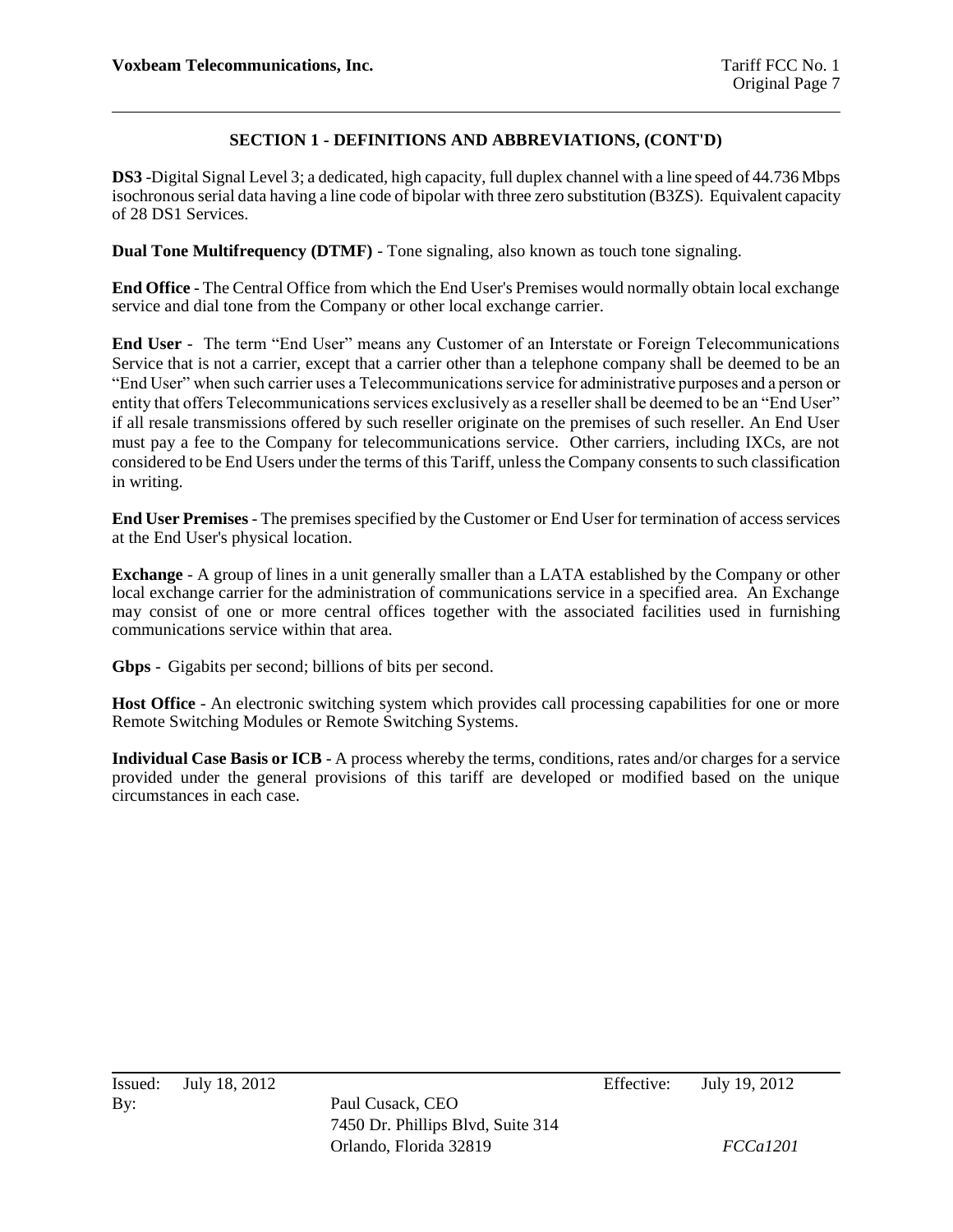**Interstate** - For the purpose of this tariff, the term Interstate applies to the regulatory jurisdiction of services used for communications between one or more originating and terminating points located in different states within the United States or between one or more points in the United States and at least one international location.

**Intrastate** - For the purpose of this tariff, the term Intrastate applies to the regulatory jurisdiction of services used for communications between one or more originating and terminating points, all located within the same state.

**Interexchange Carrier (IXC or IC) -** A long distance telecommunications services provider that furnishes services between exchange areas.

**Kbps** - Kilobits per second; 1000s of bits per second.

**LATA** - Local Access and Transport Area. A geographic area for the provision and administration of communications services existing on February 8, 1996, as previously established by the U.S. District Court for the District of Columbia in Civil Action No. 82-0192; or established by a Bell operating company after February 8, 1996 and approved by the FCC; or any other geographic area designated as a LATA in the National Exchange Carrier Association (NECA) Tariff F.C.C. No. 4.

**LEC** - Local Exchange Company.

**Mbps** - Megabits per second; millions of bits per second.

**Message** - See Call.

**N/A** - Not Applicable.

**Non-Recurring Charge ("NRC")** - The initial charge, usually assessed on a one-time basis, to initiate and establish a service or feature.

**NPA** - Numbering Plan Area or area code.

**OC-12** - A high capacity channel for full duplex, synchronous, optic transmission of digital signals based on the SONET Standard at a rate of 622.08 Mbps.

**OC-3** - A high capacity channel for full duplex, synchronous, optic transmission of digital signals based on the SONET Standard at a rate of 155.52 Mbps.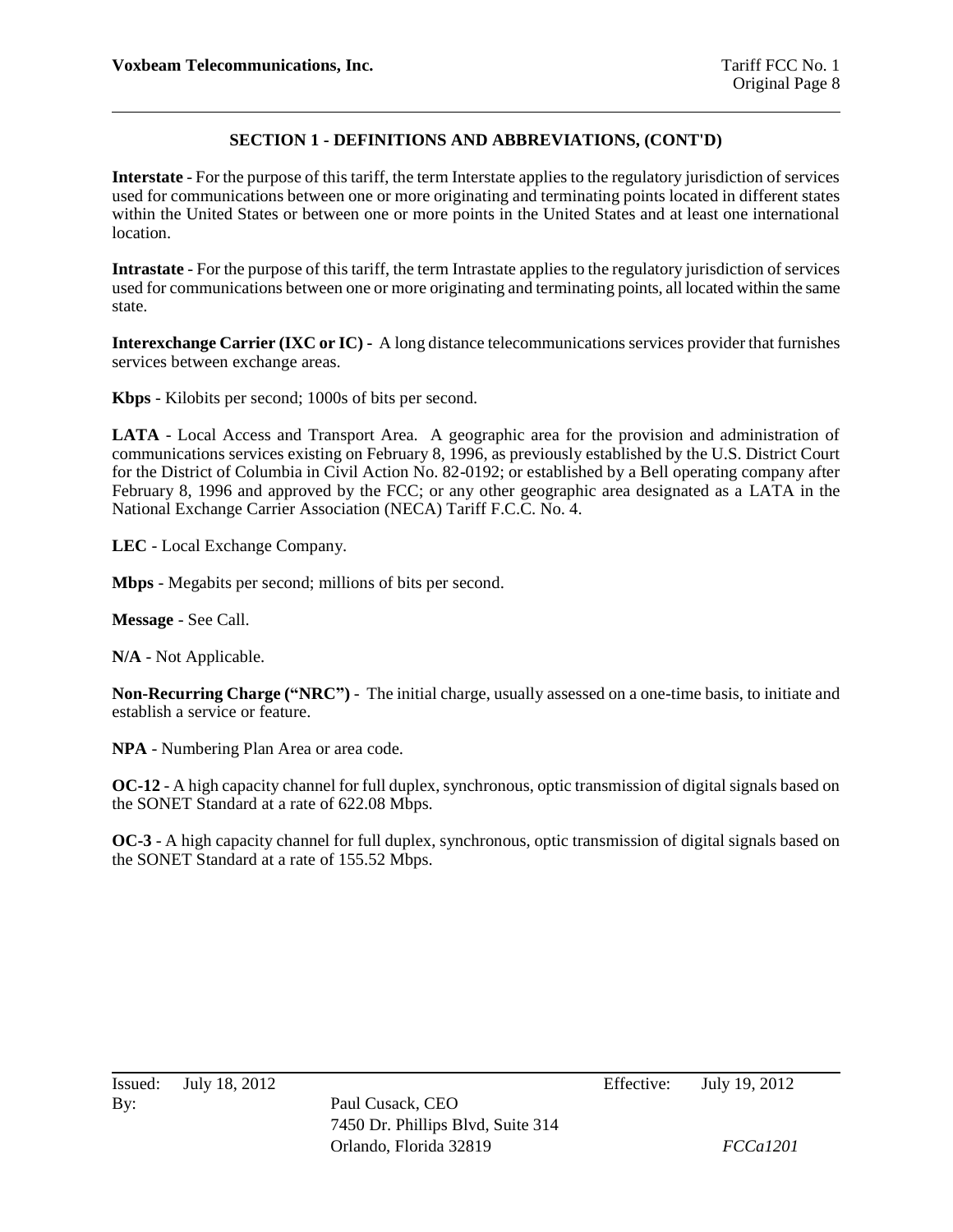**OC-48** - A high capacity channel for full duplex, synchronous, optic transmission of digital signals based on the SONET Standard at a rate of 2.4 Gbps

**Off-Hook** - The active condition of Switched Access service or a telephone exchange line.

**On-Hook** - The idle condition of Switched Access service or a telephone exchange line.

**Originating Direction** - The use of Switched Access Service for the origination of calls from an End User's Premises to a Customer's Point of Presence.

**PIC Authorization** - A Customer's or End User's selection of a PIC that meets the requirements of federal and state law.

**PIC** - Primary Interexchange Carrier.

**Point of Presence or POP** - The physical location associated with an Interexchange Carrier's communication and switching systems.

**Point of Termination** - The point of demarcation within a Customer or End User Premises at which the Company's responsibility for the provision of access service ends. The point of demarcation is the point of interconnection between Company communications facilities and Customer-provided or End User-provided facilities as defined in Part 68 of the Federal Communications Commission's Rules and Regulations.

**Premises** - A building, portion of a building in a multi-tenant building, or buildings on continuous property not separated by a highway. May also denote a Customer-owned enclosure or utility vault located above or below ground on private property or on Customer acquired right-of-way.

**Presubscription** - An arrangement whereby a Customer selects and designate to the Company or other LEC a carrier he or she wishes to access, without an access code, for completing interLATA and/or intraLATA toll calls. The selected carrier is referred to as the Primary Interexchange Carrier.

**Primary Interexchange Carrier** - The IXC designated by the Customer as its first routing choice and primary overflow carrier for routing of 1+ direct dialed and operator assisted non-local calls.

**Private Line** - A service which provides dedicated path between one or more Customer Premises.

**Query** - The inquiry to a Company data base to obtain information, processing instructions or service data.

**Recurring Charge** - The charges to the Customer for services, facilities or equipment, which continue for the agreed upon duration of the service. Recurring charges do not vary based on Customer usage of the services, facilities or equipment provided.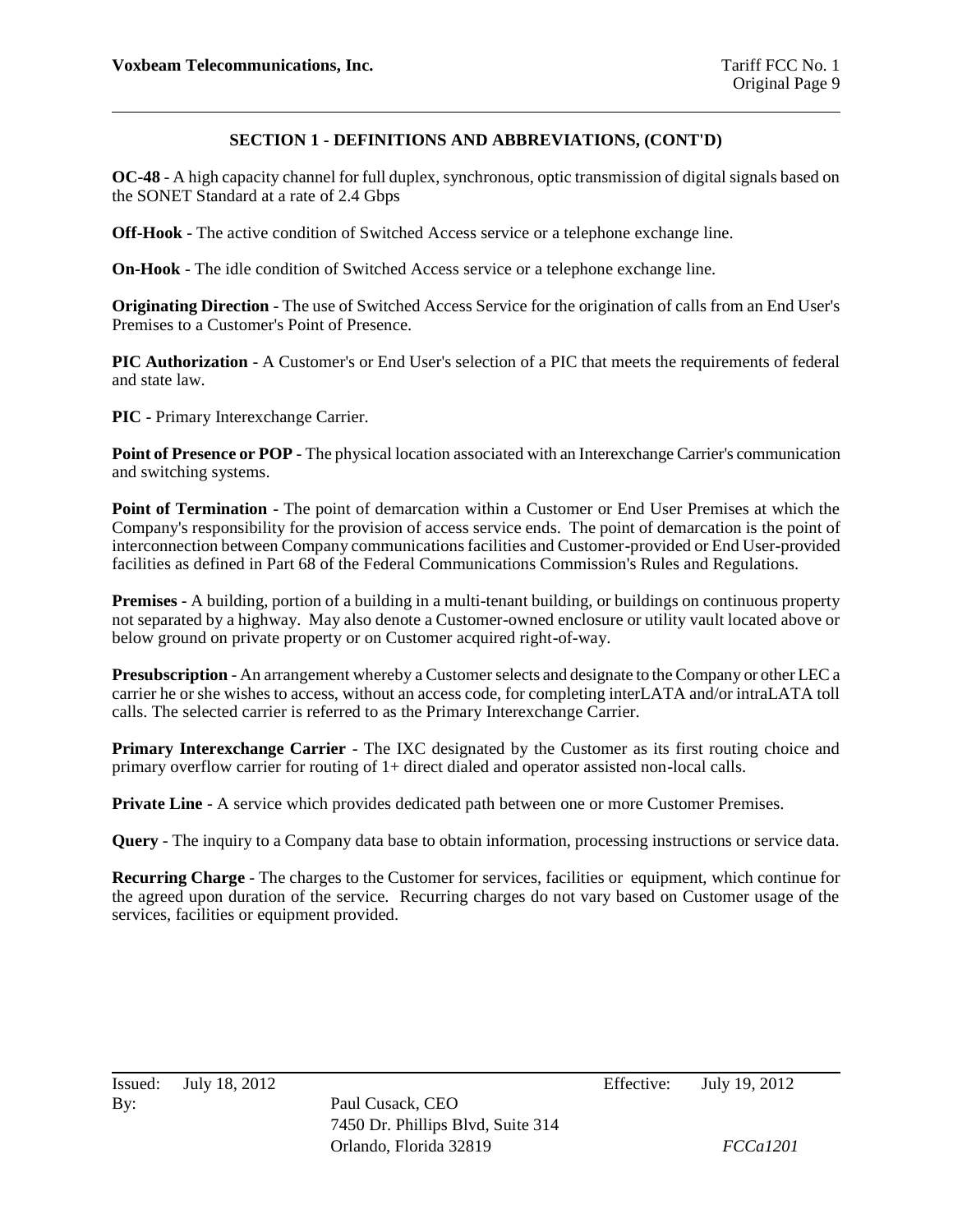**Remote Switching Modules or Remote Switching Systems (RSM/RSS)** - Small remotely controlled electronic End Office Switching equipment which obtains its call processing capability from a Host Office. An RSM/RSS cannot accommodate direct trunks to a Customer.

**Service Commencement Date** - The first day following the date on which the Company notifies the Customer that the requested service or facility is available for use, unless extended by the Customer's refusal to accept service which does not conform to standards in the service order or this tariff, in which case the service commencement date is the date of the Customer's acceptance. The Company and Customer may mutually agree on a substitute service commencement date.

**Service Order** - A written request for network services executed by the Customer and the Company. The signing of a Service Order by the Customer and acceptance by the Company begins the respective obligations of the parties in that order services offered under this tariff.

**Serving Wire Center Switch** - A Company switching system where Customer or End User station loops are terminated for purposes of interconnection to other station loops, trunks or access facilities. In most contexts, the Customer is connected via station loops or trunks to a Serving Wire Center Switch.

**Special Access** - See Dedicated Access.

**Station** - Refers to telephone equipment or an exchange access line from or to which calls are placed.

**Switched Access** - Where originating or terminating access between an end user and an interexchange carrier is provided via Feature Group facilities, circuits or channels provided by a local exchange carrier. A method of reaching the Customer's communication and switching systems whereby the End User is connected to the Customer's Point of Presence or designate using services of the local switched network.

**Tandem Switch** - See Access Tandem.

**TDM** – Time Division Multiplexing – a method of transmitting and receiving voice signals over the Public Switched Telephone Network (PSTN).

**Terminal Equipment** - Telecommunications devices, apparatus and associated wiring on the Customerdesignated premises.

**Terminating Direction** - The use of Switched Access Service for the completion of calls from a Customer's Point of Presence to an End User Premises.

**Trunk** - A communications path connecting two switching systems in a network, used in the establishment of an end-to-end connection.

**Trunk Group** - A set of trunks which are traffic engineered as a unit for the establishment of connections between switching systems in which all of the communications paths are interchangeable.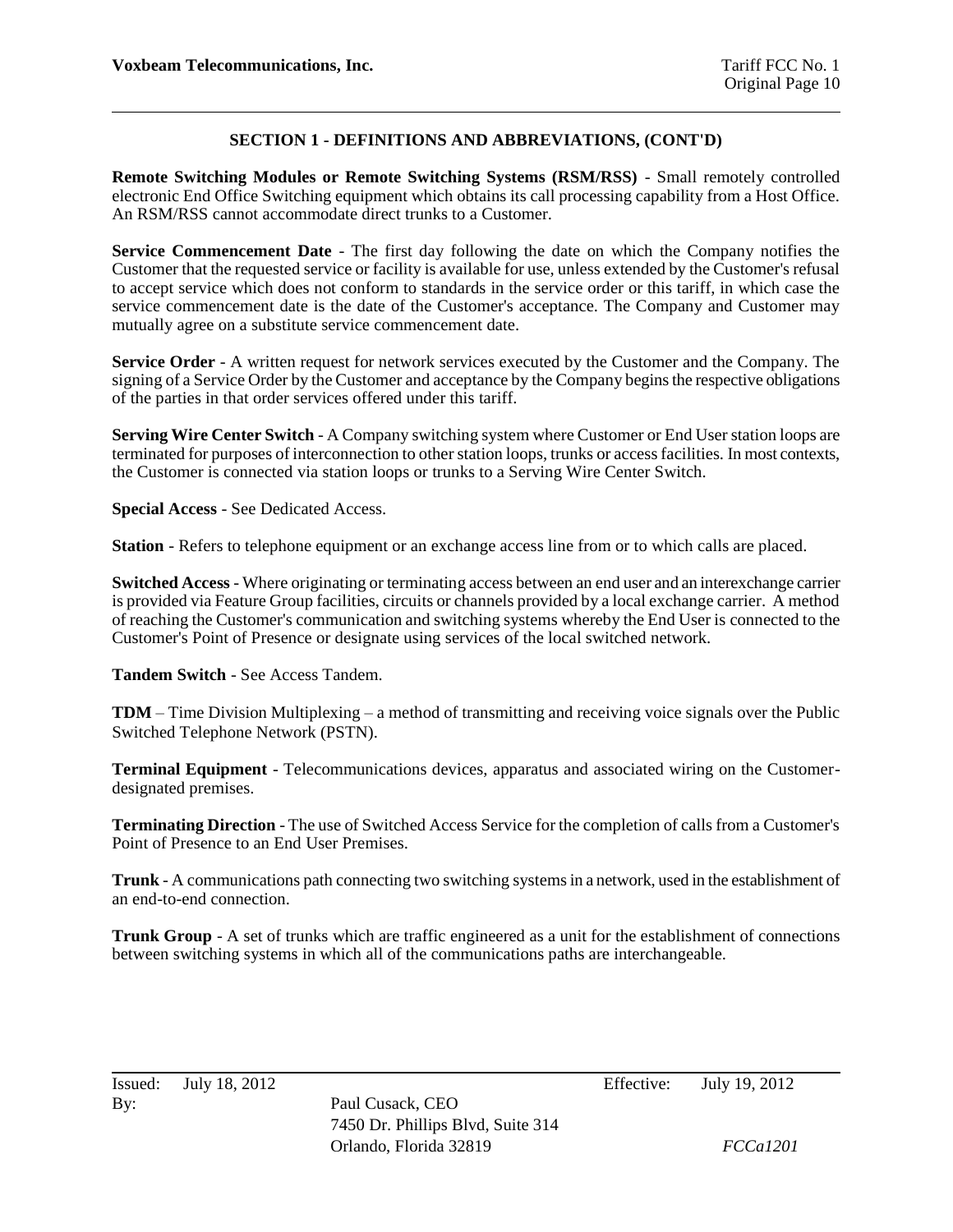**V & H Coordinates** - Geographic points which define the originating and terminating points of a call in mathematical terms so that the airline mileage of the call may be determined. Call mileage may be used for the purpose of rating calls.

**VOIP-PSTN Access Traffic** - VoIP-PSTN Access Traffic is the access traffic exchanged between the Company and the Customer in time division multiplexing ("TDM") format that originates and/or terminates in Internet Protocol ("IP") format. Traffic originates and/or terminates in IP format if it originates from and/or terminates to an end user customer of a service that requires Internet protocol compatible customer premises equipment.

**VoIP Service** – Transmission of communication by aid of wire, cable, radio, or other like connection using Voice Over Internet Protocol that is originated or terminated in Internet Protocol (IP) format. VoIP Services are those services that require the use of IP compatible customer premises equipment.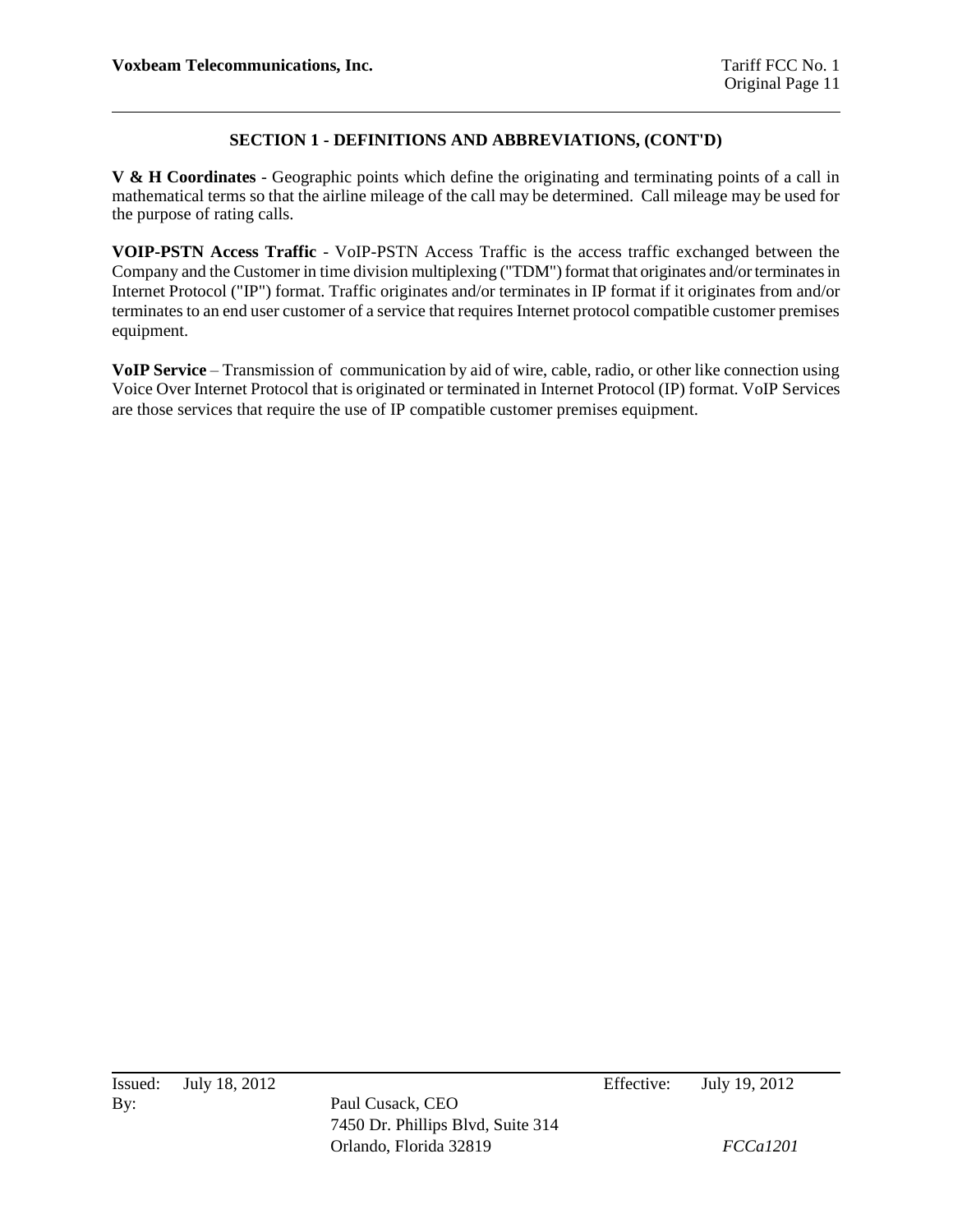## **SECTION 2 - RULES AND REGULATIONS**

#### **2.1 Undertaking of Voxbeam Telecommunications, Inc.**

- **2.1.1** The Company undertakes to furnish switched or dedicated access communications service pursuant to the terms of this tariff.
- **2.1.2** The Company's services and facilities are available twenty-four (24) hours per day, seven (7) days per week.
- **2.1.3** The Company is responsible under this tariff only for the services and facilities provided hereunder, and it assumes no responsibility for any service provided by any other entity that purchases access to the Company network in order to originate or terminate its own services, or to communicate with its own customers.
- **2.1.4** The Company arranges for installation, operation, and maintenance of the communications services provided in this tariff for Customers in accordance with the terms and conditions set forth under this tariff. The Customer shall be responsible for all charges due for such service arrangements.

#### **2.2 Use of the Company's Service**

- **2.2.1** Services provided under this tariff may be used by the Customer for any lawful telecommunications purpose for which the service is technically suited.
- **2.2.2** The services the Company offers shall not be used for any unlawful purpose or for any use as to which the Customer has not obtained all required governmental approvals, authorizations, licenses, consents and permits.
- **2.2.3** Recording of telephone conversations of service provided by the Company under this tariff is prohibited except as authorized by applicable federal, state and local laws.
- **2.2.4** Any service provided under this tariff may be resold to or shared (jointly used) with other persons at the Customer's option. The Customer remains solely responsible for all use of service ordered by it or billed to its account(s) pursuant to this tariff, for determining who is authorized to use its service, and for promptly notifying the Company of any unauthorized use. The Customer may advise its customers that a portion of its service is provided by the Company, but the Customer shall not represent that the Company jointly participates with the Customer in the provision of the service. The Company may require applicants for service who intend to use the Company's offerings for resale, shared and/or joint use to file a letter with the Company confirming that their use of the Company's offerings complies with relevant laws and the Commission's regulations, policies, orders, and decisions.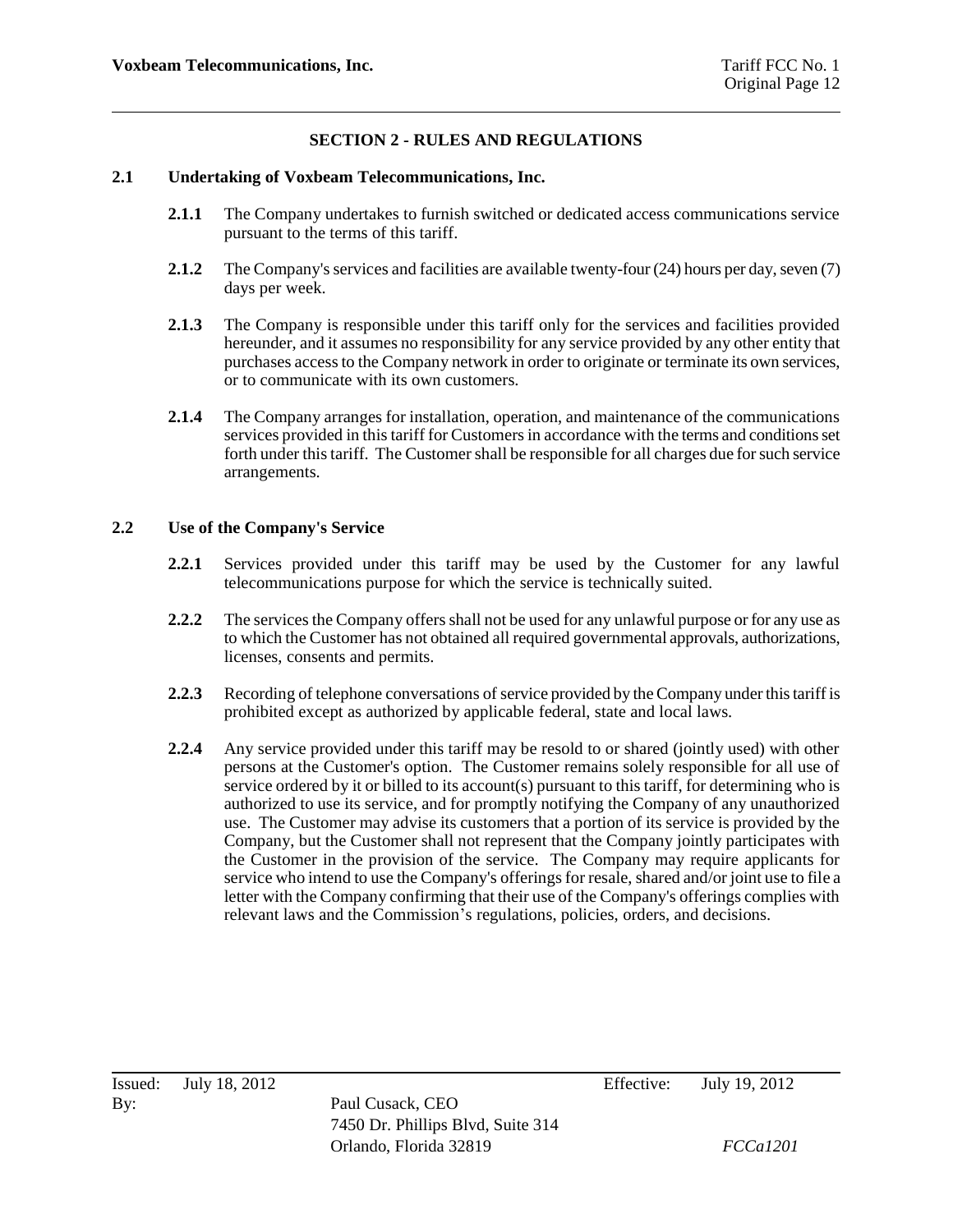#### **2.3 Limitations**

- **2.3.1** The Company does not undertake to transmit messages, but offers the use of its facilities when available, and will not be liable for errors in transmission or for failure to establish connections.
- **2.3.2** The furnishing of service under this tariff is subject to the availability on a continuing basis of all the necessary facilities and equipment and is limited to the capacity of the Company's facilities as well as facilities the Company may obtain from other carriers, from time to time, to furnish service as required at the sole discretion of the Company.
- **2.3.3** The Company reserves the right to limit or to allocate the use of existing facilities, or of additional facilities offered by the Company, when necessary because of lack of facilities, or due to some other cause beyond the Company's control.
- **2.3.4** The Company may block any signals being transmitted over its network by Customers which cause interference to the Company or other users. Customer shall not be relieved of all obligations to make payments for charges relating to any blocked service and shall indemnify the Company for any claim, judgment or liability resulting from such blockage.
- **2.3.5** The Company reserves the right to discontinue service when the Customer is using the service in violation of the provisions of this tariff, or in violation of the law.
- 2.3.6 The Company reserves the right to discontinue service, limit service, or to impose requirements as required to meet changing regulatory or statutory rules and standards, or when such rules and standards have an adverse material effect on the business or economic feasibility of providing service, as determined by the Company in its reasonable judgment.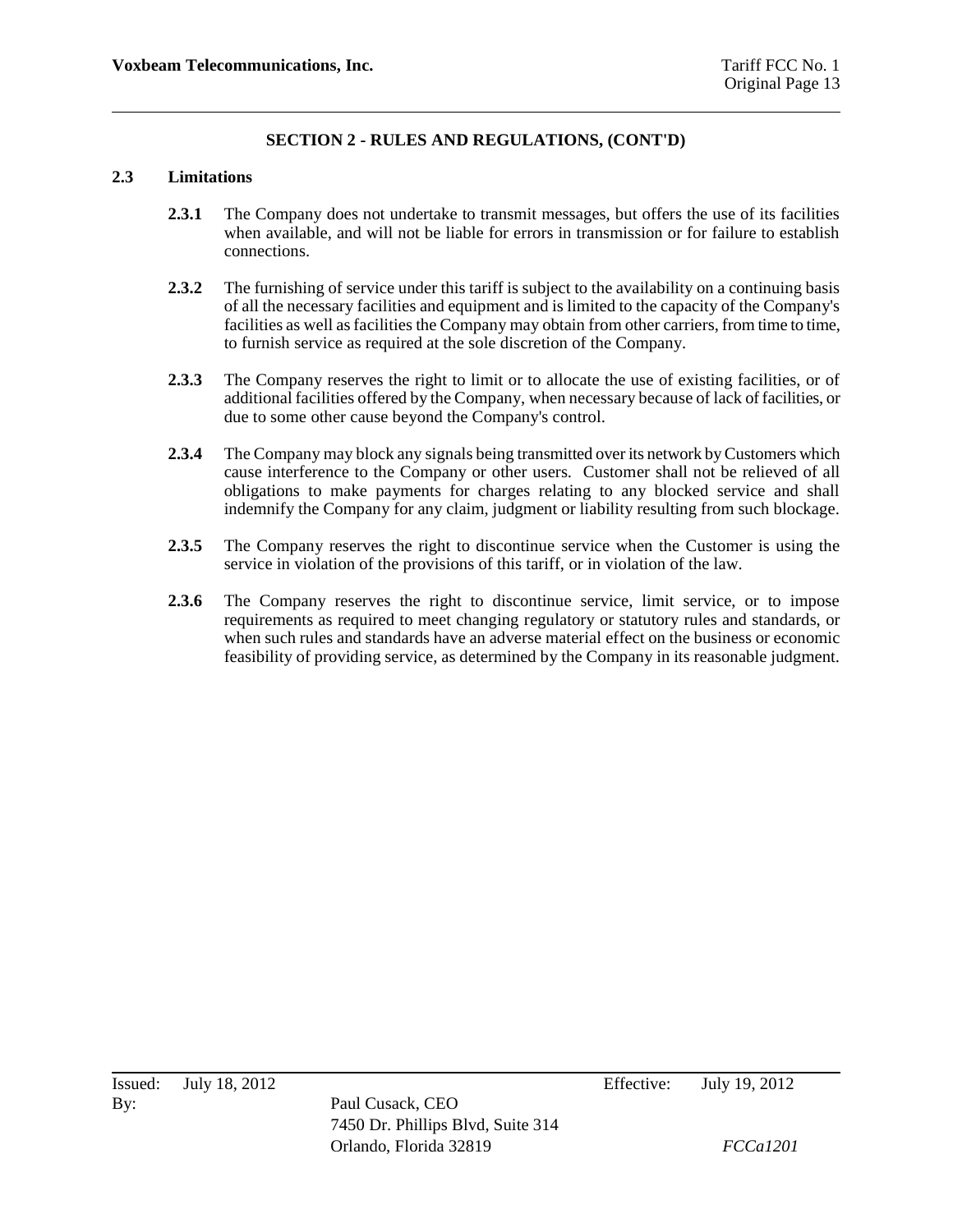### **2.4 Assignment and Transfer**

Neither the Company nor the Customer may assign or transfer its rights or duties in connection with the services and facilities provided by the Company without the written consent of the other party, except that the Company may assign its rights and duties to a) any entity controlling, controlled by or under common control with the Company, whether direct or indirect; b) under any sale or transfer of all or substantially all the assets of the Company within the applicable state or states; or c) under any financing, merger or reorganization of the Company.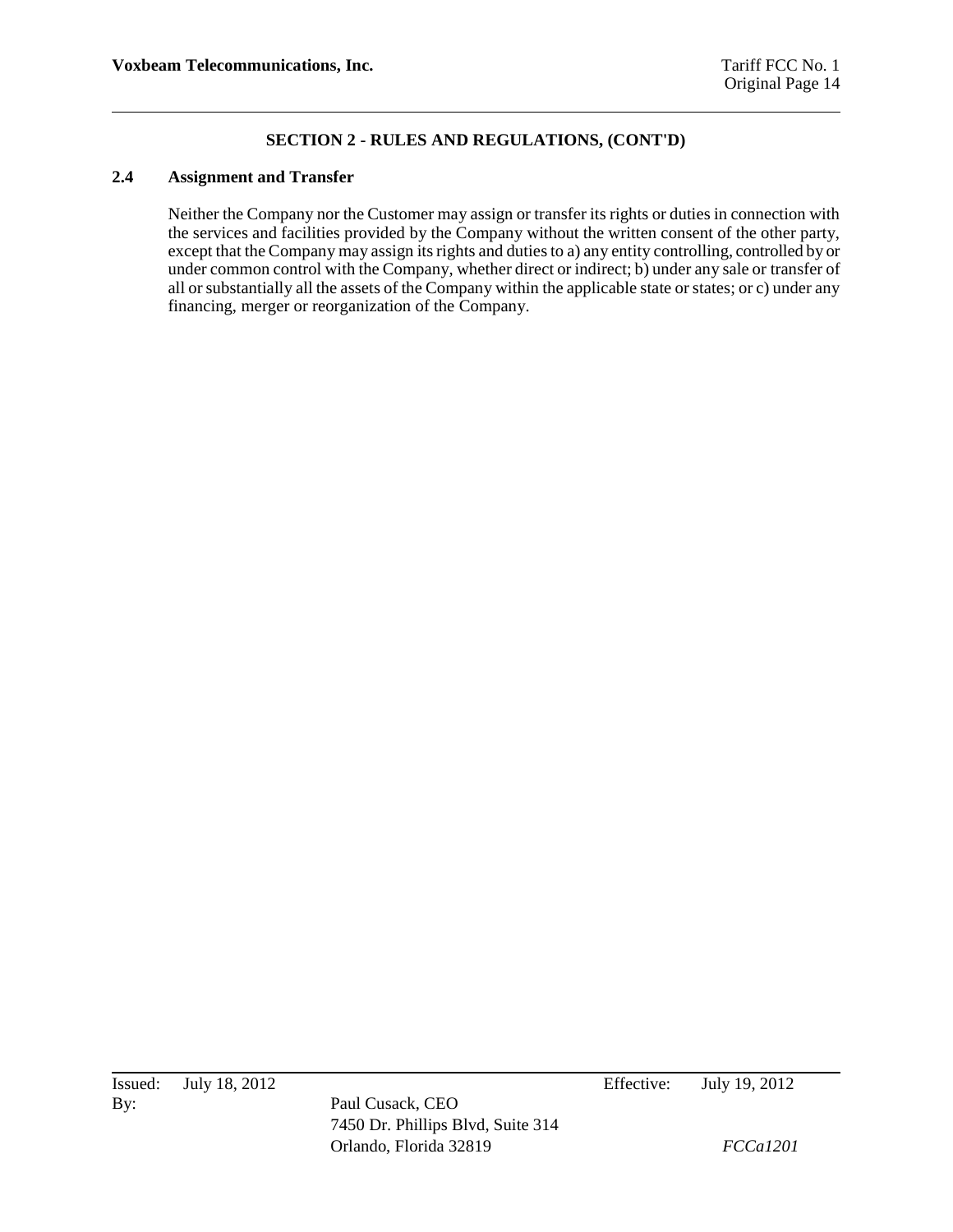### **2.5 Application or Service**

Customers may be required to enter into written or oral service orders which shall contain or reference a specific description of the service ordered, the rates to be charged, the duration of the services, and the terms and conditions in this tariff. Customers will also be required to execute any other documents as may be reasonably requested by the Company.

#### **2.6 Ownership of Facilities**

- **2.6.1** The Customer obtains no property right or interest in the use of any specific type of facility, service, equipment, number, process, or code.
- **2.6.2** Title to all facilities utilized by the Company to provide service under the provisions of this tariff shall remain with the Company, its partners, agents, contractors or suppliers. Such facilities shall be returned to the Company, its partners, agents, contractors or suppliers by the Customer, whenever requested, within a reasonable period following the request in original condition, reasonable wear and tear expected.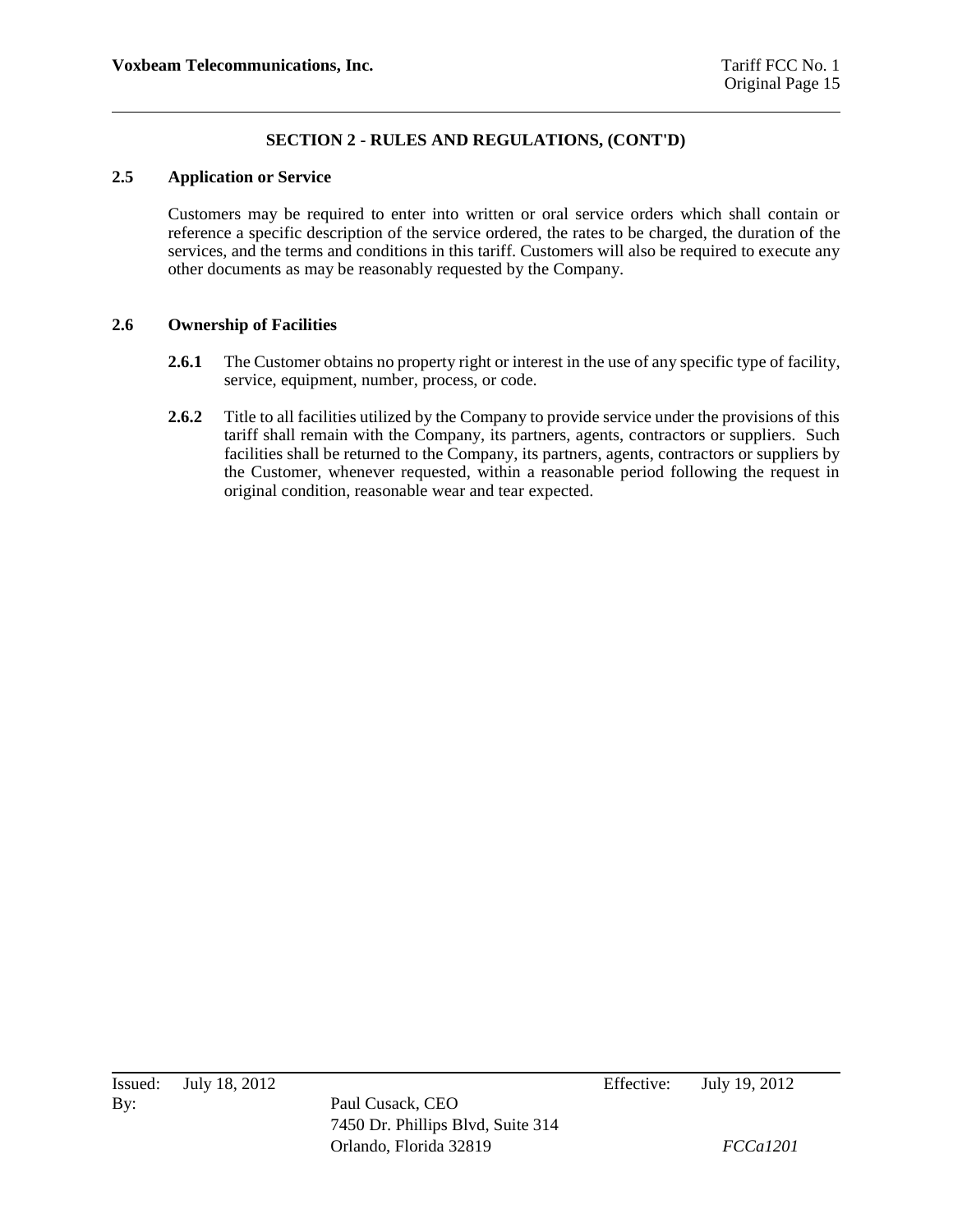### **2.7 Liability of the Company**

- **2.7.1** The liability of the Company for damages of any nature arising from errors, mistakes, omissions, interruptions, or delays of the Company, its agents, servants, or employees, in the course of establishing, furnishing, rearranging, moving, terminating, changing or removing the service or facilities or equipment shall not exceed an amount equal to the charges applicable under this tariff (calculated on a proportionate basis where appropriate, at the sole discretion of the Company) to the period during which such error, mistake, omission, interruption or delay occurs.
- **2.7.2** In no event shall the Company be liable for any incidental, indirect, special, or consequential damages (including, without limitation, lost revenue or profits) of any kind whatsoever regardless of the cause or foreseeability thereof.
- **2.7.3** When the services or facilities of other common carriers are used separately or in conjunction with the Company's facilities or equipment in establishing connection to points not reached by the Company's facilities or equipment, the Company shall not be liable for any act or omission of such other common carriers or their agents, servants or employees.
- **2.7.4** The Company shall not be liable for any failure of performance hereunder if such failure is due to any cause or causes beyond the reasonable control of the Company. Such causes shall include, without limitation, acts of God, fire, explosion, vandalism, cable cut, storm or other similar occurrence, any law, order, regulation, direction, action or request of the United States government or of any other government or of any civil or military authority, national emergencies, insurrections, riots, wars, strikes, lockouts or work stoppages or other labor difficulties, supplier failures, shortages, breaches or delays, or preemption of existing service to restore service in compliance with FCC, or other relevant Commission, rules and regulations.
- **2.7.5** The Company shall not be liable for interruptions, delays, errors, or defects in transmission, or for any injury whatsoever, caused by the Customer, or the Customer's agents, End Users, or by facilities or equipment provided by the Customer.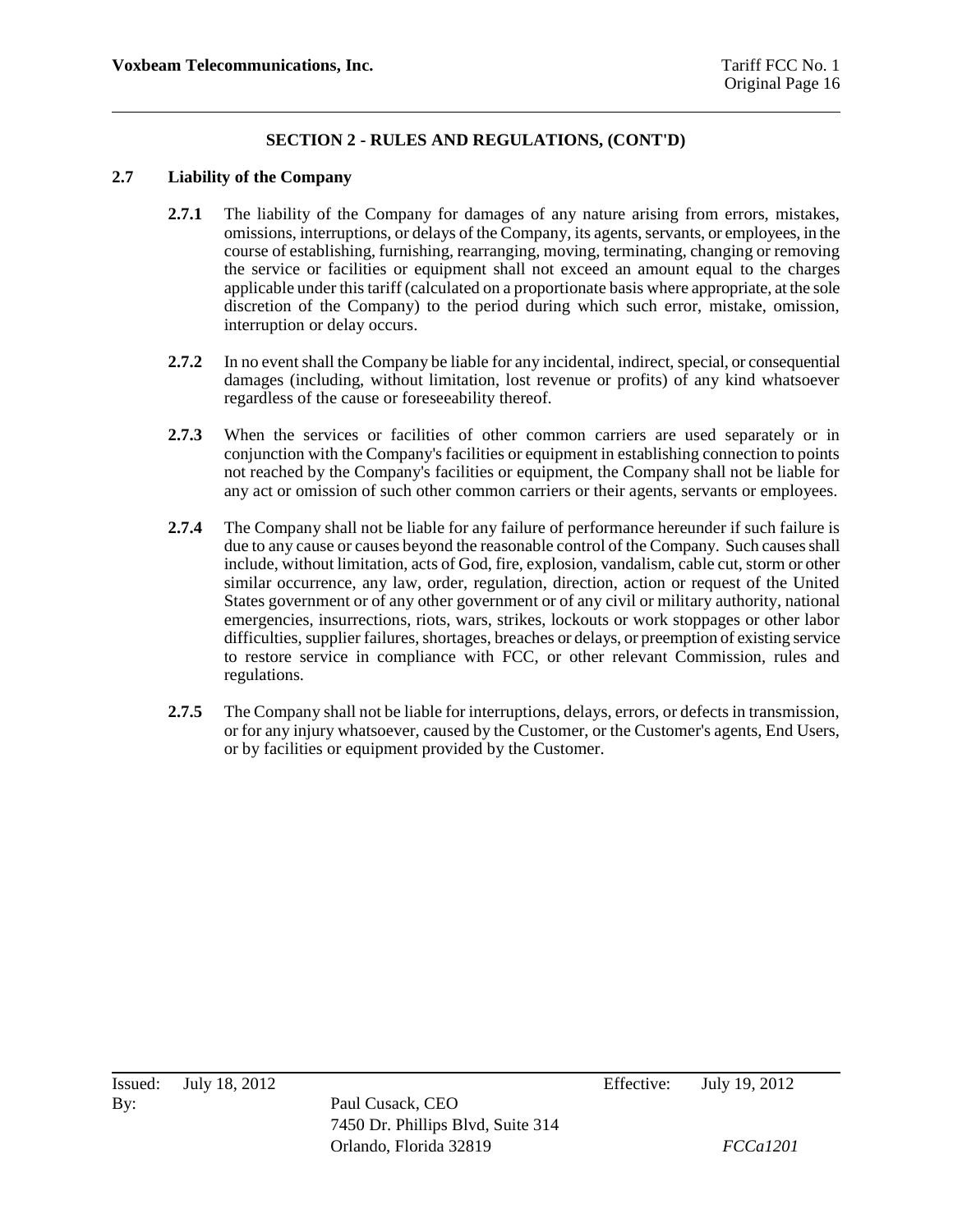#### **2.7 Liability of the Company (Continued)**

- **2.7.6** No liability shall attach to the Company by reason of any defacement or damage to the Customer's premise resulting from the existence of the Company's equipment or facilities on such premise, or by the installation or removal thereof, when such defacement or damage is not the result of the gross negligence or intentional misconduct of the Company or its employees.
- 2.7.7 The Company does not guarantee nor make any warranty with respect to installations provided by it for use in an explosive atmosphere.
- **2.7.8** The Company makes no warranties or representations, express or implied, either in fact or by operation of law, statutory or otherwise, including warranties of merchantability or fitness for a particular use, except those expressly set forth herein.
- **2.7.9** Failure by the Company to assert its rights under a provision of this tariff does not preclude the Company from asserting its rights under other provisions.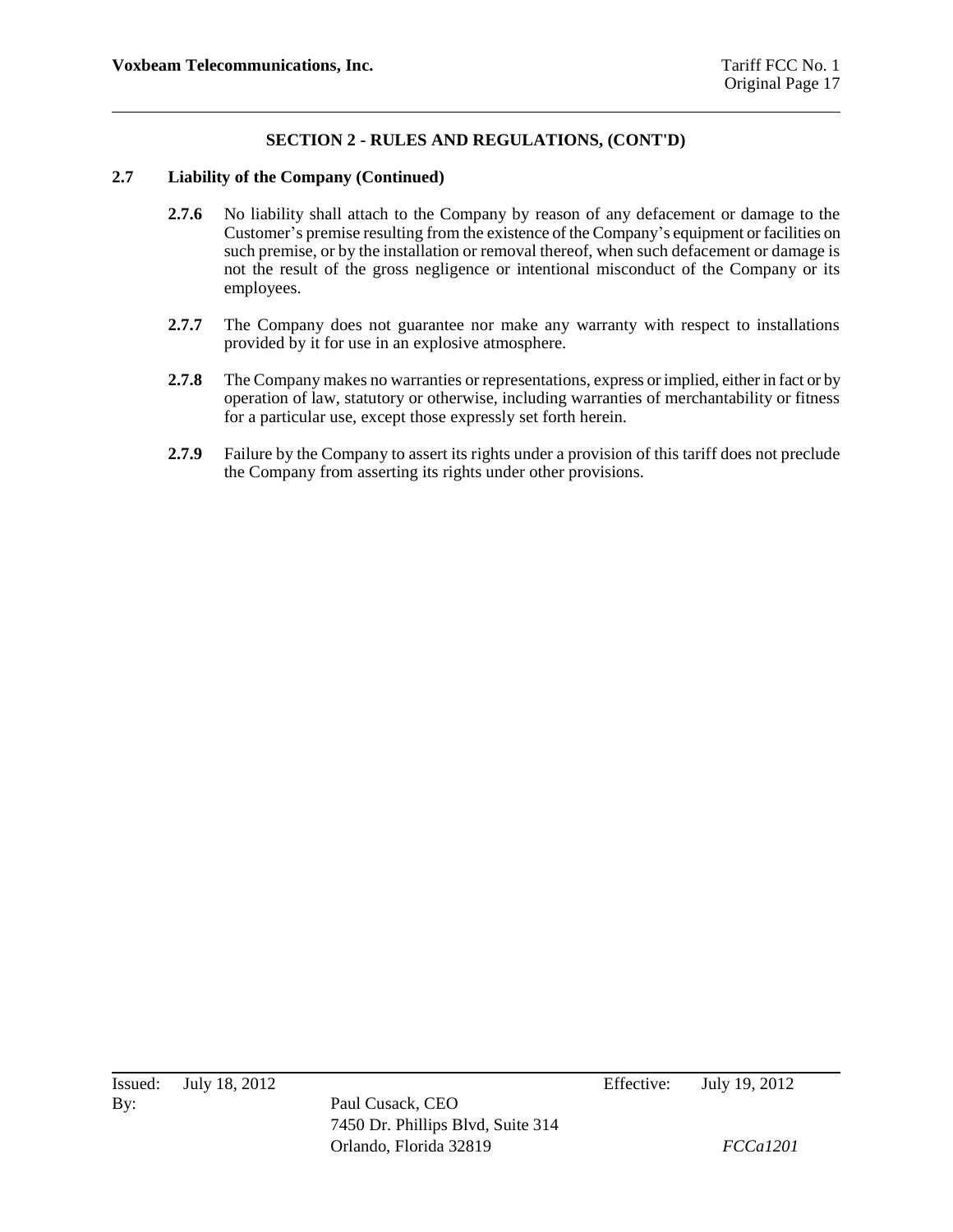#### **2.8 Liability of the Customer**

- **2.8.1** The Customer will be liable for damages to the facilities of the Company and for all incidental and consequential damages caused by the acts or omissions of the Customer, its officers, employees, agents, invites, or contractors where such acts or omissions are not the direct result of the Company's negligence or intentional misconduct.
- **2.8.2** To the extent caused by the acts or omissions of the Customer as described in 2.8.1, preceding, the Customer shall indemnify, defend and hold harmless the Company from and against all claims, actions, damages, liabilities, costs and expenses, including reasonable attorneys' fees, for (1) any loss, destruction or damage to property of any third party, and (2) any liability incurred by any third party pursuant to this or any other tariff of the Company, or otherwise, for any interruption of, interference to, or other defect in any service provided to such third party.
- **2.8.3** A Customer shall not assert any claim against any other Customer or user of the Company's services for damages resulting in whole or in part from or arising in connection with the furnishing of service under this tariff including but not limited to mistakes, omissions, interruptions, delays, errors or other defects or misrepresentations, whether or not such other Customer or user contributed in any way to the occurrence of the damages, unless such damages were caused solely by the negligent or intentional act or omission of the other Customer or user and not by any act or omission of the Company. Nothing in this tariff is intended either to limit or to expand Customer's right to assert any claims against third parties for damages of any nature other than those described in the preceding sentence.
- **2.8.4** The Customer shall be fully liable for any damages, including, without limitation, usage charges, that the Customer may incur as a result of the unauthorized use of services provide to a Customer. Unauthorized use occurs when a person or entity that does not have actual, apparent, or implied authority to use the network, obtains the Company's services provided under this tariff. The unauthorized use of the Company's services includes, but is not limited to, the placement of calls from the Customer's premise, and the placement of calls through equipment controlled and/or provided by the Customer, that are transmitted over the Company's network without the authorization of the Customer. The Customer shall be fully liable for all such usage charges.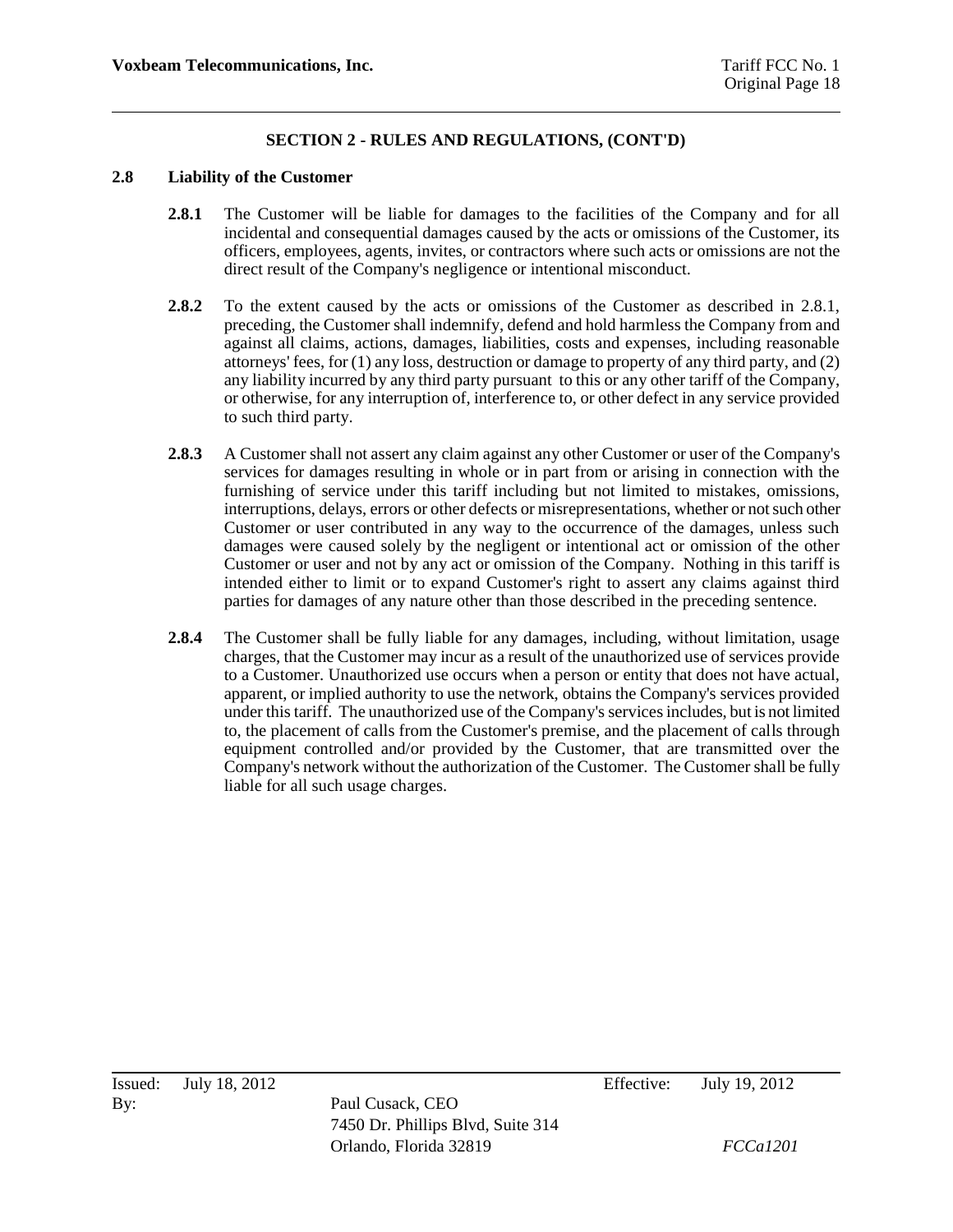#### **2.9 Obligations of the Customer**

- **2.9.1** The Customer is responsible for making proper application for service; placing any necessary orders; for complying with tariff regulations; and payment of charges for services provided. Specific Customer responsibilities include, but are not limited to the following:
	- (a) reimbursing the Company for damage to or loss of the Company's facilities or equipment caused by the acts or omissions of the Customer; or the non-compliance by the Customer, with these regulations; or by fire or theft or other casualty on the Customer premise, unless caused by the gross negligence or intentional misconduct of the employees or agents of the Company;
	- (b) providing at no charge, as specified from time to time by the Company, any needed equipment, secured space, power, supporting structures, and conduit to operate Company facilities and equipment installed on the premise of the Customer, and the level of heating and air conditioning necessary to maintain the proper operating environment on such premise;
	- (c) obtaining, maintaining and otherwise having full responsibility for all rights-of-way and conduit necessary for installation of fiber optic cable and associated equipment used to provide communications services to the Customer from the cable building entrance or property line to the location of the equipment space described in Section 2.9.1 (b). Any and all costs associated with the obtaining and maintaining the rights-of-way described herein, including the costs of altering the structure to permit installation of the Company provided facilities, shall be borne entirely by, or may be charged by the Company, to the Customer; the Company may require the Customer to demonstrate its compliance with this section prior to accepting an order for service;
	- (d) providing a safe place to work and complying with all laws and regulations regarding the working conditions on the premise at which Company employees and agents shall be installing or maintaining the Company's facilities and equipment; the Customer may be required to install and maintain Company facilities and equipment within a hazardous area if, in the Company's opinion, injury or damage to the Company employees or property might result from installation or maintenance by the Company; the Customer shall be responsible for identifying, monitoring, removing and disposing of any hazardous material (e.g., friable asbestos) prior to any construction or installation work;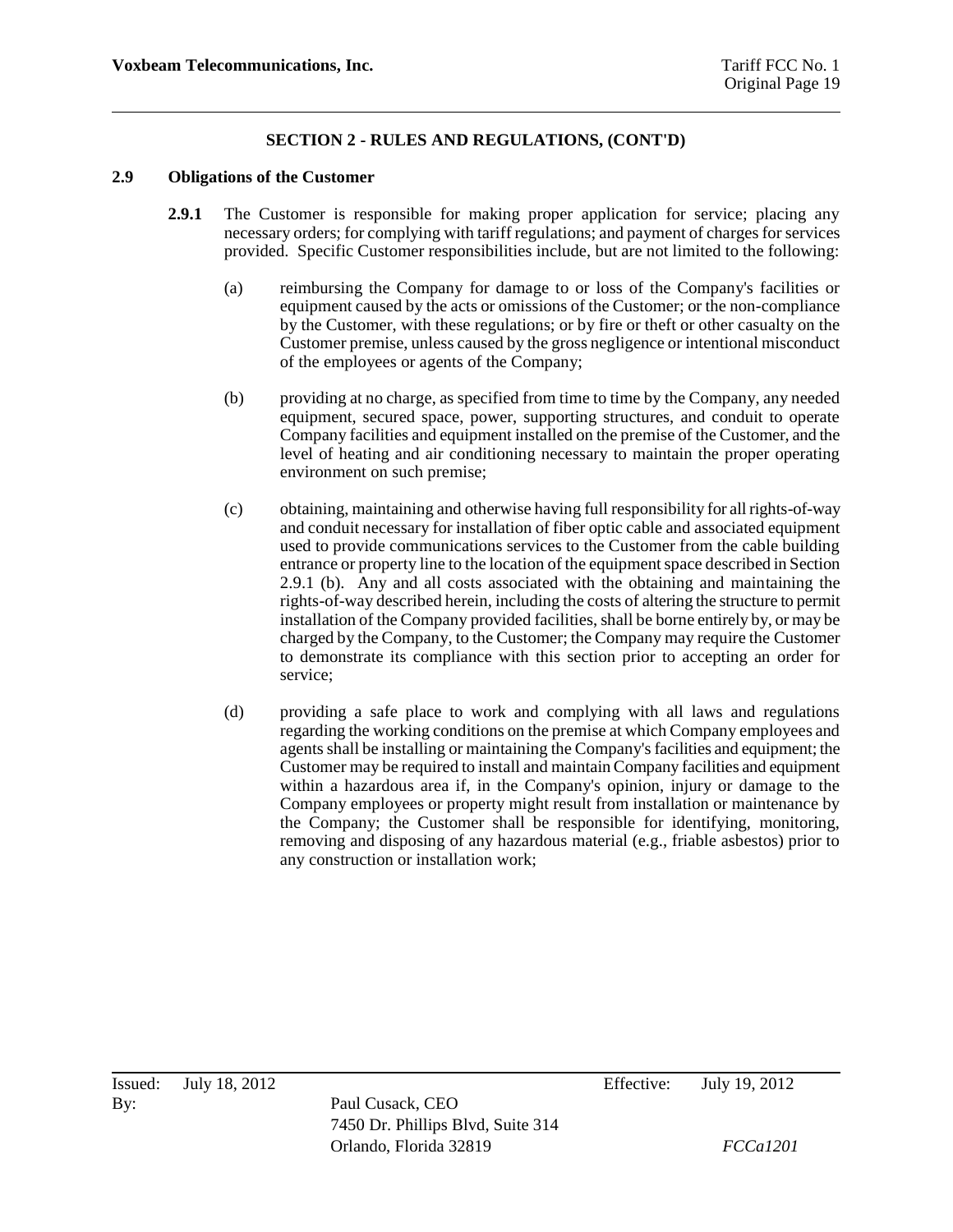#### **2.9 Obligations of the Customer (Continued)**

#### **2.9.1 (continued**)

- (e) complying with all laws and regulations applicable to, and obtaining all consents, approvals, licenses and permits as may be required with respect to, the location of Company facilities and equipment in any Customer Premises or the rights-of-way for which Customer is responsible under Section 2.9 1(c); and granting or obtaining permission for Company agents or employees to enter the premise of the Customer at any time for the purpose of installing, inspecting, maintaining, repairing, or upon termination of service as stated herein, removing the facilities or equipment of the Company;
- (f) not creating or allowing to be placed any liens or other encumbrances on the Company's equipment or facilities;
- (g) making Company facilities and equipment available periodically for maintenance purposes at a time agreeable to both the Company and the Customer, such agreement not to be reasonably withheld or denied. No allowance will be made for the period during which service is interrupted for such purposes;
- (h) taking all steps necessary to cancel or otherwise discontinue any service(s) to be replaced by any of the Company's service(s) as described herein; and
- (i) ensuring that any Customer provided equipment and/or systems are properly interfaced with Company facilities or services, that the signals emitted into Company's network are of the proper mode, bandwidth, power, and signal level for the intended use of the Customer and in compliance with the criteria set forth in this tariff, and that the signals do not damage equipment, injure personnel, or degrade service to other Customers.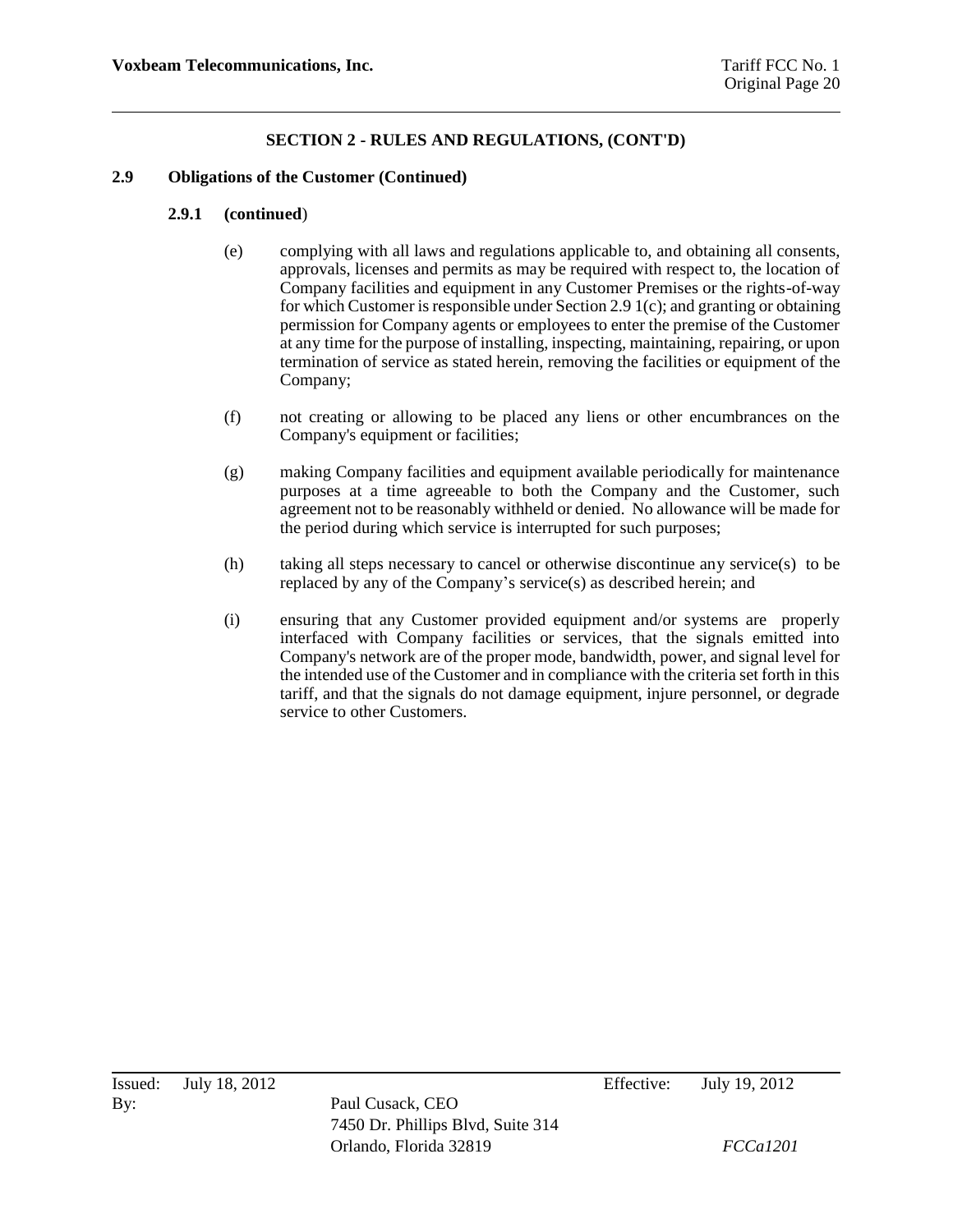#### **2.9 Obligations of the Customer (Continued)**

- **2.9.2** With regard to access services provided by the Company, specific Customer responsibilities include, but are not limited to the following:
	- (a) Design of Customer Services

The Customer shall be responsible for its own expense for the overall design of its services and for any redesigning or rearrangements of its services which may be required because of changes in facilities, operations or procedures of the Company, minimum protection criteria, or operating or maintenance characteristics of the facilities.

(b) Network Contingency Coordination

The Customer shall, in cooperation with the Company, coordinate in planning the actions to be taken to maintain maximum network capability following natural or man-made disasters which affect telecommunications service.

(c) Jurisdictional Reports

The jurisdictional reporting requirements will be as specified below. When a Customer orders Access Service, its projected Percent Interstate Usage (PIU) must be provided in whole numbers to the Company. These whole number percentages will be used by the Company to apportion the use and/or charges between interstate and intrastate until a revised report is received as set forth herein. Reported or default PIU factors are used only where the call detail is insufficient to determine the appropriate jurisdiction of the traffic.

- 1) Originating Access: Originating access minutes consist of traffic originating from the Company Local Switching Center(s). The Customer must provide the Company with a projected PIU factor on an annual basis. If no PIU for originating minutes is submitted as specified herein, a default PIU of 50% will be applied by the Company.
- 2) Terminating Access: Terminating access minutes consist of traffic terminating to the Company Local Switching Center(s). The Customer must provide the Company with a projected PIU factor on an annual basis. If no PIU for terminating minutes is submitted as specified herein, a default PIU of 50% will be applied by the Company.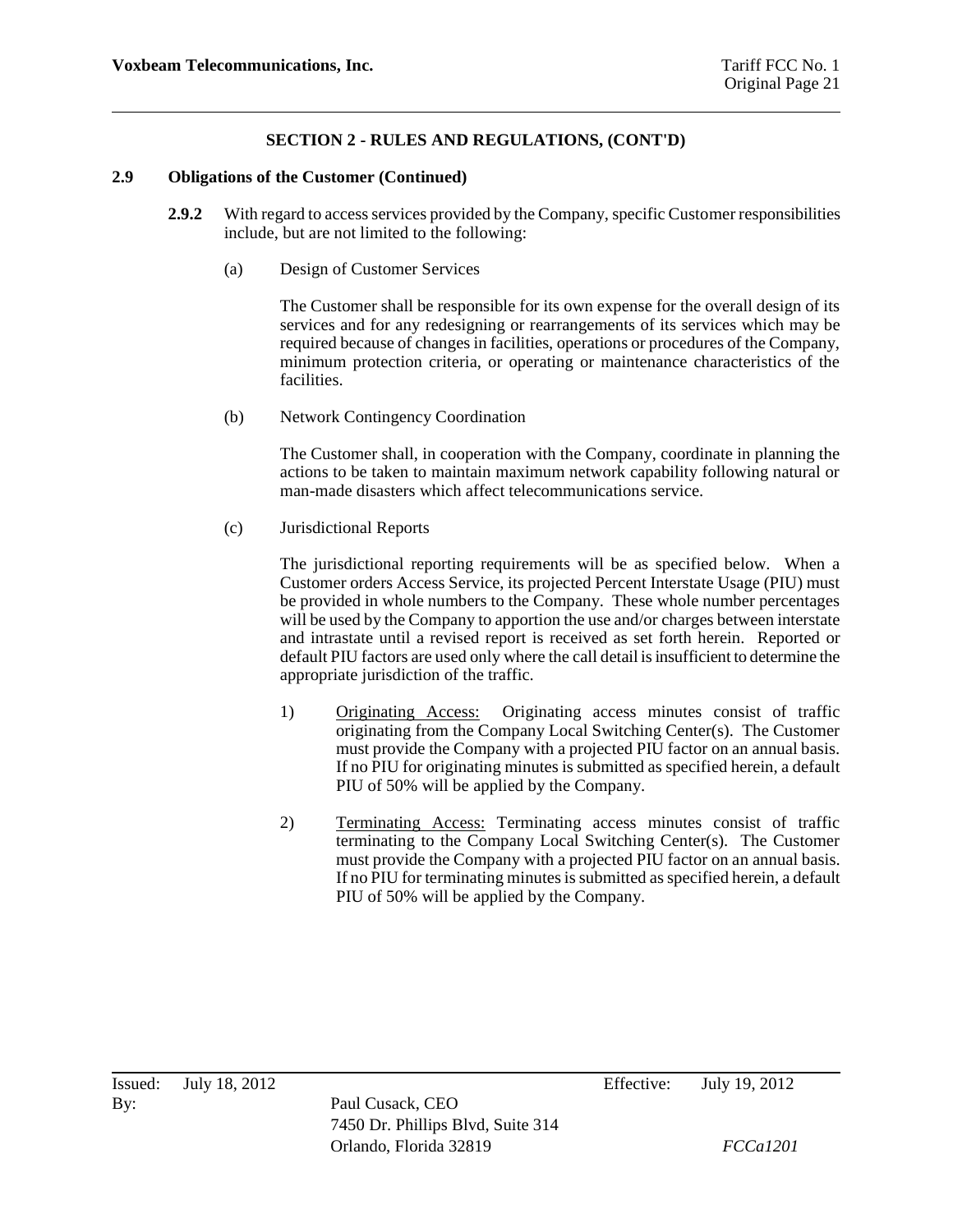#### **2.9 Obligations of the Customer (Continued)**

#### **2.9.2 (continued)**

- (c) Jurisdictional Reports (continued)
	- 3) Except where the Company measured access minutes are used as set forth above, the Customer reported Projected PIU factor as set forth above will be used until the Customer reports a different projected PIU factor, as set forth below.
- (d) Jurisdictional Audits:
	- 1) The Customer shall keep sufficient detail from which the percentages of interstate and intrastate use reported to the Company can be verified and upon request of the Company make such records available for inspection and audit. The customer must maintain these records for 24 months from the date the report became effective for billing purposes.
	- 2) Initiation of an audit will be at the sole discretion of the Company. The audit shall be performed by an independent party selected by the Company. An audit may be initiated by the Company for a single customer no more than once per year. The customer shall supply the required data within 30 calendar days of the Company request.
	- 3) In the event that an audit reveals that any customer reported PIU was incorrect, the Company shall apply the audit result to all usage affected by the audit. The customer shall be backbilled or credited, for a period retroactive to the date that the incorrect percentage was reported, but not to exceed 24 months. Backbilled amounts are subject to a late payment penalty and payment shall be made in immediately available funds, within 31 days from receipt of bill or by the following bill date, whichever is a shorter period.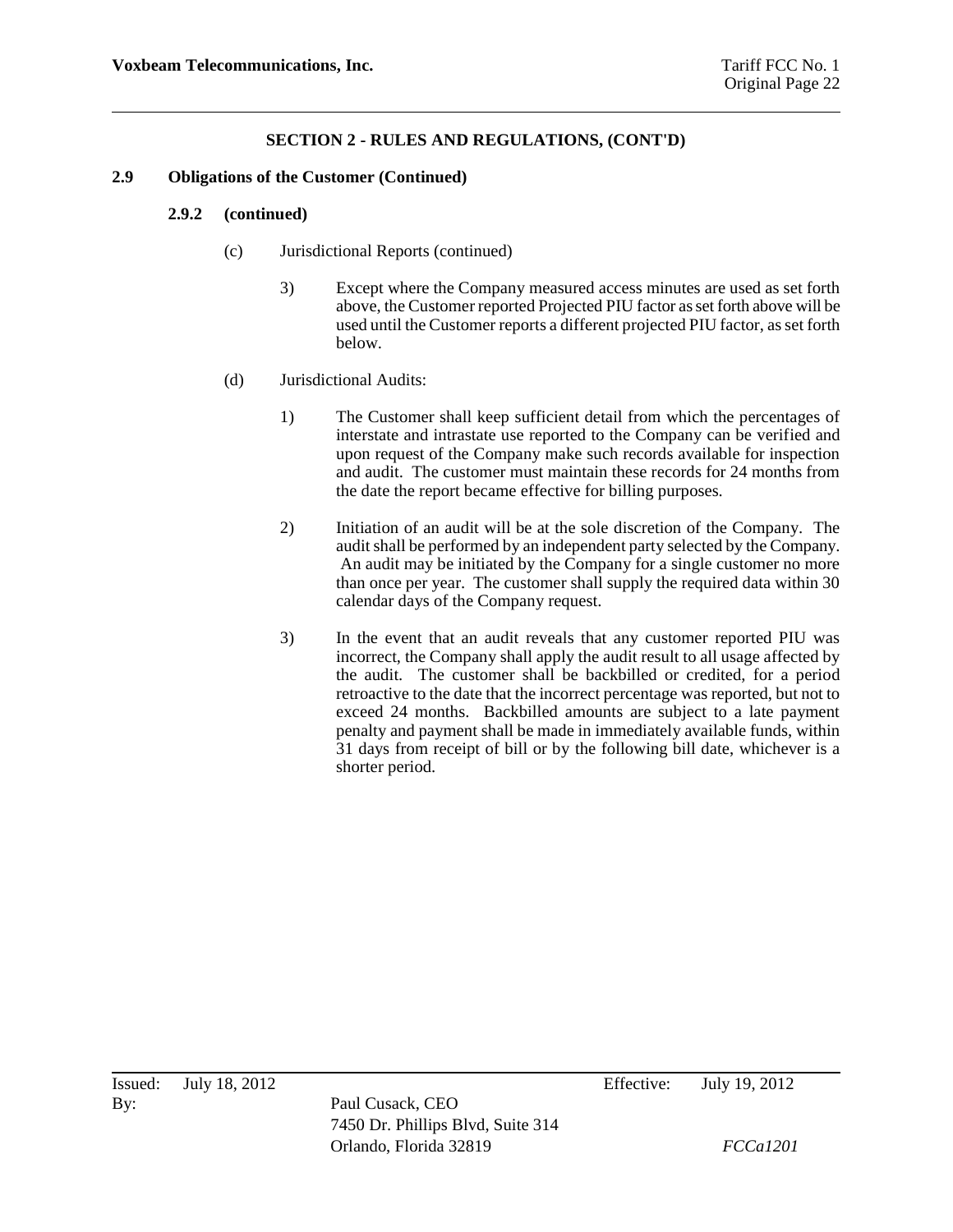#### **2.9 Obligations of the Customer (Continued)**

#### **2.9.2 (continued)**

- (d) Jurisdictional Audits (continued)
	- 4) Should an audit reveal that the misreported percentage(s) of use has resulted in an underpayment of access charges to the Company of five percent or more of the total Switched Access Services bill, the customer shall reimburse the Company for the cost of the audit. Proof of cost shall be the bills, in reasonable detail submitted to the Company by the auditor.
	- 5) Within 15 days of completion of the auditor's report, the Company will furnish a copy of the audit results to the person designated by the customer to receive such results.

#### **2.10 Billing and Payment for Service**

#### **2.10.1 Responsibility for Charges**

The Customer is responsible for payment of all charges for services and equipment furnished to the Customer for transmission of calls via the Company. In particular and without limitation to the foregoing, the Customer is responsible for any and all cost(s) incurred as the result of:

- (a) any delegation of authority resulting in the use of Customer's communications equipment and/or network services which result in the placement of calls via the Company;
- (b) any and all use of the service arrangement provided by the Company, including calls which the Customer did not individually authorize;
- (c) any calls placed by or through the Customer's equipment via any remote access feature(s);

### **2.10.2 Minimum Period**

The minimum period for which services are provided and for which rates and charges are applicable is one (1) month unless otherwise specified in this tariff or by mutually agreed upon contract. When a service is discontinued prior to the expiration of the minimum period, charges are applicable, whether the service is used or not.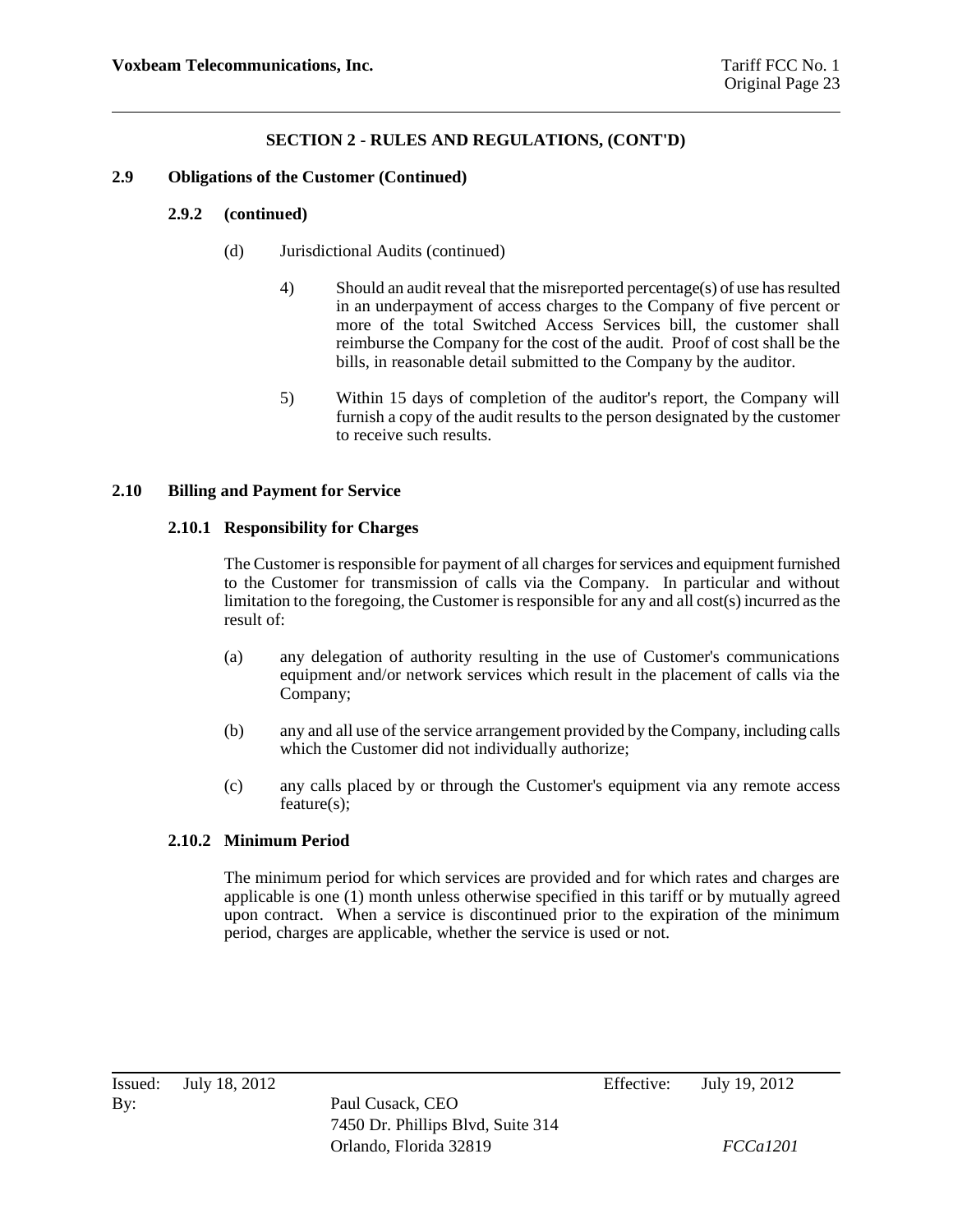### **2.10 Billing and Payment for Service (Continued)**

### **2.10.3 Payment for Service**

- **A.** Unless otherwise specified herein, bills are due and payable upon receipt.
- **B.** The Company shall bill on a current basis all charges incurred by, and credits due to, the Customer under this tariff attributable to services established, provided, or discontinued during the preceding billing period.
- **C.** Non-Recurring Charges are due and payable within 20 days after the invoice date.
- **D.** The Company shall present invoices for all Charges monthly to the Customer.
- **E.** A late payment charge of 1.5% per month, or the highest rate permitted by applicable law, whichever is less, shall be due to the Company for any billed amount for which payment has not been received by the Company within thirty (30) days of the invoice date of the Company's invoice for service, or if any portion of the payment is received by the Company in funds which are not immediately available upon presentment. If the payment due date falls on a Saturday, Sunday, legal holiday or other day when the offices of the Company are closed, the date for acceptance of payments prior to assessment of any late payment fees shall be extended through to the next business day. All portions of the bill, whether disputed or undisputed, must be paid by the payment due date to avoid assessment of a Late Payment Fee.
- **F.** If a service is disconnected by the Company in accordance with this tariff and later restored, restoration of service will be subject to all applicable installation charges.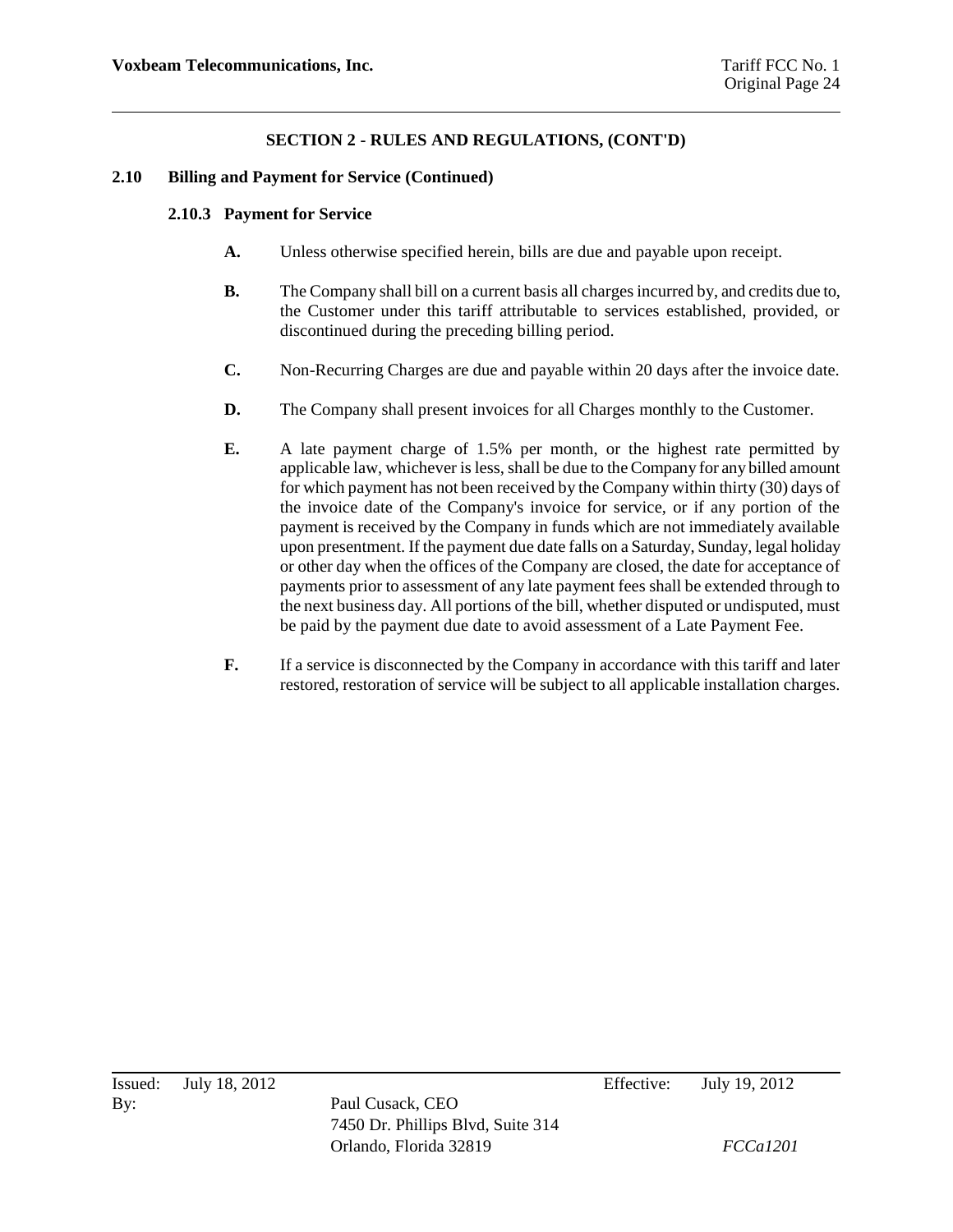### **2.10 Billing and Payment for Service (Continued)**

### **2.10.4 Disputed Charges**

- **A.** In the event that a billing dispute occurs concerning any charges billed to the Customer by the Company, the Customer must submit a documented claim for the disputed amount. The Customer will submit all documentation as may reasonably be required to support the claim, including but not limited to the specific invoices and amounts disputed, and all reasons therefore. All claims must be submitted to the Company within ninety (90) days of the invoice date of the bill for the disputed services. The Company shall review Customer disputes in a reasonably timely fashion, and the Company shall resolve each dispute based on the terms of this tariff.
- **B.** Customer shall pay any undisputed charges in full by the due date of the invoice(s) and in any event, prior to or at the time of submitting a good faith dispute. Failure to tender payment for undisputed invoices or portions thereof is a sufficient evidence for the Company to deny a dispute due to the Customer's failure to demonstrate that the dispute was made in good faith.
- **C.** If the dispute is resolved in favor of the Company and the Customer has withheld the disputed amount, any payments withheld pending resolution of the disputed amount shall be subject to the late payment penalty as set forth herein.
- **D.** If the dispute is resolved in favor of the Company and the Customer has paid the disputed amount on or before the payment due date, no interest credit or penalties will apply.
- **E.** In the event that the Company pursues a claim in Court or before any regulatory body arising out of a Customer's refusal to make payment pursuant to this Tariff, including refusal to pay for services originating from or terminating to any End User, and the Company prevails on all or a substantial part of its claim, Customer shall be liable for the payment of the Company's reasonable attorneys' fees expended in collecting those unpaid amounts.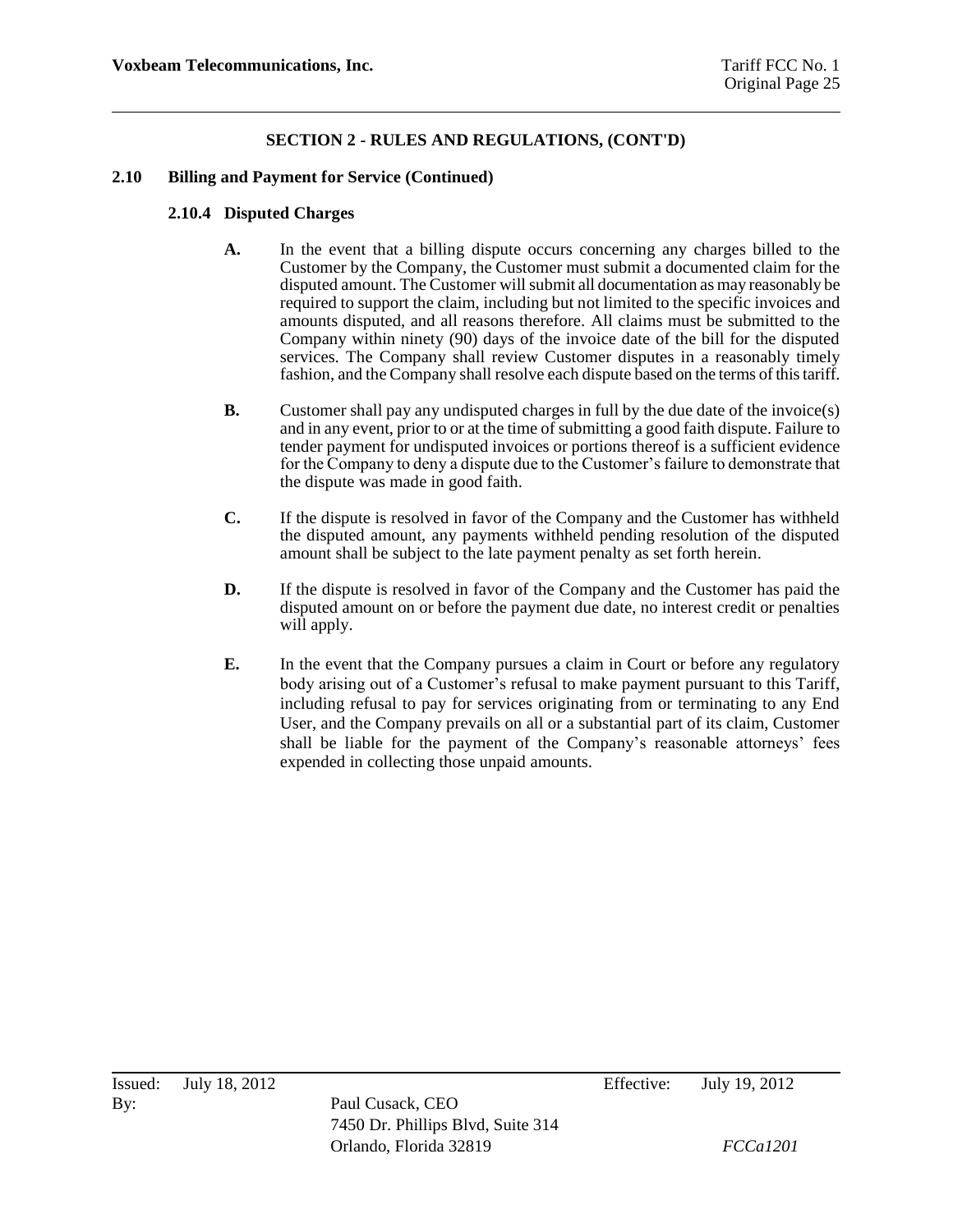### **2.10 Billing and Payment for Service (Continued)**

### **2.10.5 Returned Check Charge**

A service charge equal to \$50.00, or the actual fee incurred by Company from a bank or financial institution, whichever is greater, will be assessed for all checks returned by a bank or other financial institution for: insufficient or uncollected funds, closed account, apparent tampering, missing signature or endorsement, or any other insufficiency or discrepancy necessitating return of the instrument at the discretion of the drawee bank or other financial institution.

### **2.11 Taxes, Surcharges and Fees**

- **2.11.1** All state and local taxes (i.e., gross receipts tax, sales tax, municipal utilities tax) are listed as separate line items on the Customer's bill and are not included in the quoted rates and charges set forth in this tariff. To the extent that a municipality, other political subdivision or local agency of government, or Commission imposes upon and collects from the Company a gross receipts tax, sales tax, occupation tax, license tax, permit fee, rights-of-way fee, franchise fee, or other regulatory fee or tax, such and fees and taxes shall, insofar as practicable and allowed by law, be billed pro rata to Customers receiving service from the Company within the territorial limits of such municipality, other political subdivision or local agency of government. It shall be the responsibility of the Customer to pay any such taxes and fees that subsequently become applicable retroactively.
- **2.11.2** The Company may adjust its rates and charges or impose additional rates and charges on its Customers in order to recover amounts it is required by governmental or quasi-governmental authorities to collect from or pay to others in support of statutory or regulatory programs.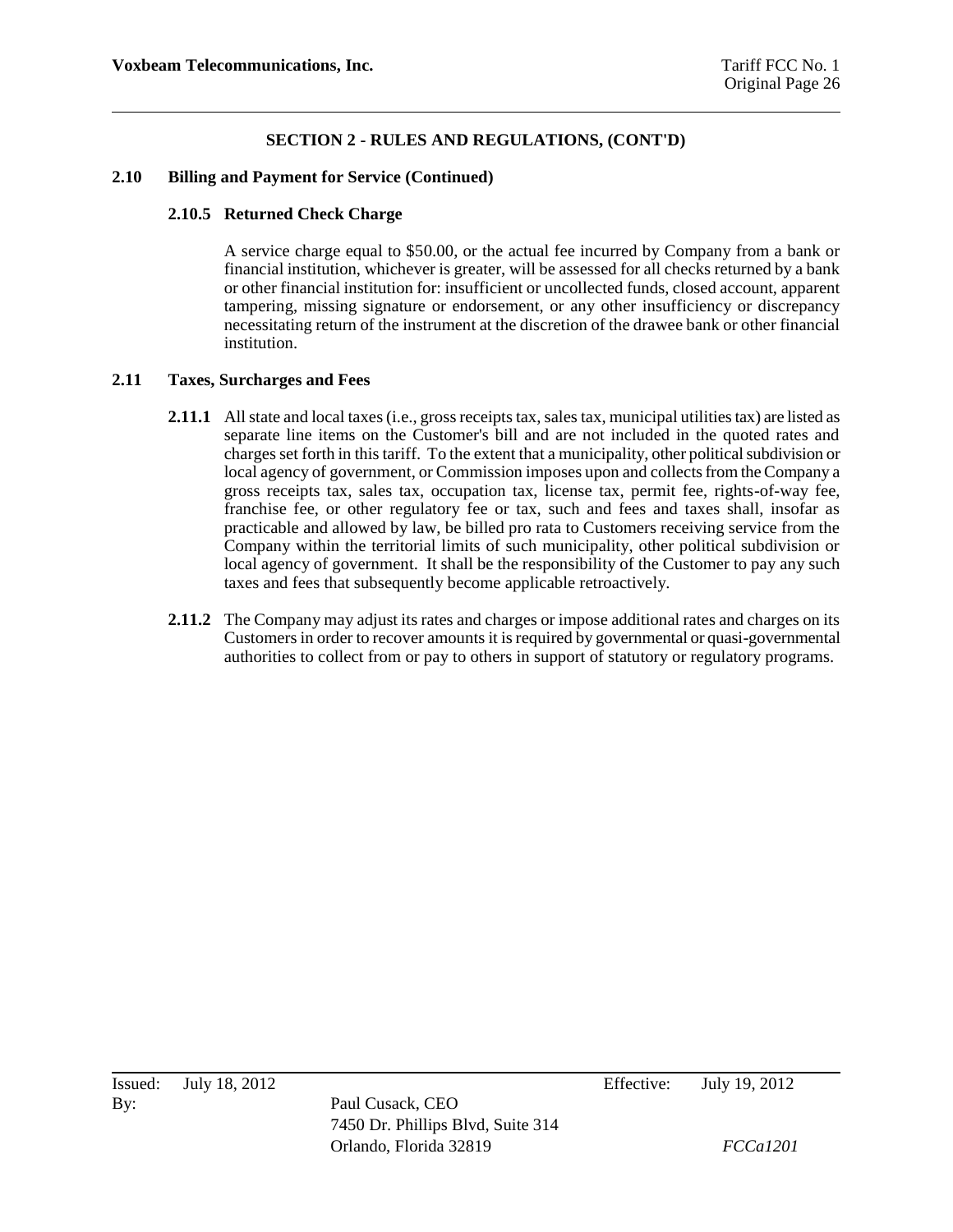#### **2.12 Deposits and Advanced Payments**

### **2.12.1 General**

The Company reserves the right to validate the creditworthiness of Customers and billed parties through available verification procedures. Where a Customer's creditworthiness is unacceptable to the Company, Company may refuse to provide service, require a deposit or advance payment, or otherwise restrict or interrupt service to a Customer.

### **2.12.2 Deposits**

- A. The Company will, in order to safeguard its interests, only require a customer who has a proven history of late payments to the Company or does not have established credit to make a deposit prior to or at any time after the provision of service to the customer to be held by the Company as a guarantee of the payment of rates and charges. A deposit does not relieve the Customer of the responsibility for the prompt payment of bills on presentation. A deposit may be required in addition to an advance payment.
- B. The maximum amount of any deposit shall not exceed the equivalent of the customers estimated liability for two months' service.
- C. The Company will pay interest on deposits, to accrue from the date the deposit is made until it has been refunded, or until a reasonable effort has been made to effect refund. The Company will pay interest at the rate prescribed by the Commission or as otherwise permitted by applicable law.
- D. If the amount of a deposit is proven to be less than required to meet the requirements specified above, the Customer shall be required to pay an additional deposit upon request.
- E. Upon discontinuance of service, the Company shall promptly and automatically refund the Customer's deposit plus accrued interest, or the balance, if any, in excess of the unpaid bills including any penalties assessed for service furnished by the Company.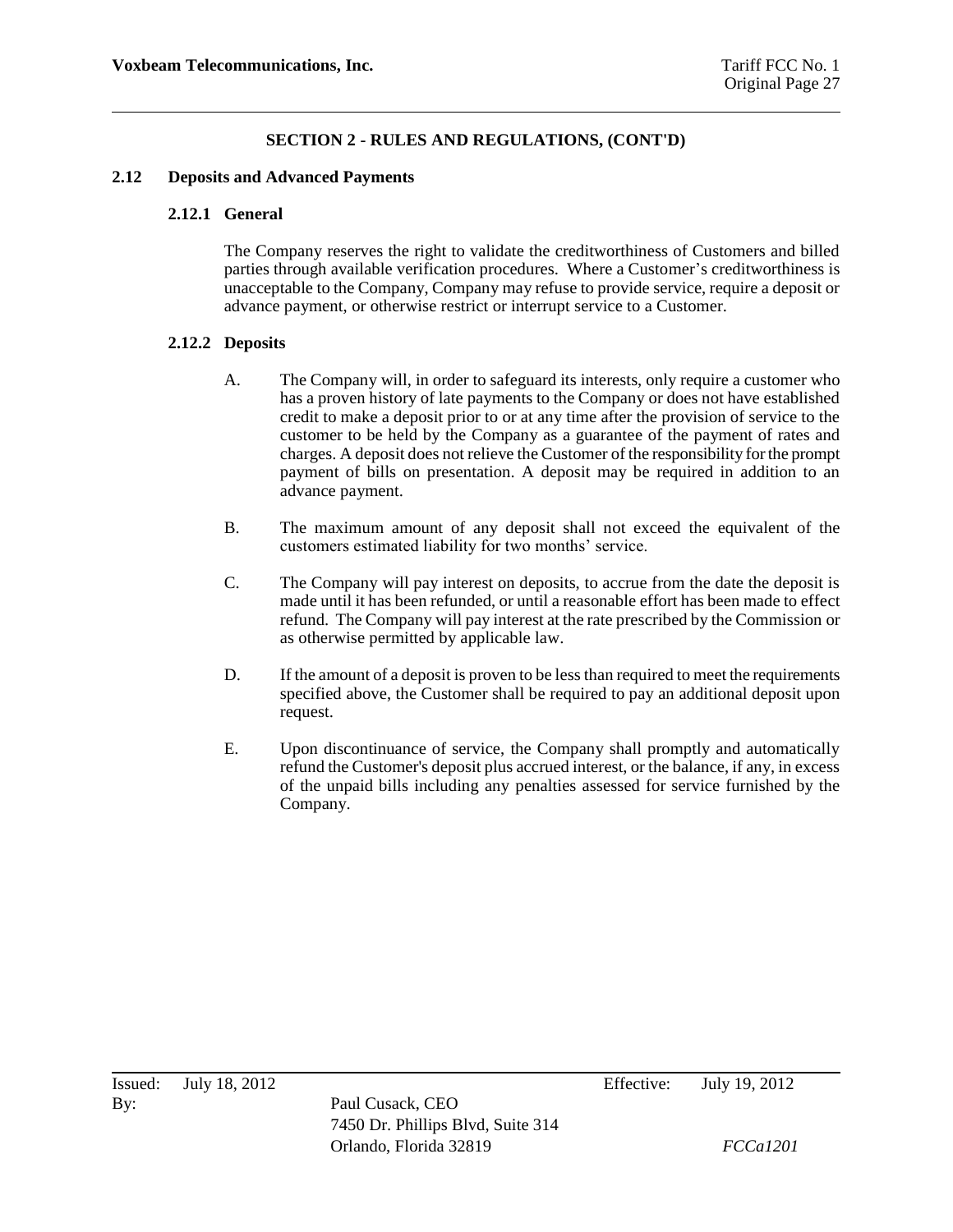#### **2.12 Deposits and Advanced Payments (Continued)**

### **2.12.3 Advance Payments**

To safeguard its interests, the Company may require a Customer to make an advance payment before services and facilities are furnished. The advance payment will not exceed an amount equal to one (1) month's estimated billing. This will be applied against the next month's charges and a new advance payment may be collected for the next month, if necessary. Advance payments do not accrue interest. An advance payment may be required in addition to a deposit.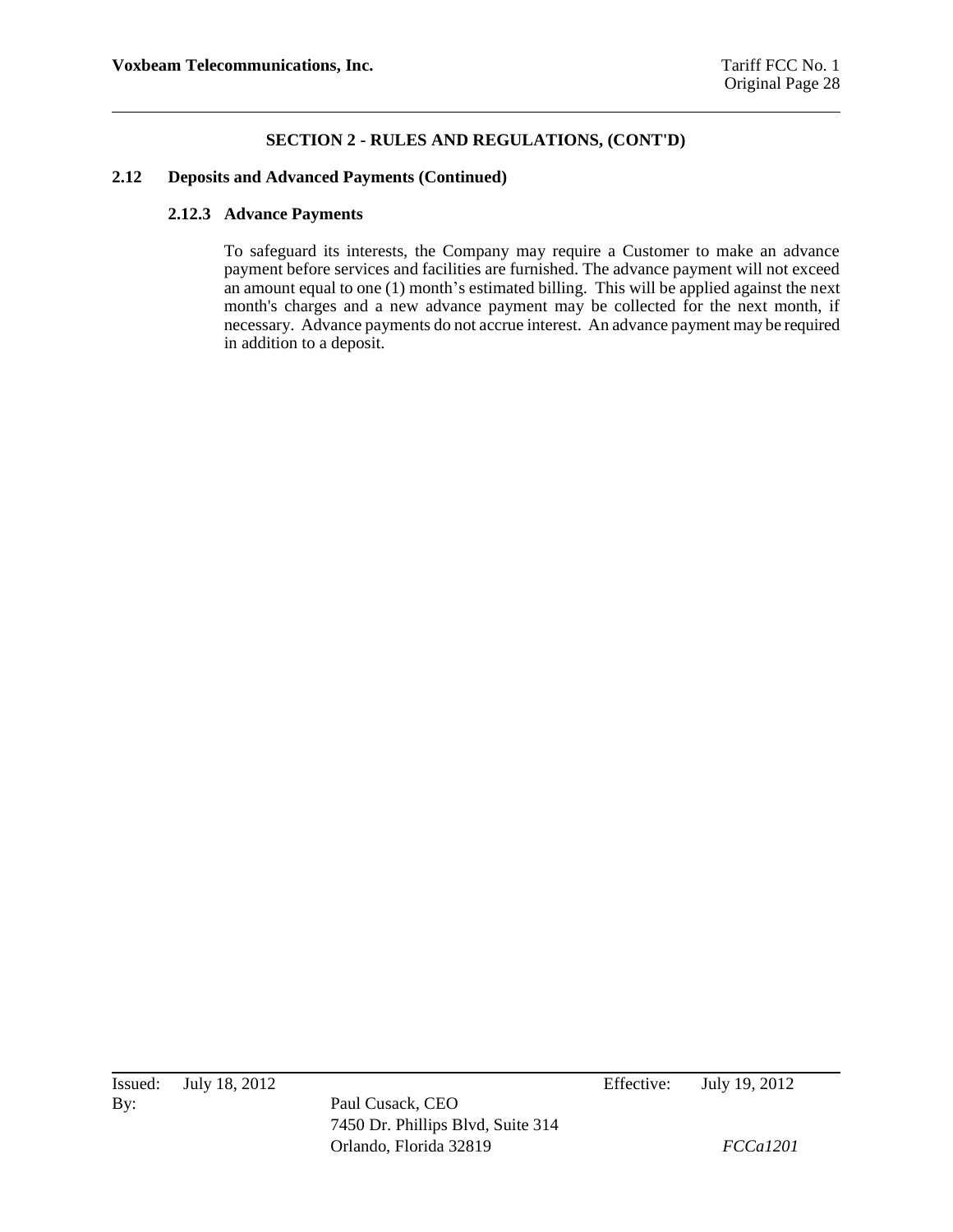### **2.13 Cancellation by Customer**

### **2.13.1 General**

- **A.** Customers of the Company's service may cancel service by providing the Company with written notification thirty (30) days prior to the requested cancellation date. The Company shall hold the Customer responsible for payment of all bills for service furnished until the cancellation date specified by the Customer or until thirty (30) days after the date that the cancellation notice is received, whichever is later.
- **B.** Customers seeking to cancel service have an affirmative obligation to block traffic originating from or terminating to the Company's network. By originating traffic from or terminating traffic to the Company's network, the Customer will have constructively ordered the Company's switched access service.

### **2.13.2 Cancellation of Contract Services**

- **A.** If a Customer cancels a service order or terminates services before the completion of the term or where the Customer breaches the terms in the service contract, the Customer may be requested by the Company to pay to Company termination liability charges. These charges shall become due and owing as of the effective date of the cancellation or termination. Unless otherwise specified in this tariff, the termination liability shall be equal to:
	- (a) all unpaid nonrecurring charges reasonably expended by the Company to establish service to Customer, plus;
	- (b) any disconnection, early cancellation or termination charges reasonably incurred and paid to third parties by the Company on behalf of Customer, plus;
	- (c) all recurring charges specified in the applicable service order for the balance of the then current term.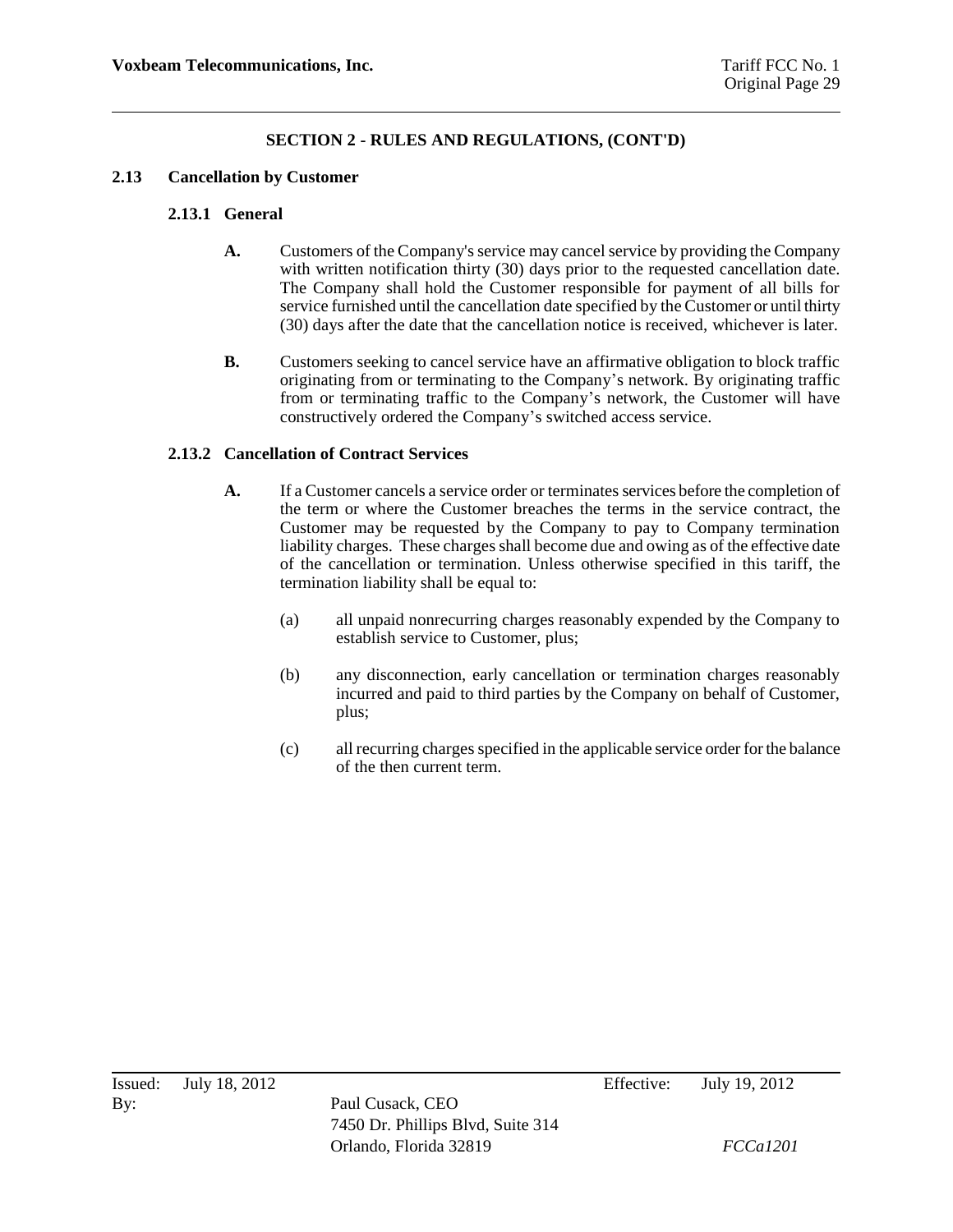### **2.13 Cancellation by Customer (Continued)**

### **2.13.3 Cancellation of Application for Service**

- **A.** Where the Company permits the Customer to cancel an application for service prior to the start of service or prior to any special construction, no charges will be imposed except for those specified below.
- **B.** Where, prior to cancellation by the Customer, the Company incurs any expenses in installing the service or in preparing to install the service that it otherwise would not have incurred, a charge equal to the costs the Company incurred, less net salvage, shall apply, but in no case shall this charge exceed the sum of the charge for the minimum period of services ordered, including installation charges, and all charges others levy against the Company that would have been chargeable to the Customer had service begun.
- **C.** Where the Company incurs any expense in connection with special construction, or where special arrangements of facilities or equipment have begun, before the Company receives a cancellation notice, a charge equal to the costs incurred, less net salvage, may apply. In such cases, the charge will be based on such elements as the cost of the equipment, facilities, and material, the cost of installation, engineering, labor, and supervision, general and administrative expense, other disbursements, depreciation, maintenance, taxes, provision for return on investment, and any other costs associated with the special construction or arrangements.
- **D.** The charges described above will be calculated and applied on a case-by-case basis.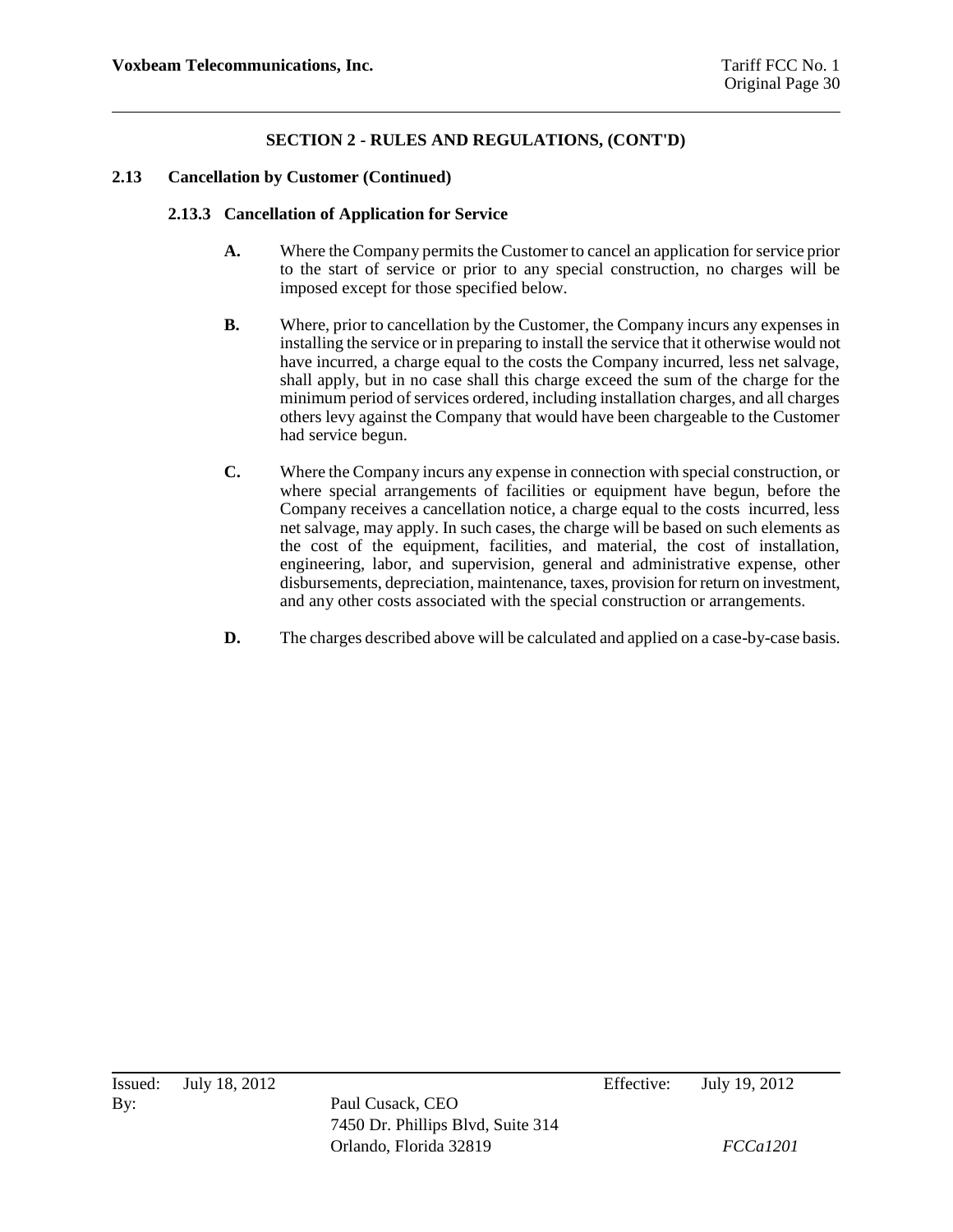### **2.14 Cancellation by Company**

- **2.14.1** Service continues to be provided until canceled by the Customer pursuant to Section 2.13 or until discontinued by the Company. The Company may render bills subsequent to the termination of service for charges incurred before termination. The Customer shall pay such bills in full in accordance with the payment terms of this tariff.
- **2.14.2** The Company may refuse or discontinue service to a Customer without notice under the following conditions:
	- (a) For violation of law or this tariff: Except as provided elsewhere in this tariff, the Company may refuse, suspend or cancel service, without notice, for any violation of terms of this tariff, for any violation of any law, rule, regulation, order, decree or policy of any government authority of competent jurisdiction, or by reason of any order or decision of a court or other government authority having jurisdiction which prohibits the Company from furnishing such service or prohibits Customer from subscribing to, using, or paying for such service.
	- (b) For the Company to comply with any order or request of any governmental authority having jurisdiction: The Company may refuse, suspend or cancel service, without notice, in order to permit the Company to comply with any order or request of any governmental authority having jurisdiction.
	- (c) In the event of Customer or Authorized User use of equipment in such a manner as to adversely affect the Company's equipment or service to others.
	- (d) In the event of tampering with the equipment or services of the Company or its agents.
	- (e) In the event of unauthorized or fraudulent use of service. Whenever service is discontinued for fraudulent use of service, the Company may, to the extent that Company opts to restore such service, require the Customer to make, at Customer's own expense, all changes in facilities or equipment necessary to eliminate illegal use and to pay an amount reasonably estimated as the loss in revenues resulting from such fraudulent use.
	- (f) If any of the facilities, appliances, or apparatus on Customer's premises are found to be unsafe or causing harm to the Company's facilities, and may refuse to furnish service until the applicant or Customer shall have remedied the condition.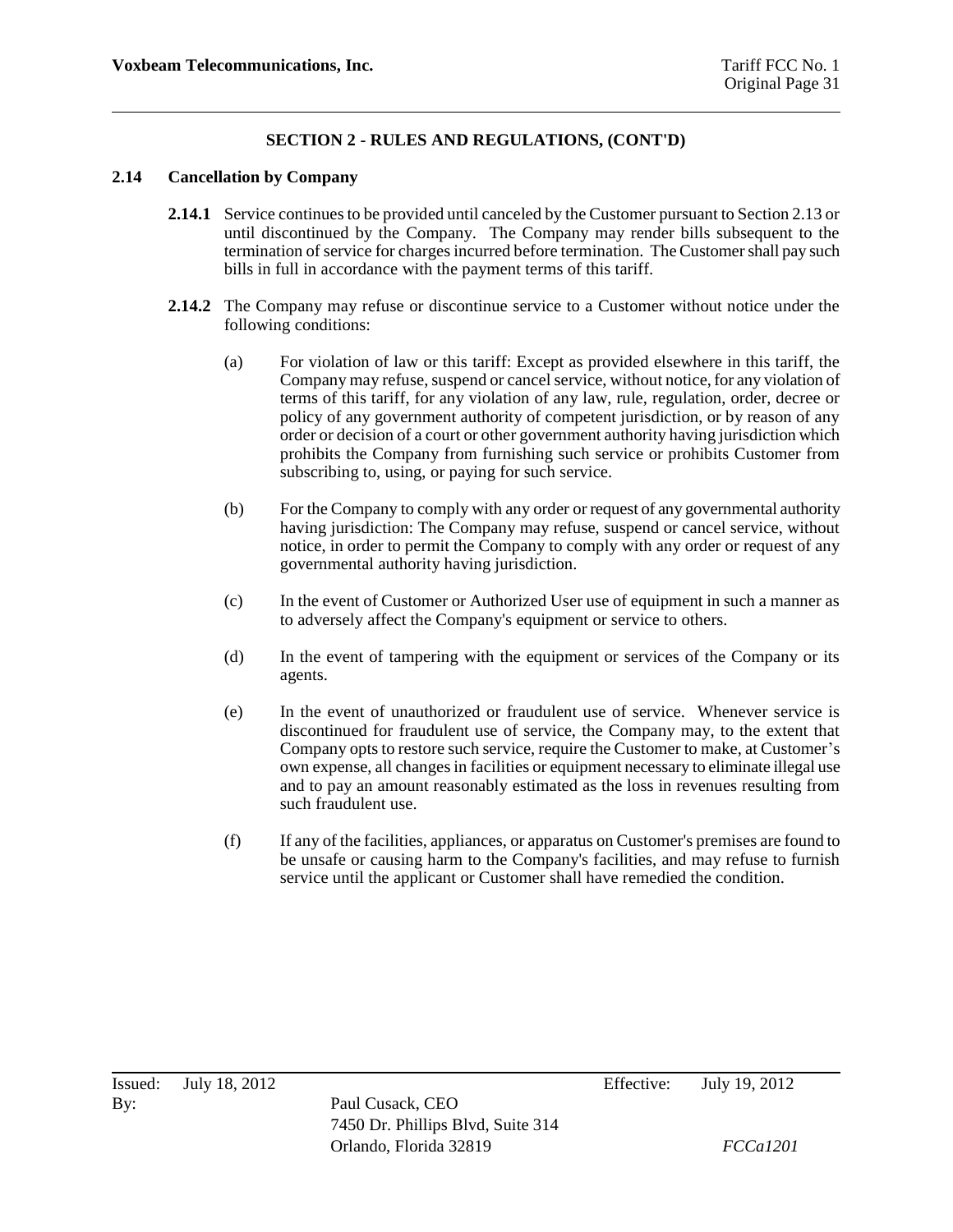#### **2.14 Cancellation by Company (Continued)**

- **2.14.3** The Company may refuse or discontinue service provided that, unless otherwise stated, the Customer shall be given five (5) days written notice to comply with any rule or remedy any deficiency:
	- (a) For nonpayment: The Company, by written notice to the Customer and in accordance with applicable law, may refuse, suspend or cancel service without incurring any liability when there is an unpaid balance for service that is past due.
	- (b) For returned checks: The Customer whose check or draft is returned unpaid for any reason, after two attempts at collection, may, at the Company's discretion, be subject to refusal, suspension or cancellation of service in the same manner as provided for nonpayment of overdue charges.
	- (c) For neglect or refusal to provide reasonable access to the Company or its agents for the purpose of inspection and maintenance of equipment owned by the Company or its agents.
	- (d) For Customer use or Customer's permitting use of obscene, profane or grossly abusive language over the Company's facilities, and who, after five (5) days notice, fails, neglects or refuses to cease and refrain from such practice or to prevent the same, and to remove its property from the premises of such person.
	- (e) For use of telephone service for any property or purpose other than that described in the application.
	- (f) For Customer's breach of any contract for service between the Company and the Customer.
	- (g) For periods of inactivity in excess of sixty (60) days.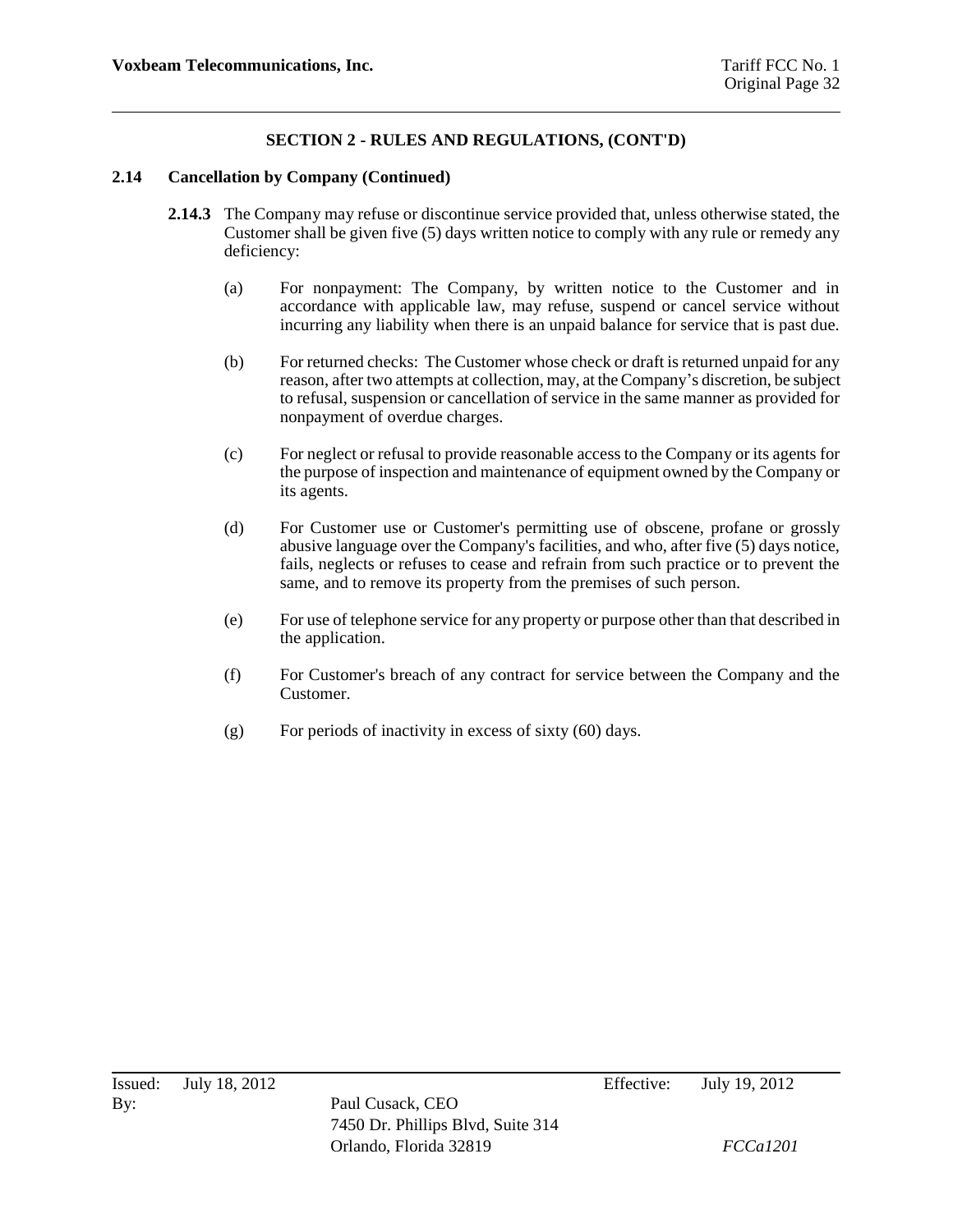#### **2.15 Restoration of Service**

- **2.15.1** If service has been discontinued for nonpayment or as otherwise provided herein and the Customer wishes service continued, service may be restored at the Company's sole discretion, when all past due amounts are paid or the event giving rise to the discontinuance (if other than nonpayment) is corrected. Customers whose service was disconnect for nonpayment may be required to pay a deposit and/or advance payment prior to service restoration.
- **2.15.2** A restoration fee of \$25.00, or the actual costs incurred by the Company plus an administrative charge, whichever is greater, applies to Customers whose service is restored following disconnection by the Company.
- **2.15.3** Restoration of disrupted services shall be in accordance with applicable Commission and/or Federal Communications Commission Rules and Regulations specified in Part 64, Subpart D, which specify the priority system for such activities.

### **2.16 Provision of Company Equipment and Facilities**

- **2.16.1** The Company shall use reasonable efforts to maintain only the facilities and equipment that it furnishes to the Customer. The Customer may not nor may the Customer permit others to rearrange, disconnect, remove, attempt to repair, or otherwise interfere with any of the facilities or equipment installed by the Company, except upon the written consent of the Company.
- **2.16.2** The Company may substitute, change or rearrange any equipment or facility at any time and from time to time, but shall not thereby alter the technical parameters of the service provided the Customer.
- **2.16.3** Equipment the Company provides or installs at the Customer premises shall not be used for any purpose other than that for which the equipment is provided.
- **2.16.4** The Company shall not be responsible for the installation, operation, or maintenance of any Customer provided communications equipment. Where such equipment is connected to the facilities furnished under this tariff, the responsibility of the Company shall be limited to the furnishing of facilities offered under this tariff and to the maintenance and operation of such facilities. Subject to this responsibility, the Company shall not be responsible for:
	- (a) the transmission of signals by Customer provided equipment or for the quality of, or defects in, such transmission; or
	- (b) the reception of signals by Customer-provided equipment; or
	- (c) network control signaling where such signaling is performed by Customer-provided network control signaling equipment.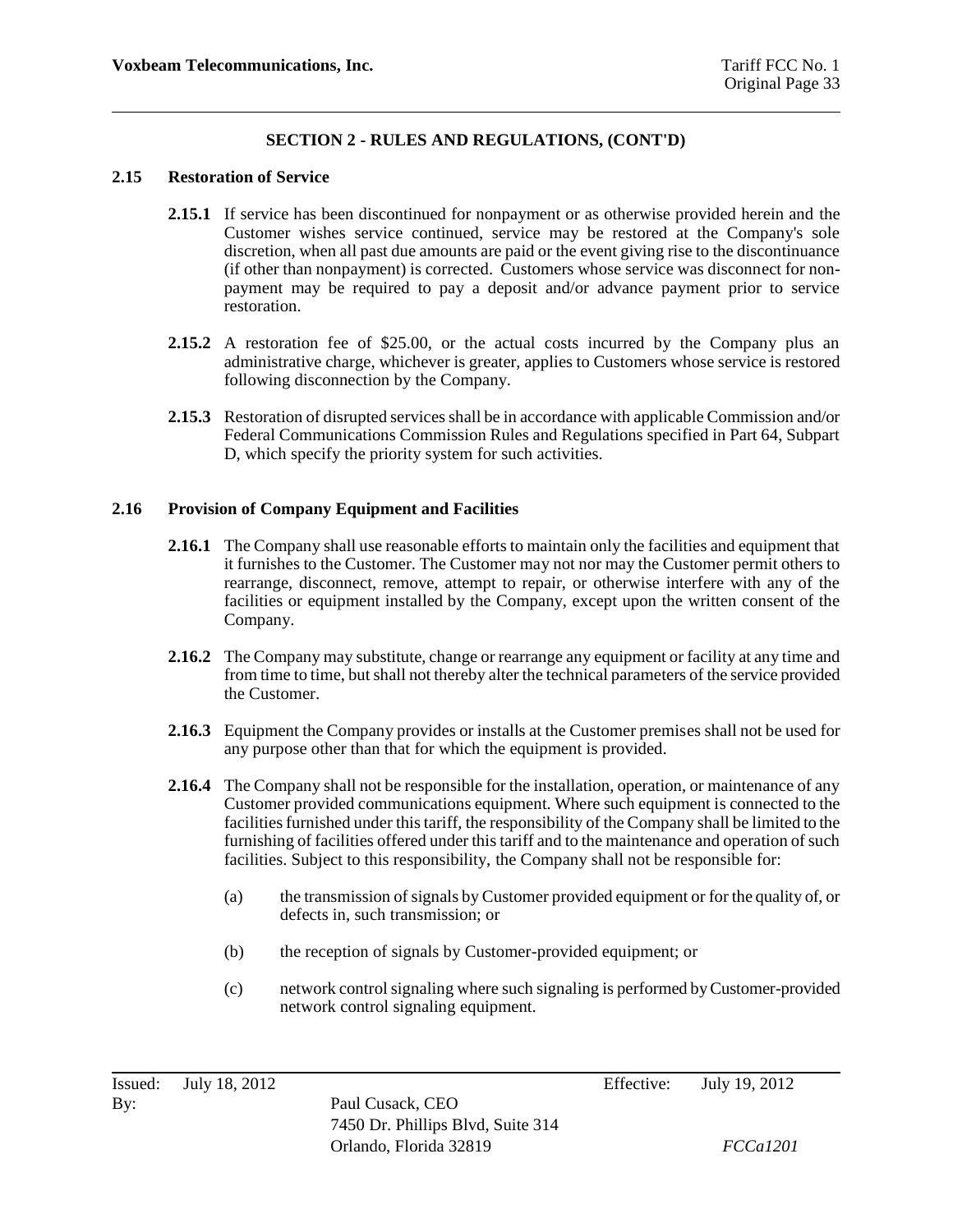#### **2.17 Interconnection**

- **2.17.1** Service furnished by the Company may be interconnected with services or facilities of other authorized communications common carriers and with private systems, subject to technical limitations established by the Company. Service furnished by the Company is not part of a joint undertaking with such other common carriers or systems. Any special interface equipment or facilities necessary to achieve compatibility between the facilities of Company and other participating carriers shall be provided at the Customer's expense.
- **2.17.2** Connection with the facilities or services of other carriers shall be under the applicable terms and conditions of the other carriers' tariffs. The Customer is responsible for taking all necessary legal steps for interconnecting Customer-provided terminal equipment or systems with Company's facilities. Customer shall secure all licenses, permits, rights-of-way, and other arrangements necessary for such interconnection.
- 2.17.3 The Customer shall ensure that the facilities or equipment provided by another carrier are properly interconnected with the facilities or equipment of the Company. If the Customer maintains or operates the interconnected facilities or equipment in a manner which results or may result in harm to the Company's facilities, equipment, personnel, or the quality of service, the Company may, upon five (5) days written notice, require the use of protective equipment at the Customer's expense. If this written notice fails to eliminate the actual or potential harm, the Company may, upon additional five (5) days written notice, terminate the existing service of the Customer.
- **2.17.4** If harm to the Company's network, personnel or services is imminent due to interconnection with another carrier's services, the Company reserves the right to shut down Customer's service immediately, with no prior notice required.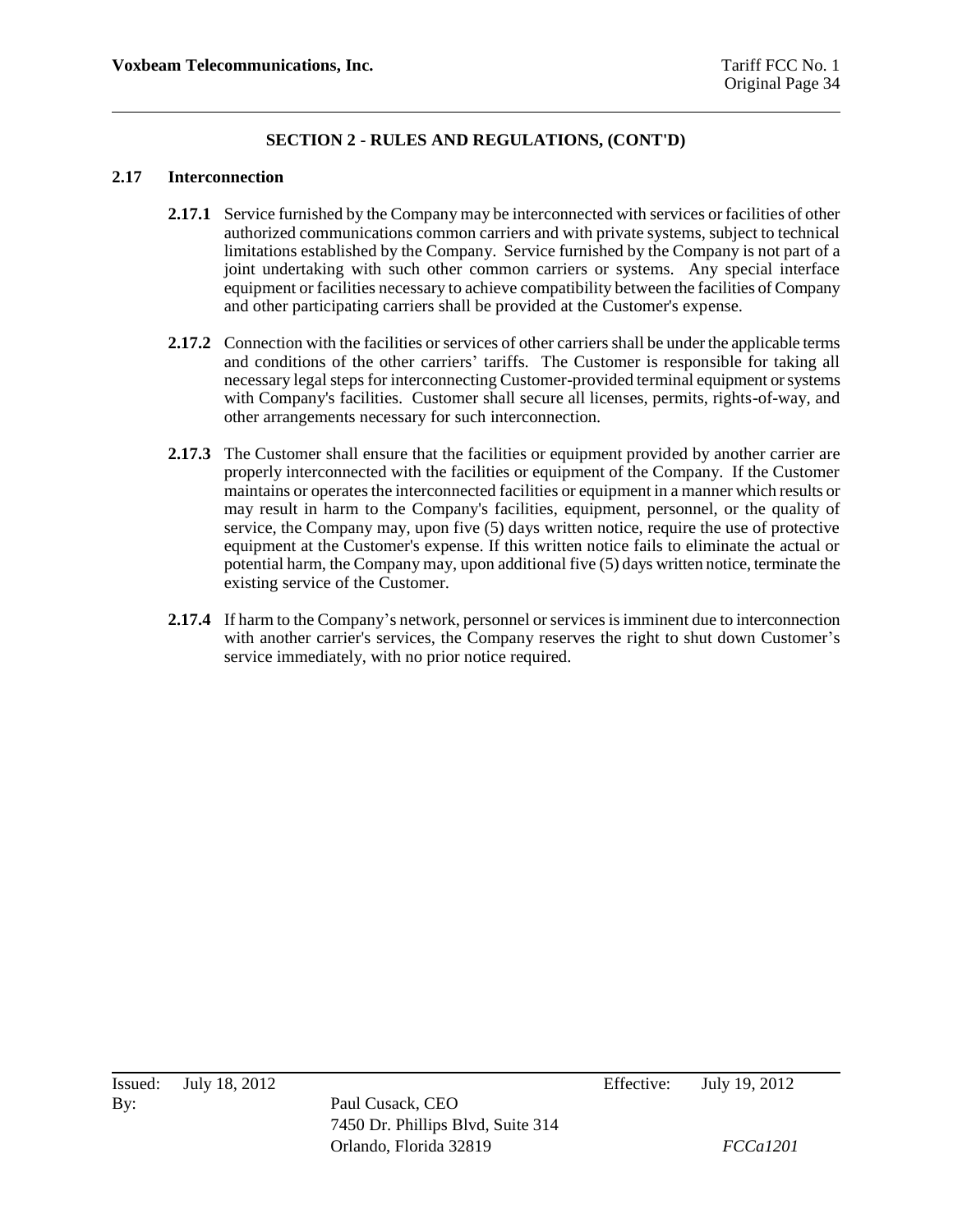#### **2.18 Customer-Provided Equipment**

- **2.18.1** The Company's services are designed primarily for the transmission of voice-grade telephonic signals, except as otherwise stated in this tariff. A user may transmit any form of signal that is compatible with the Company's equipment, but the Company does not represent that its services will be suitable for purposes other than voice-grade telephonic communication except as specifically stated in this tariff.
- **2.18.2** Terminal equipment on the user's premises and the electric power consumed by such equipment shall be provided by and maintained at the expense of the Customer. The Customer is responsible for the provision of wiring or cable to connect its terminal equipment to the Company's network.
- **2.18.3** The Customer is responsible for ensuring that Customer-provided equipment connected to Company equipment and facilities is compatible with such equipment and facilities. The magnitude and character of the voltages and currents impressed on Company-provided equipment and wiring by the connection, operation, or maintenance of such equipment and wiring shall be such as not to cause damage to the Company-provided equipment and wiring or injury to the Company's employees or to other persons. Any additional protective equipment required to prevent such damage or injury shall be provided by the Company at the Customer's expense, subject to prior Customer approval of the equipment expense.
- **2.18.4** Upon suitable notification to the Customer, and at a reasonable time, the Company may make such tests and inspections as may be necessary to determine that the Customer is complying with the requirements under this Section 2.18 for the installation, operation, and maintenance of Customer-provided facilities, equipment, and wiring in the connection of Customer-provided facilities and equipment to Company-owned facilities and equipment.
- 2.18.5 If the protective requirements for Customer-provided equipment are not being complied with, the Company may take such action as it deems necessary to protect its facilities, equipment, and personnel. The Company may, upon five (5) days written notice, require the use of additional protective equipment at the Customer's expense. If this written notice fails to remedy any protective deficiencies or potential harm, the Company may, upon additional five (5) days written notice, terminate the existing service of the Customer.
- **2.18.6** If harm to the Company's network, personnel or services is imminent, the Company reserves the right to shut down Customer's service immediately, with no prior notice required.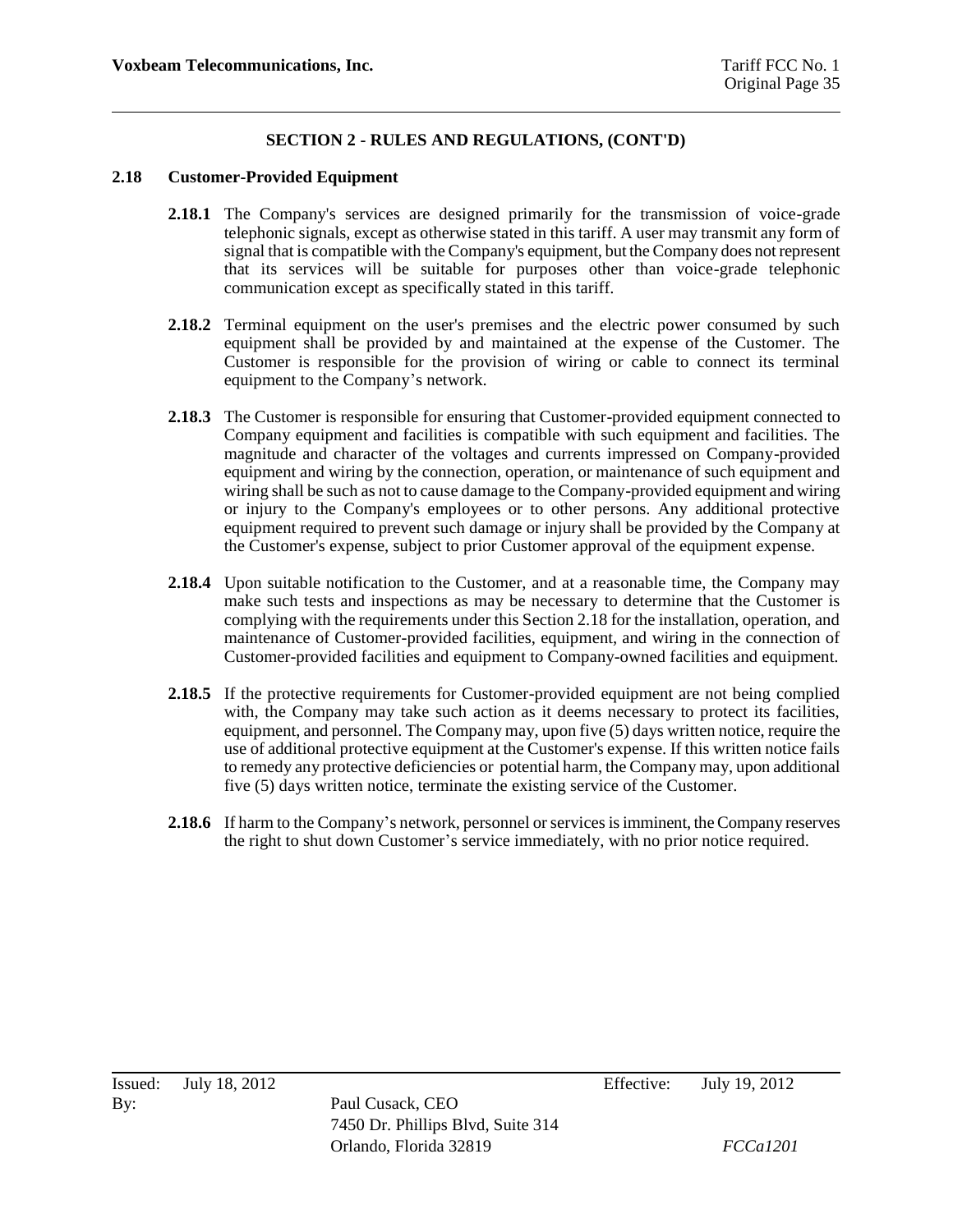#### **2.19 Inspection, Testing and Adjustments**

- **2.19.1** The Company may, upon reasonable notice, make such tests and inspections as may be necessary to determine whether the terms and conditions of this tariff are being complied with in the installation, operation or maintenance of the Customer's or the Company's facilities or equipment. The Company may interrupt service at any time, without penalty or liability, due to the departure from or reasonable suspicion of the departure from any of these terms and conditions.
- **2.19.2** Upon reasonable notice, the facilities or equipment provided by the Company shall be made available to the Company for such tests and adjustments as may be necessary for their maintenance in a condition satisfactory to the Company. No interruption allowance shall be granted for the time during which such tests and adjustments are made, unless such interruption exceeds twenty-four hours in length and is requested by the Customer.
- **2.19.3** The Company will provide the Customer reasonable notification of service-affecting activities that may occur in normal operation of its business. Such activities may include, but are not limited to, equipment or facilities additions, removals or rearrangements and routine preventative maintenance. Generally, such activities are not specific to an individual Customer but affect many Customers' services. No specific advance notification period applies to all service activities. The Company will work cooperatively with the Customer to determine the reasonable notification requirements. With some emergency or unplanned service-affecting conditions, such as an outage resulting from cable damage, notification to the Customer may not be possible.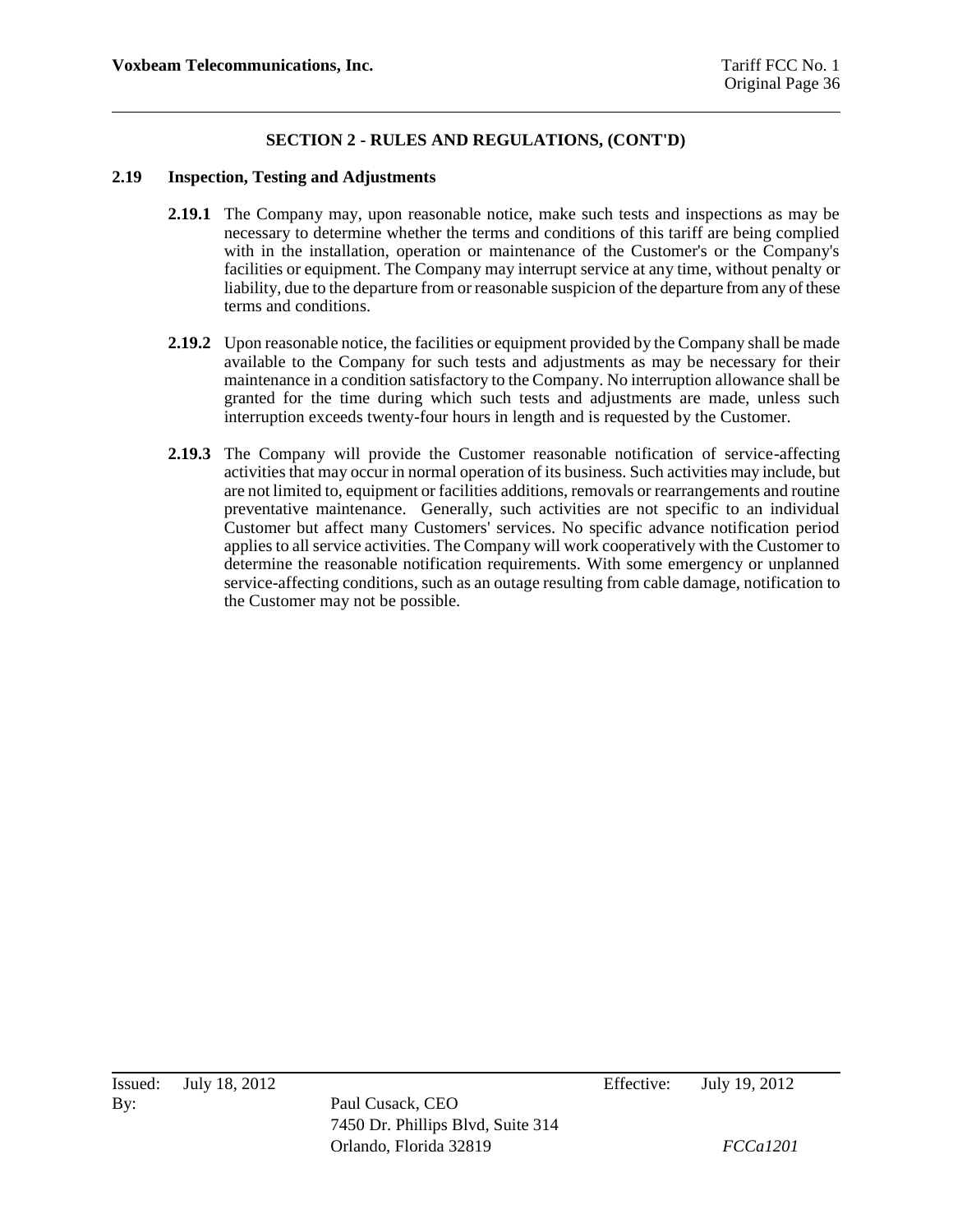#### **2.20 Allowances for Interruptions in Service**

#### **2.20.1 General**

- **A.** Upon the written request of the Customer, delivered to the Company no later than thirty (30) days following the date of service interruption,a credit allowance will be given when service is interrupted, except as specified in Section 2.20.2 following. A service is interrupted when it becomes inoperative to the Customer, e.g., the Customer is unable to transmit or receive, because of a failure of a component furnished by the Company under this tariff.
- **B.** An interruption period begins when the Customer reports to the Company a service, facility or circuit is inoperative and, if necessary, releases it for testing and repair by the Company, as determined in its sole and reasonable discretion. An interruption period ends when the service, facility or circuit is operative.
- **C.** If the Customer reports a service, facility or circuit to be interrupted but declines to release it for testing and repair, refuses access to its premises for test and repair by the Company, or continues to make voluntary use of the service, the service, facility or circuit is considered to be impaired but not interrupted. No credit allowances will be made for a service, facility or circuit considered by the Company to be impaired.
- **D.** The Customer shall be responsible for the payment of service charges for visits by the Company's agents or employees to the premises of the Customer when the service difficulty or trouble report results from the use of equipment or facilities provided by any party other than the Company, including but not limited to the Customer.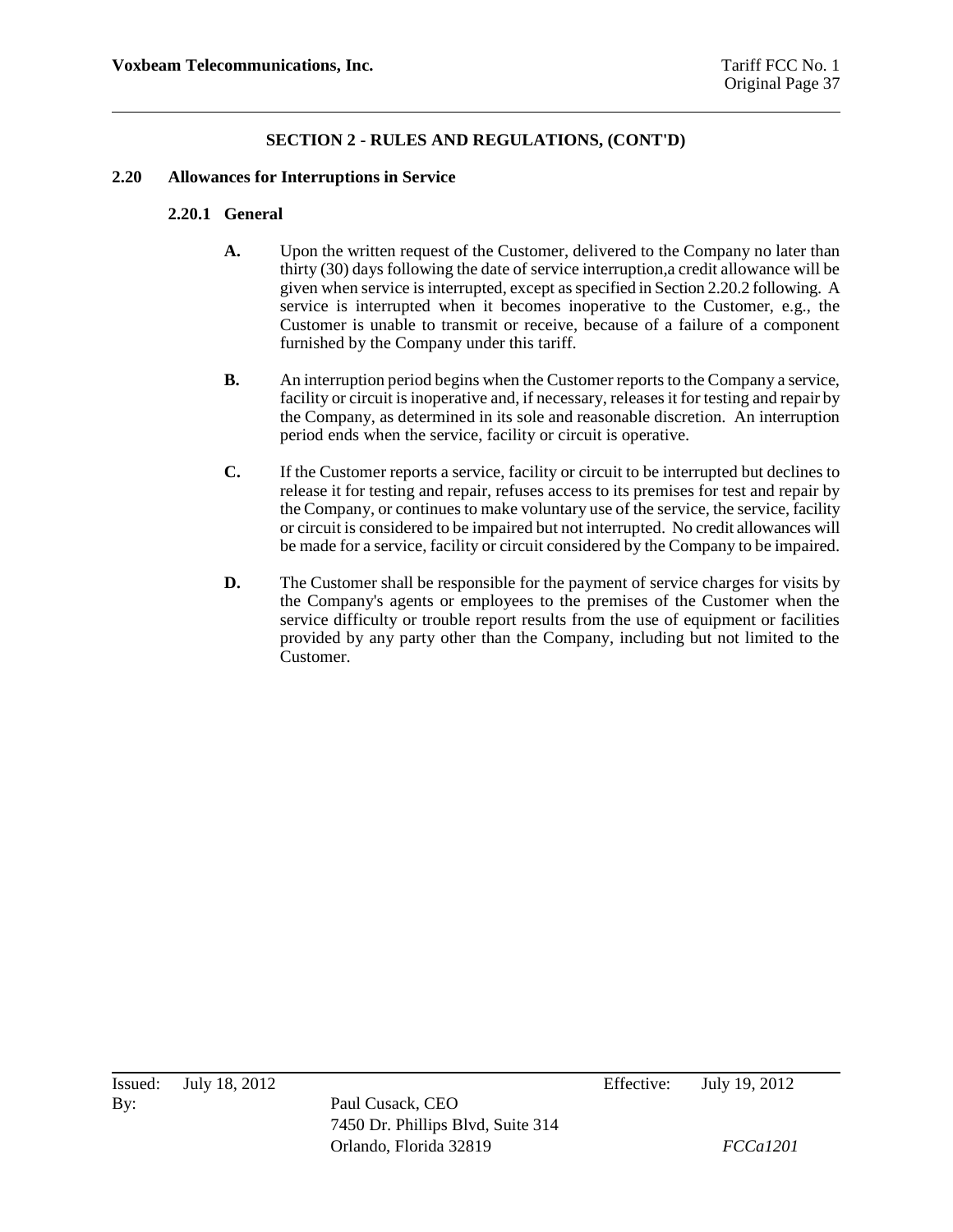#### **2.20 Allowances for Interruptions in Service (Continued)**

#### **2.20.2 Limitations of Allowances**

- **A.** No credit allowance will be made for any interruption in service:
	- (a) due to the negligence of or noncompliance with the provisions of this tariff by any person or entity other than the Company, including but not limited to the Customer;
	- (b) due to the failure of power, equipment, systems, connections or services not provided by the Company;
	- (c) due to circumstances or causes beyond the reasonable control of the Company;
	- (d) during any period in which the Company is not given full and free access to its facilities and equipment for the purposes of investigating and correcting interruptions;
	- (e) during any period when the Customer has released service to the Company for maintenance purposes or for implementation of a Customer order for a change in service arrangements;
	- (f) that occurs or continues due to the Customer's failure to authorize replacement of any element of special construction; and
	- (g) that was not reported to the Company within 30 days of the date that service was affected.
	- (h) Cellular and other wireless transmission is subject to interruptions including but not limited to, dropped calls, interrupted calls, unintelligible calls, oneway audio and other problems created by factors beyond Company's control. Under no circumstances will Company provide credit or payment of any kind for calls which experience problems related to cellular (wireless) transmissions.

#### **2.20.3 Use of Another Means of Communications**

If the Customer elects to use another means of communications during the period of interruption, the Customer must pay the charges for the alternative service used.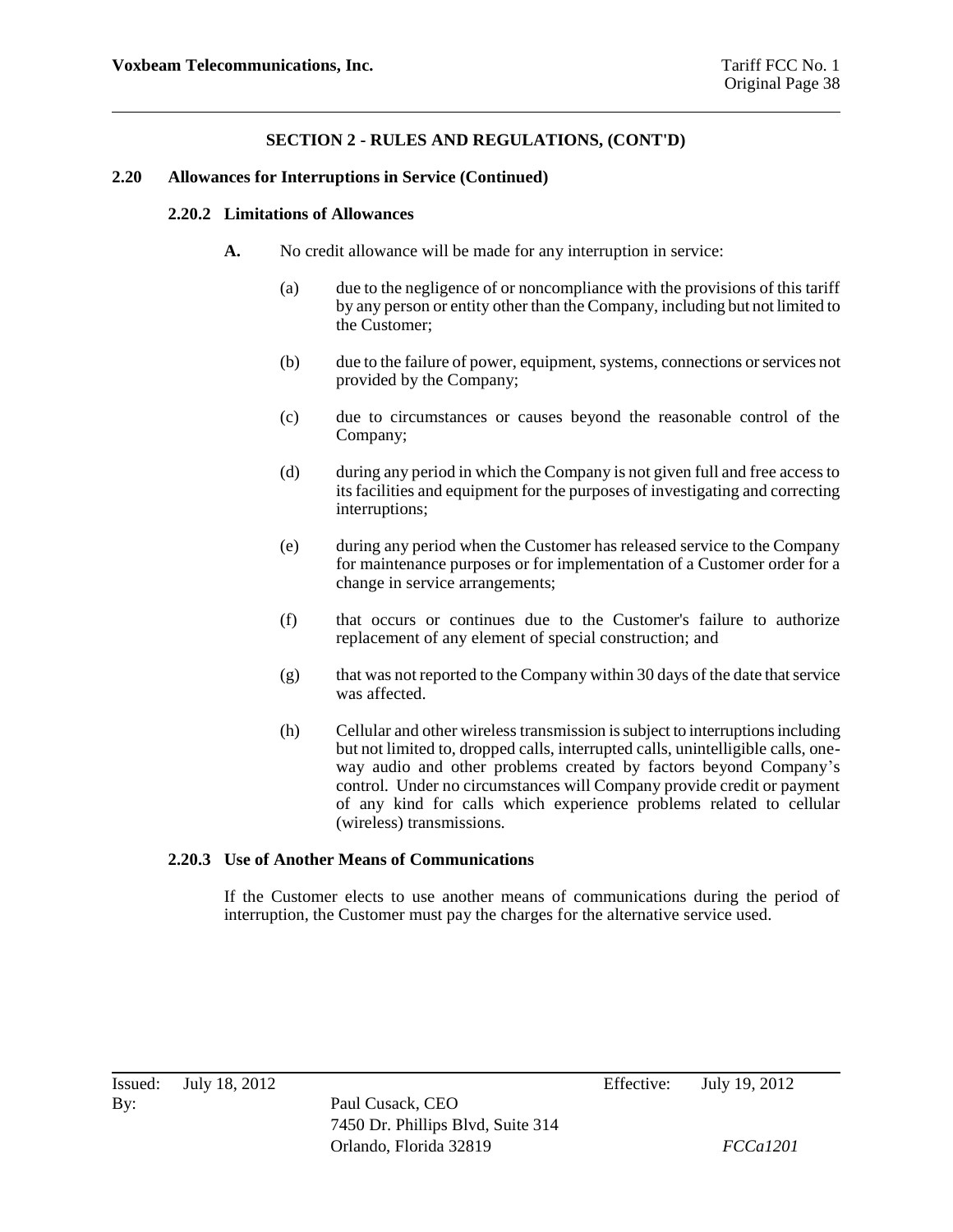#### **2.20 Allowances for Interruptions in Service (Continued)**

#### **2.20.4 Application of Credits for Interruptions in Service**

- A. Except as provided in Section 2.20.2 A., if a Customer's service is interrupted, and it remains interrupted for eight normal working hours or longer after access to the premises is made available and after being reported to be out of order, appropriate adjustments or refunds shall be made to the Customer, when such adjustment exceeds \$1.00.
- B. The amount of adjustment or refund shall be determined on the basis of the known period of interruption, generally beginning from the time the service interruption is first reported. The refund to the Customer shall be a pro rata part of the month's flat rate charges (if any) for the period of days and that portion of the service facilities rendered useless or inoperative. The refund may be accomplished by a credit on a subsequent bill for the service.
- C. For purposes of credit computation every month shall be considered to have seven hundred and twenty (720) hours. For services with a monthly recurring charge, no credit shall be allowed for an interruption of continuous duration of less than eight (8) hours. The Customer shall be credited for an interruption of eight (8) or more hours at the rate of 1/720th of the monthly charge for the services affected for each day that the interruption continues. The formula used for computation of credits is as follows:

Credit =  $A/720 \times B$ 

 $A =$  outage time in hours (must be 8 or more)  $B =$  total monthly recurring charge for affected service.

D. No credits will be provided for usage sensitive services.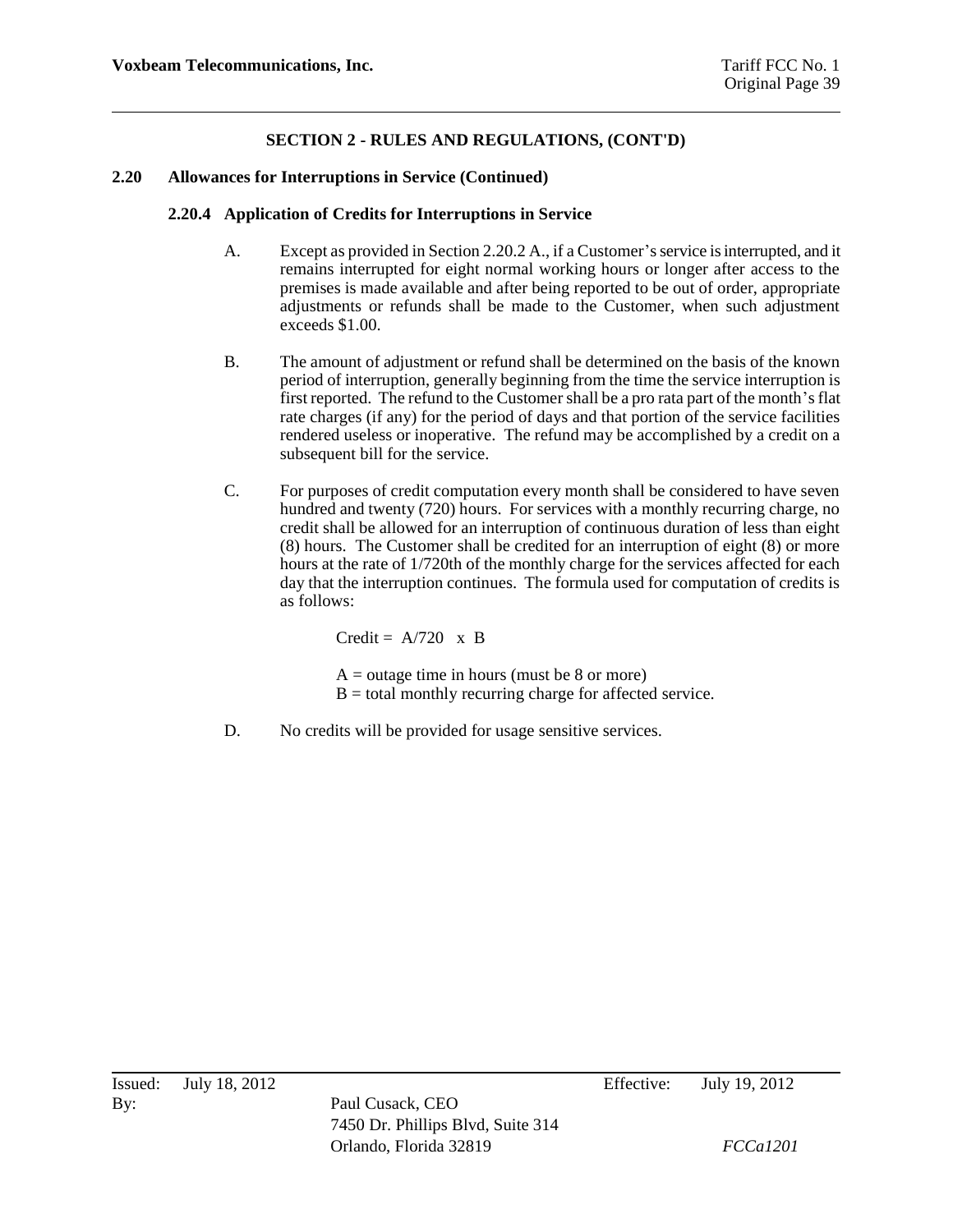#### **2.21 Notices and Communications**

- **2.21.1** The Customer shall designate on the service order, or shall otherwise provide, an address to which the Company shall mail or deliver all notices and other communications, except that Customer may also designate a separate address to which the Company's bills for service shall be mailed.
- **2.21.2** The Company shall designate on the service order an address to which the Customer shall mail or deliver all notices and other communications, except that Company may designate a separate address on bills for service to which the Customer shall mail payment on that bill.
- **2.21.3** Notice of a pending disconnection of a Customer's service may contain the reason for the notice, the date of the notice, a description of any remedies the Customer may make, the time allotted for the Customer to make remedies (if any), and a toll free customer service number the Customer may call to obtain additional information.
- **2.21.4** Except as otherwise stated in this tariff, all other notices or communications required to be given under this tariff will be in writing.
- **2.21.5** Notices and other communications of either party, and all bills mailed by the Company, shall be presumed to have been delivered to the other party on the second business day following placement of the notice, communication or bill with the U.S. mail or a private delivery service, prepaid and properly addressed, or when actually received or refused by the addressee, whichever occurs first.
- **2.21.6** The Company or the Customer shall advise the other party of any changes to the addresses designated for notices, other communications or billing, by following the procedures for giving notice set forth herein.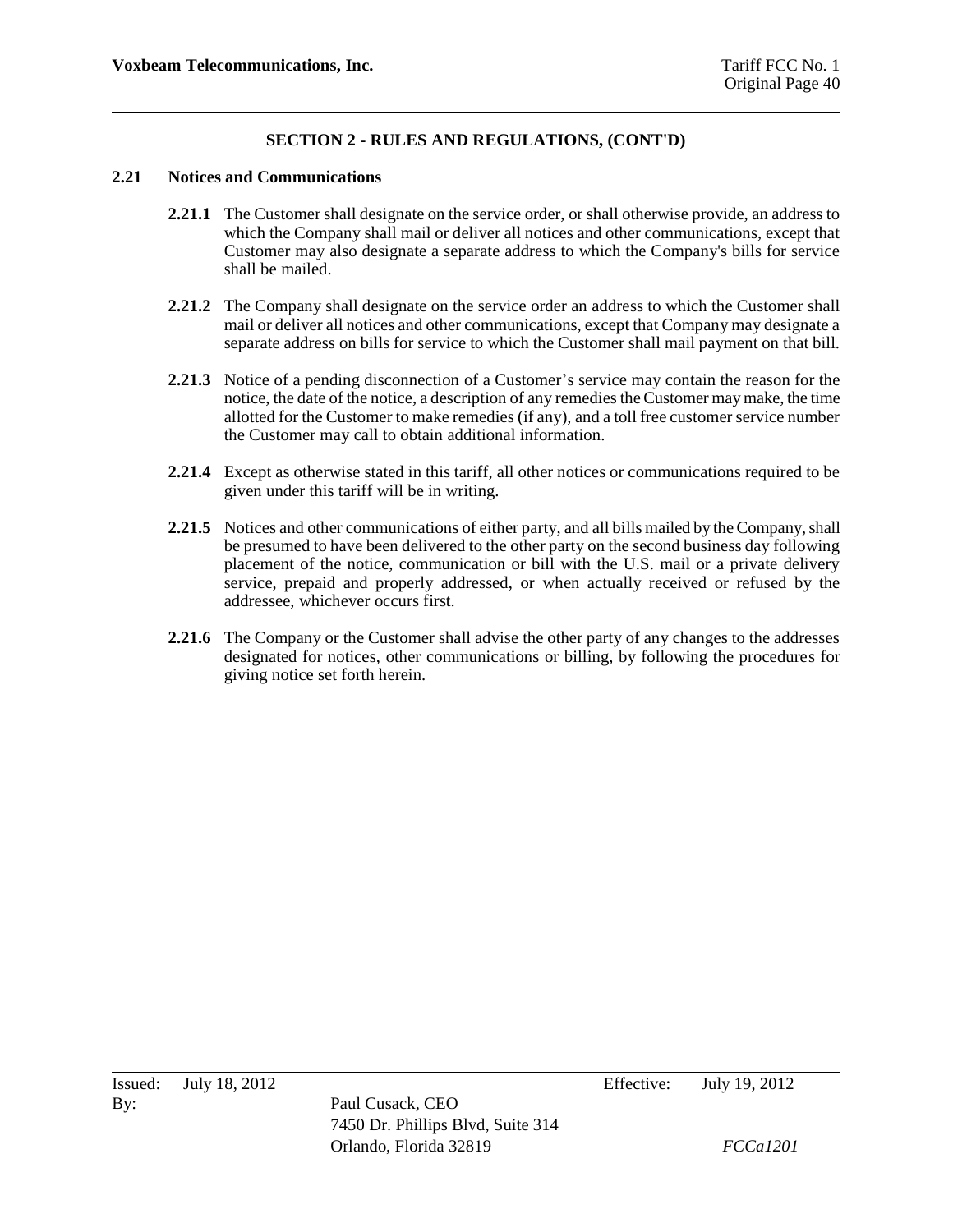#### **2.22 Mixed Interstate and Intrastate Switched Access Services**

- **2.22.1** When mixed interstate and intrastate switched access service is provided, all charges, including nonrecurring charges, usage charges, and optional features, will be prorated between interstate and intrastate. The percentage provided in the reports as set forth in 2.9.2 preceding will serve as the basis for prorating the charges. The percentage of an access service to be charged as interstate is applied in the following manner:
	- (a) For nonrecurring chargeable rate elements, multiply the PIU times the quantity of chargeable elements times the interstate tariff rate per element.
	- (b) For usage sensitive chargeable rate elements, multiply the PIU times actual use (measured or Company assumed average use) times the interstate rate.
- **2.22.2** A similar calculation is then performed to determine the intrastate portion of the bill.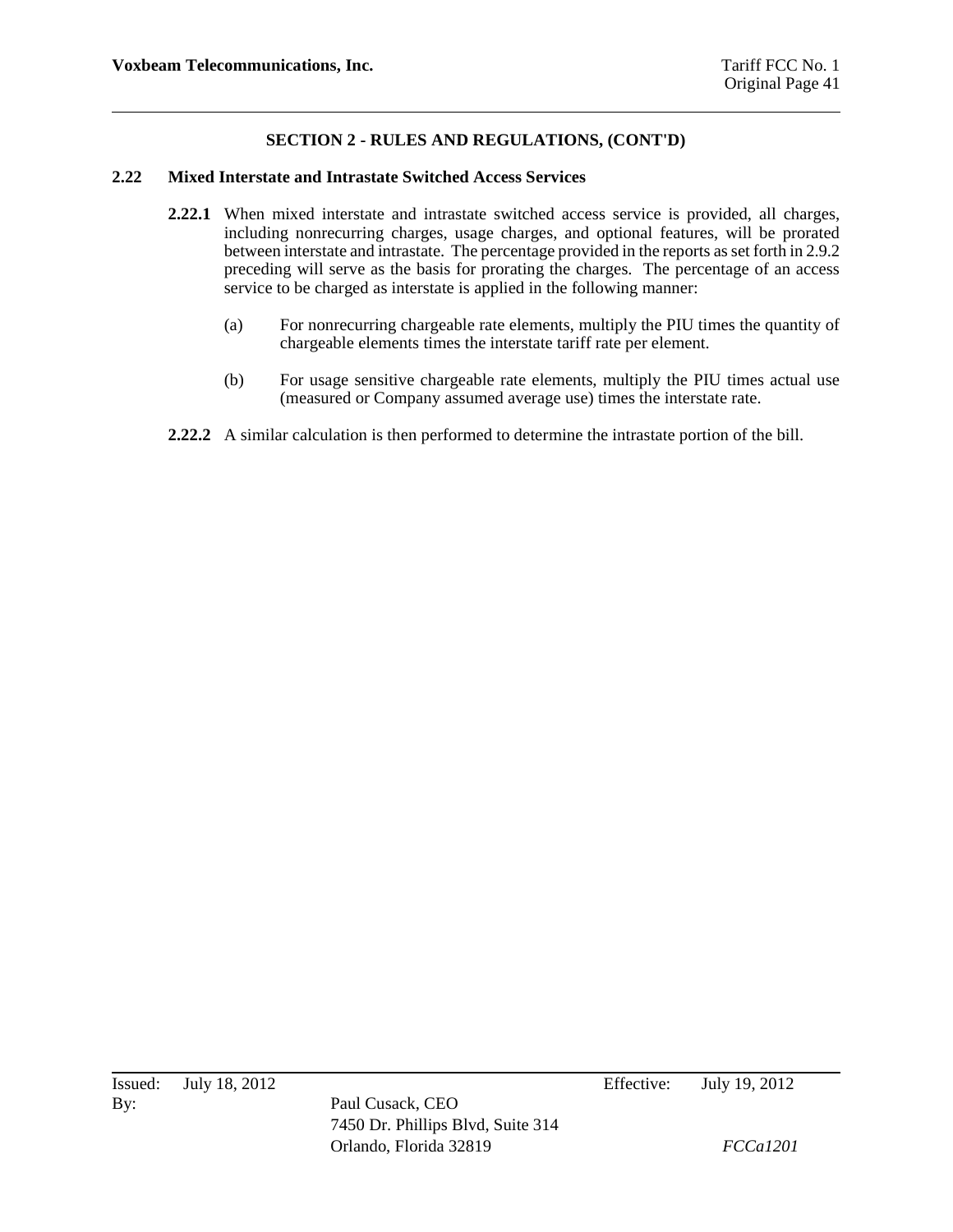#### **2.23 Determination of Jurisdiction of Mixed Interstate and Intrastate Dedicated Facilities**

- **2.23.1** When mixed interstate and intrastate service is provided over a dedicated facility, the jurisdiction will be determined as follows. For jurisdictional reports required for switched access, see Section 2.9.2.
	- (a) If the Customer's estimate of the interstate traffic on the service equals 10% or more of the total traffic on that service, the service will be provided according to the applicable rules and regulations of this tariff.
	- (b) If the Customer's estimate of the interstate traffic on the service is less than 10% of the total traffic on that service, the service will be provided according to the applicable rules and regulations of the appropriate intrastate tariff.
	- (c) If the percentage of interstate traffic on the service changes to the extent that it alters the jurisdiction of the service, the Customer must notify the Company of any required change in status. The affected service will revert to the appropriate jurisdictional tariff within the next full billing cycle. Any applicable termination liability will be transferred with the jurisdictional change of the service.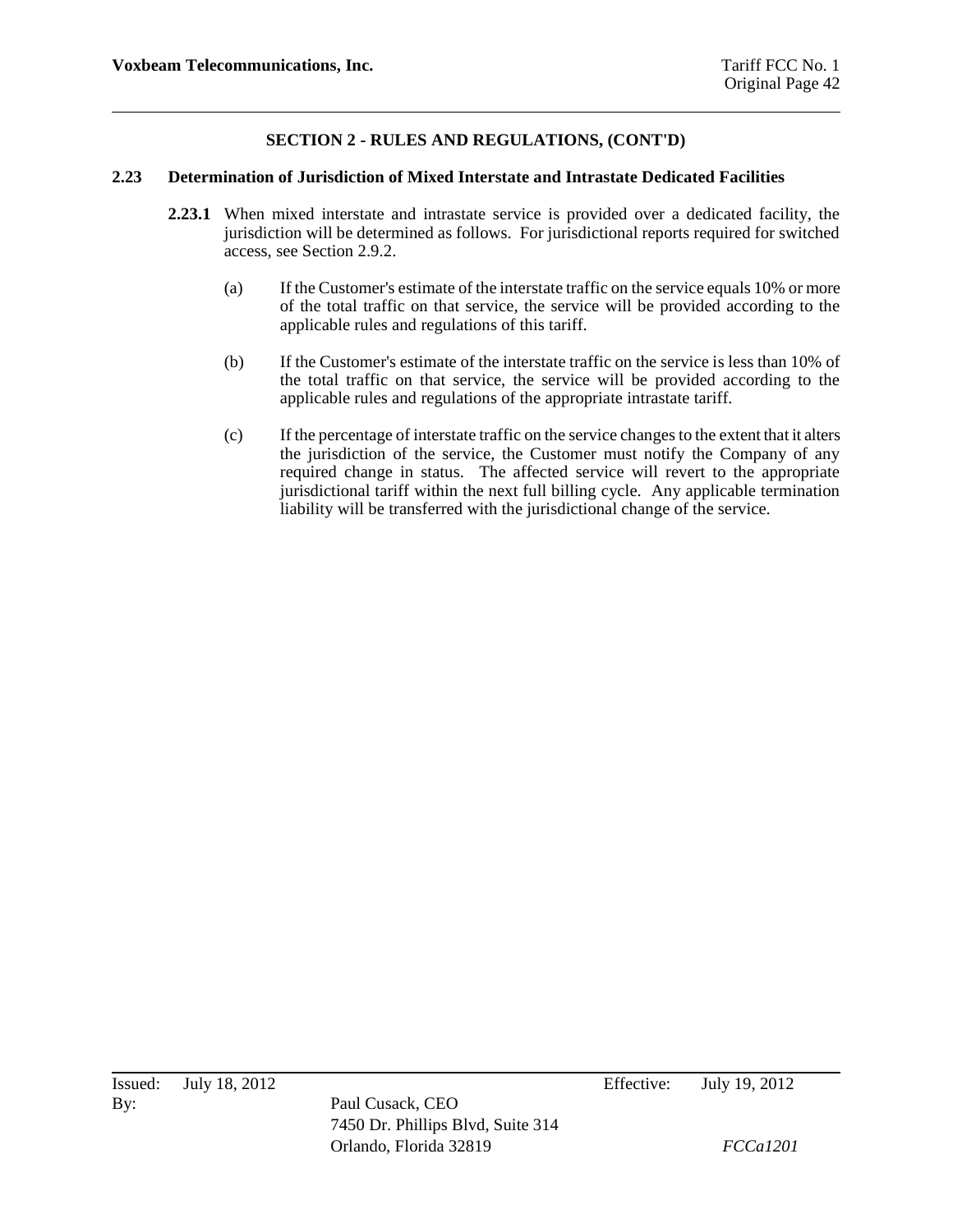## **SECTION 3 - SWITCHED ACCESS SERVICE**

#### **3.1 General**

- **3.1.1** Switched Access Service provides a two-point communications path between a Customer's Premises and an End User's Premises. It provides for the use of common terminating, switching and trunking facilities and common subscriber plant, and is functionally equivalent to the incumbent local exchange company (ILEC) interstate exchange access services typically associated with the following rate elements: carrier common line (originating); carrier common line (terminating); local end office switching (including common trunk port); interconnection charge; information surcharge; tandem switched transport termination (fixed) (including common multiplexing); tandem switched transport facility (per mile); and tandem switching.
- **3.1.2** When a rate as set forth in this tariff is shown to more than two decimal places, the charges will be determined using the rate shown. The resulting amount will then be rounded to the nearest penny (i.e., rounded to two decimal places).
- **3.1.3** In the absence of an ASR as described in Section 3.4, delivery of calls to, or acceptance of calls from, the Customer's End User location(s) via Company-provided switched access services shall constitute a Constructive Order and an agreement by the Customer to purchase the Company's switched access services as described and priced herein.
- **3.1.4** In those situations where a CMRS provider terminates interMTA traffic to the end-user subscribers of the Company then the rates, terms and conditions of this tariff will apply.
- **3.1.5** In the absence of an agreement between the Company and the Customer specifying the treatment of VoIP-PSTN Traffic, all VoIP-PSTN Access traffic will be assessed switched access charges at the rates set forth in Section 3.9 of this tariff.
- **3.1.6** The Company will assess and collect switched access rate elements under this tariff for access services, regardless of whether the Company itself delivers such traffic to the called party's premises or delivers the call to the called party's premises via contractual or other arrangements with an affiliated or unaffiliated provider of VoIP service that does not itself seek to collect switched access charges for the same traffic. The Company will not charge for functions not performed by the Company, its affiliated or unaffiliated provider of VoIP service. For purposes of this provision, functions provided by the Company as part of transmitting telecommunications between designated points using, in whole or in part, technology other than TDM transmission in a manner that is comparable to a service offered by a local exchange carrier constitutes the functional equivalent of carrier access service.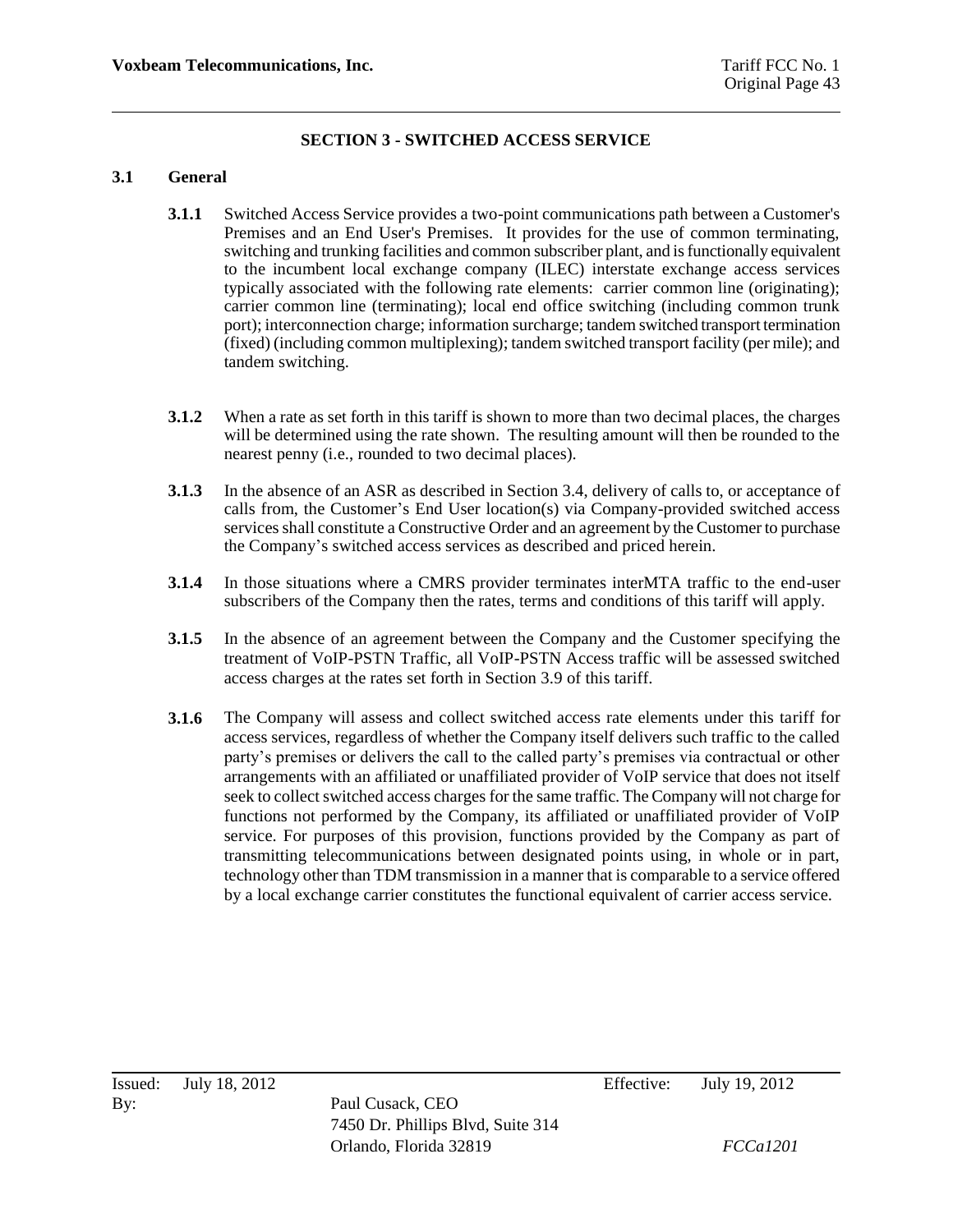#### **3.2 Manner of Provision**

- **3.2.1** Switched Access Service is furnished for originating and terminating calls by the Customer to its End User.
- **3.2.2** Originating traffic type represents access capacity within a LATA for carrying traffic from the End User to the Customer; and Terminating traffic type represents access capacity within a LATA for carrying traffic from the Customer to the End User. When ordering capacity for Switched Access Service, the Customer must at a minimum specify such access capacity in terms of originating traffic type and/or terminating traffic type.
- **3.2.3** Feature Group Access is provisioned, at minimum, at the DS-1 level and provides line-side or trunk-side access to End Office switches, for the Customer's use in originating and terminating communications. Basic Switched Access Service will be provided with Multi-Frequency In Band Signaling (SS7 is also available, where capabilities exist).

#### **3.2.4 Two types of Feature Group Access are available:**

- 1) Tandem Connect Access: This option applies when the Customer has no direct facilities to the End Office. All traffic is routed to and from End Office via an Access Tandem. Delivery of calls to, or acceptance of calls from, the Customer's End User location(s) via Tandem Connect Access shall constitute a Constructive Order and an agreement by the Customer to purchase the Company's switched access services as described and priced herein.
- 2) Direct Connect Access: This option applies when the Customer has direct facilities to the End Office. This transmission path is dedicated to the use of a single Customer. The Company may require the Customer to submit an ASR or comparable documentation for Direct Connect Access. The dedicated components of Direct Connect Access are provided on an Individual Case Basis as Special Service Arrangements pursuant to Section 6 of this tariff.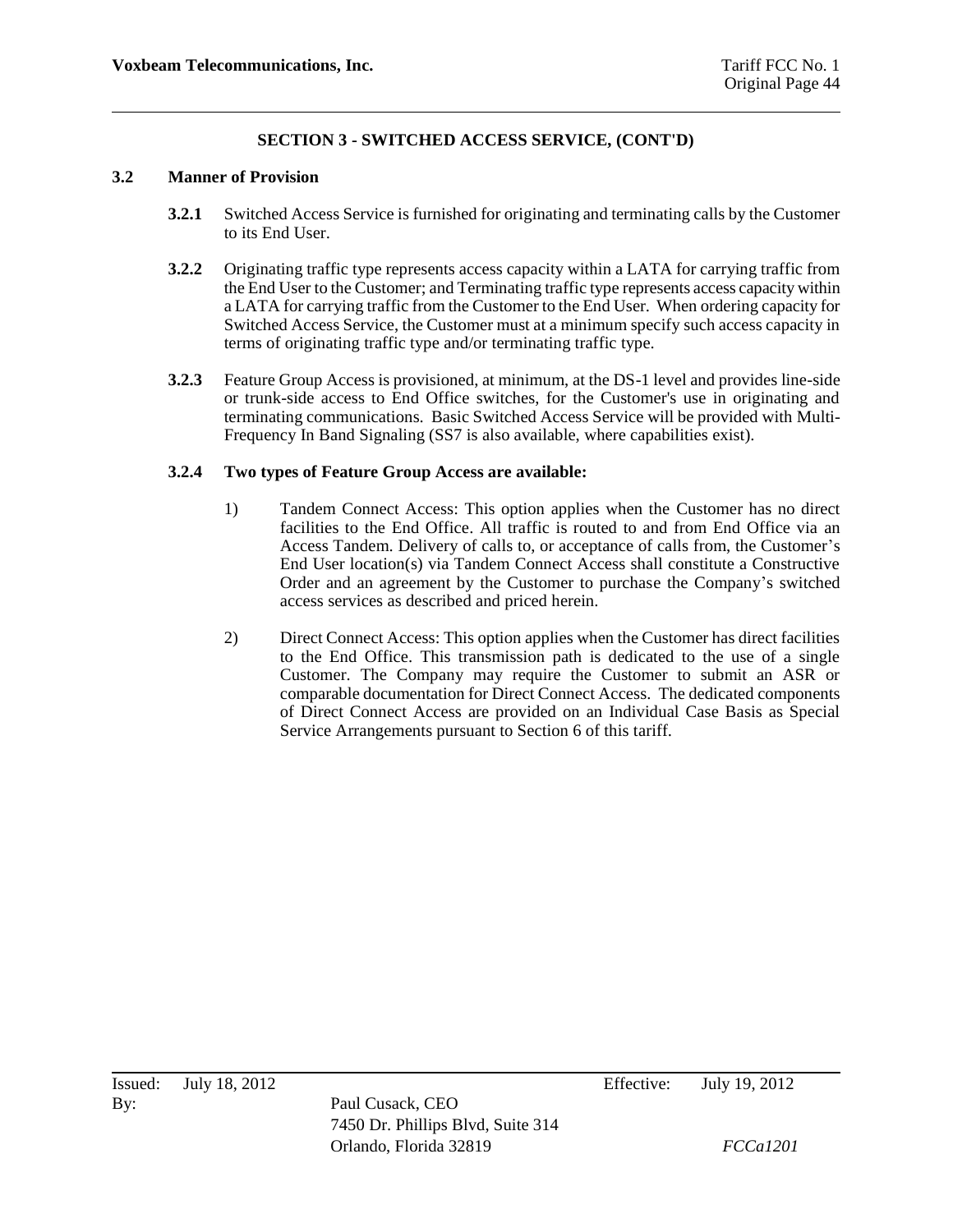#### **3.3 Rate Categories**

There are five rate categories which apply to Switched Access Service:

- Common Line
- Switched Transport
- End Office Switching
- Toll-Free 8XX Data Base Access Service
- Optional Features

#### **3.3.1 Common Line**

The Common Line component is related to the use of Company-provided or leased end user common lines, or equivalent connections, by Customers and End Users for interstate access.

#### **3.3.2 Switched Transport**

The Switched Transport component is related to the transmission and tandem switching facilities between the customer designated premises and the end office switch(es) where the customer's traffic is switched to originate or terminate the customer's communications. The Switched Transport component also includes transport between an end office which serves as host for a remote switching system or module (RSS or RSM) and the RSS or RSM.

#### **3.3.3 End Office Switching**

The End Office Switching component is related to the use of end office switching equipment, the terminations in the end office of end user lines, the terminations of calls at Company Intercept Operators or recordings, the Signaling Transfer Point (STP) costs, and the SS7 signaling function between the end office and the STP.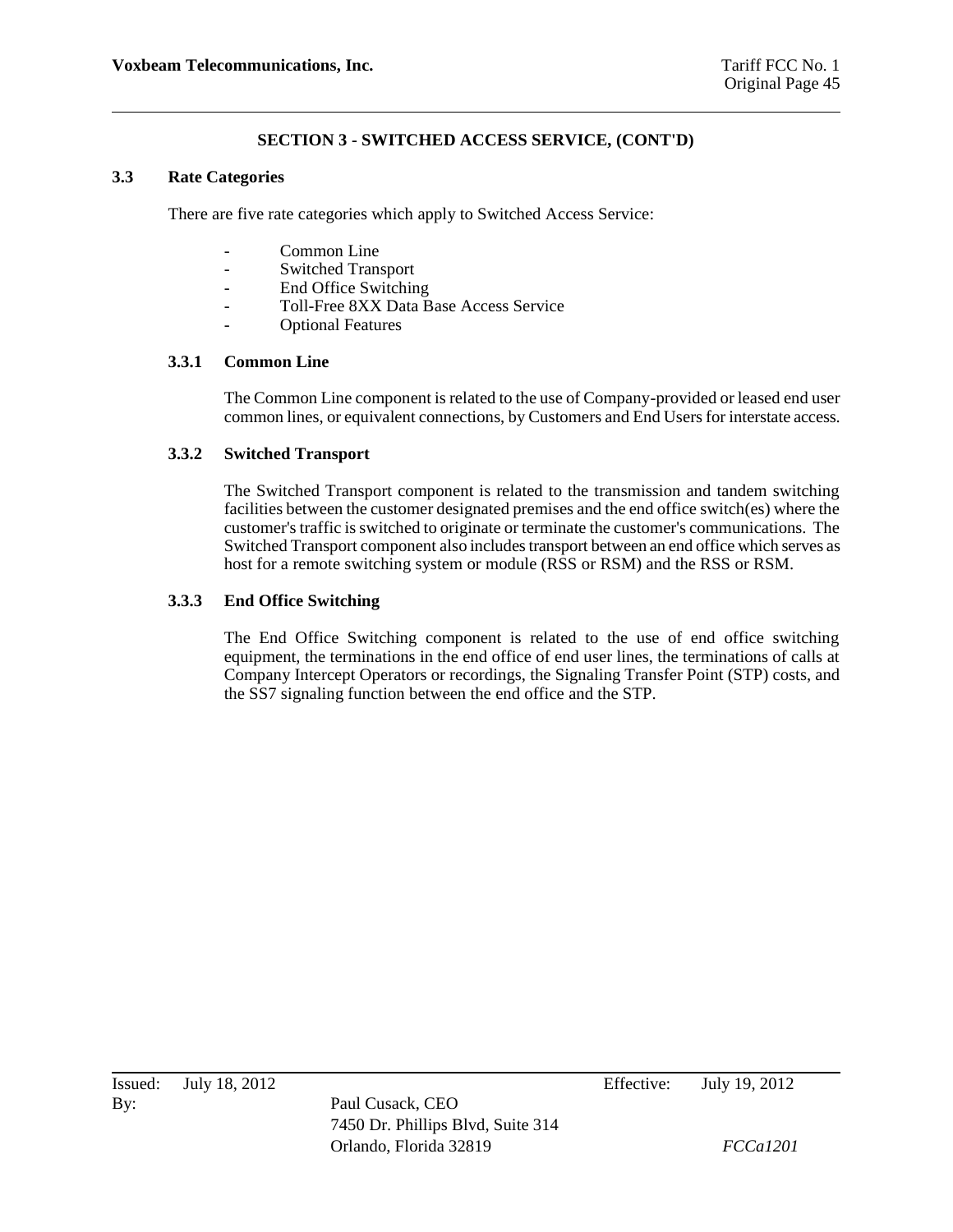#### **3.3 Rate Categories (Continued)**

#### **3.3.4 Toll-Free 8XX Data Base Query**

The Toll-Free 8XX Data Base Query Charge, will apply for each Toll-Free 8XX call query received at the Company's (or its provider's) Toll-Free 8XX data base.

#### **3.3.5 Switched Access Optional Features**

Various optional features may be available and will be priced on an individual case basis.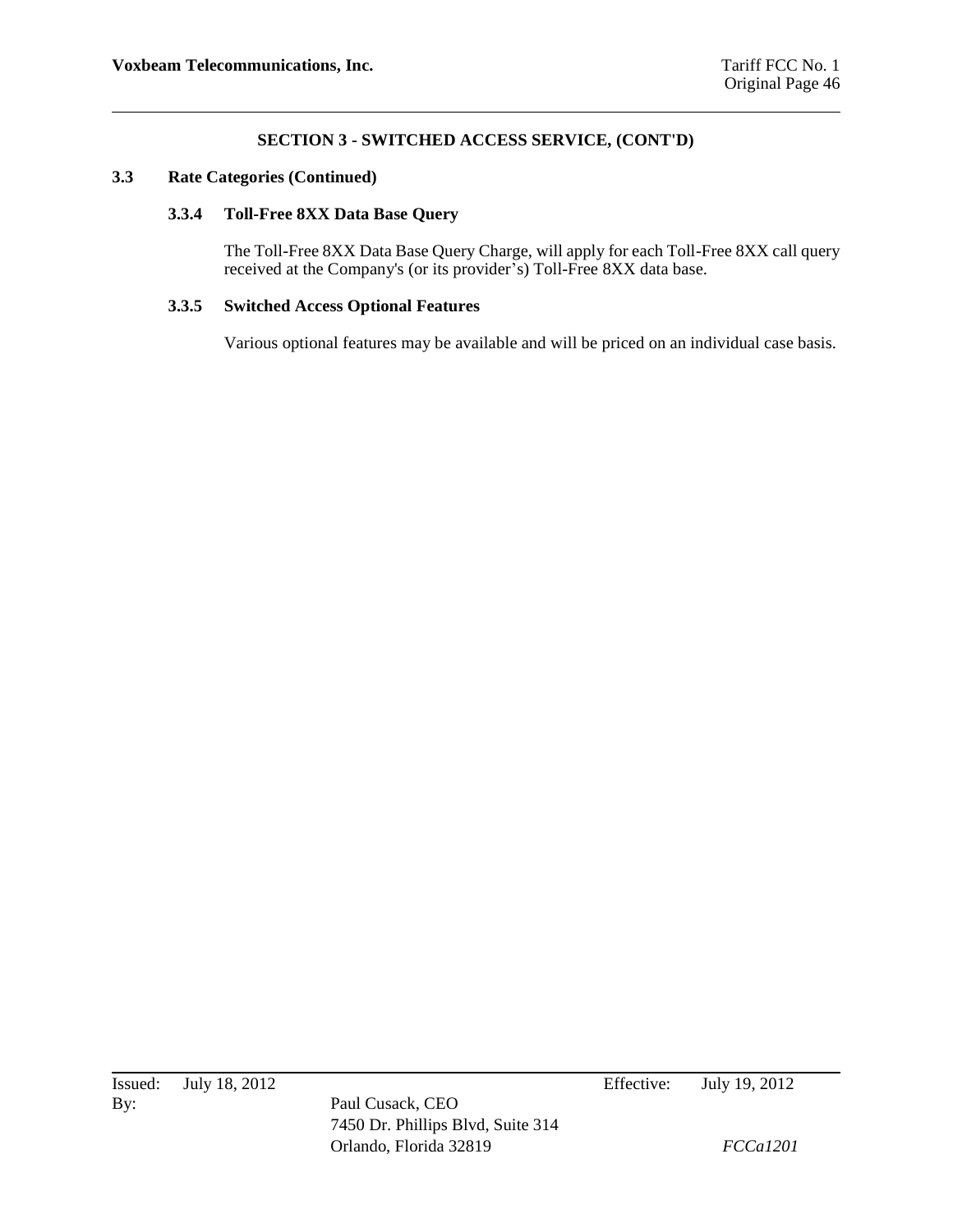#### **3.4 Access Ordering**

#### **3.4.1 General**

- **A**. Customers may order switched access through a Constructive Order, as defined herein, or through an ASR. The format and terms of the ASR will be as specified in the Industry Access Service Order Guidelines, unless otherwise specified herein.
- **B.** A Customer may order any number of services of the same type and between the same premises on a single ASR. All details for services for a particular order must be identical.
- **C.** The Customer shall provide all information necessary for the Company to provide and bill for the requested service. When placing an order for Access Service, the Customer shall provide the following minimum information:
	- (a) Customer name and Premises address(es);
	- (b) Billing name and address (when different from Customer name and address); and
	- (c) Customer contact name(s) and telephone number(s) for the following provisioning activities: order negotiation, order confirmation, interactive design, installation and billing.

#### **3.4.2 Access Service Date Intervals**

- **A.** Access Service is provided with Standard or Negotiated Intervals
- **B.** The Company will specify a firm order confirmation date and Service Commencement Date contingent on the ASR being complete as received. To the extent the Access Service can be made available with reasonable effort, the Company will provide the Access Service in accordance with the Customer's requested interval, subject to the following conditions:
	- (a) For service provided under a Standard Interval: The Standard Interval for Switched Service will be sixty (60) business days from the Application Date. This interval only applies to standard service offerings where there are pre-existing facilities to the Customer Premises. Access Services provided under the Standard Interval will be installed during Company business hours.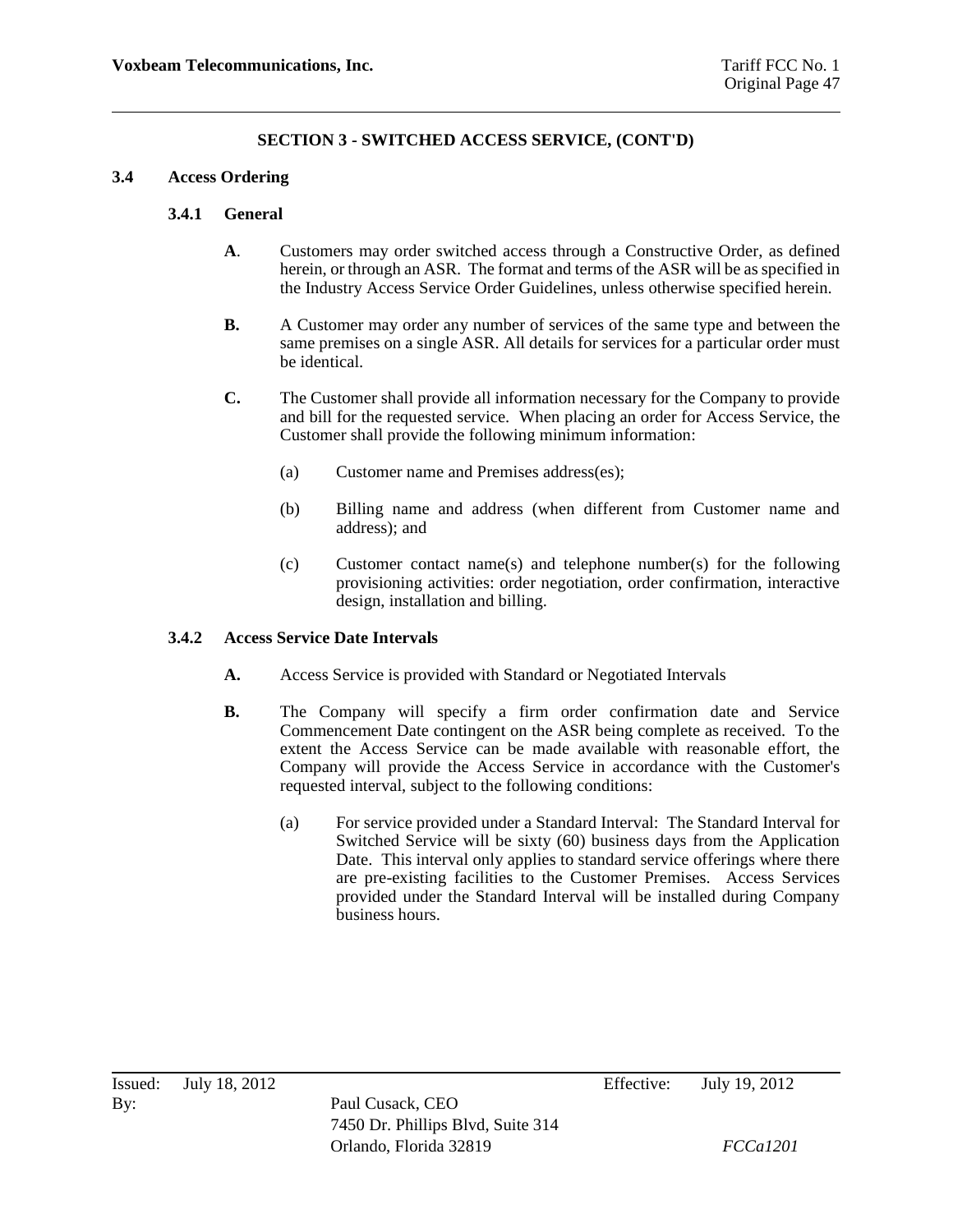#### **3.4 Access Ordering (Continued)**

#### **3.4.2 Access Service Date Intervals (continued)**

#### **B. (continued)**

- (b) For service provided under a Negotiated Interval: The Company will offer a Service Date based on the type and quantity of Access Services the Customer has requested. The Negotiated Interval may not exceed by more than six months the Standard Interval Service Date, or, when there is no Standard Interval, the Company offered Service Date, except as otherwise agreed by the Company in writing. The Company will negotiate a Service Date interval with the Customer when:
	- 1) The Customer requests a Service Date before or beyond the applicable Standard Interval Service Date; or
	- 2) There is no existing facility connecting the Customer Premises with the Company; or
	- 3) The Customer requests a service that is not considered by the Company to be a standard service offering (for example, if additional engineering or special construction is required to complete the order); or
	- 4) The Company determines that Access Service cannot be installed within the Standard Interval.
- **C.** All services for which rates are applied on an Individual Case Basis are provided with a Negotiated Interval.

#### **3.4.3 Access Service Request Modifications**

The Customer may request a modification of its ASR prior to the Service Commencement Date. All modifications must be in writing using the industry ASR process. The Company, in its sole discretion, may accept a verbal modification from the Customer. The Company will make every effort to accommodate a requested modification when it is able to do so with the normal work force assigned to complete such an order within normal business hours.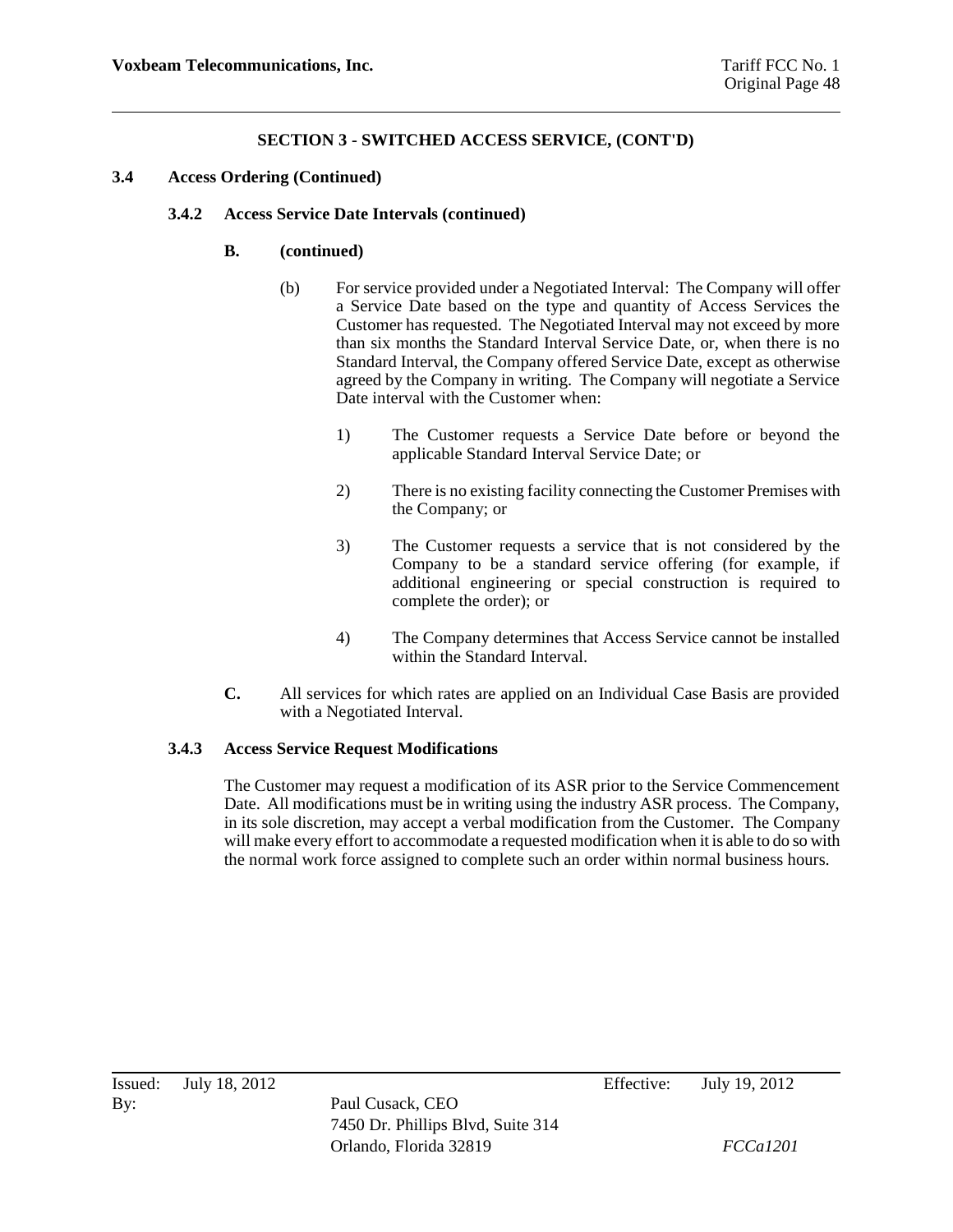#### **3.5 Special Construction or Special Service Arrangements**

**3.5.1** Subject to the agreement of the Company and to all of the regulations contained in this tariff, special construction of Company facilities or development of special service arrangements may be undertaken by the Company on a reasonable-efforts basis at the request of the Customer. Such construction or arrangements will be provided pursuant to regulations contained in Section 6 of this tariff.

#### **3.6 Obligations of the Company**

- **3.6.1** With regard to access services provided by the Company, specific Company responsibilities include, but are not limited to the following:
	- (a) Network Management

The Company will administer its network to ensure that provision of acceptable service levels to all telecommunications users of the Company's network services. Generally, service levels are considered acceptable only when both End Users and Customers are able to establish connections with minimal delay encountered within the Company network. The Company maintains the right to apply protective controls, i.e., those actions, such as call gapping, which selectively cancel the completion of traffic, over any traffic carried over its network, including that associated with a Customer's Switched Access Service. Generally, such protective measures would only be taken as a result of occurrences such as a failure or overload of Company or Customer facilities, natural disasters, mass calling or national security demands.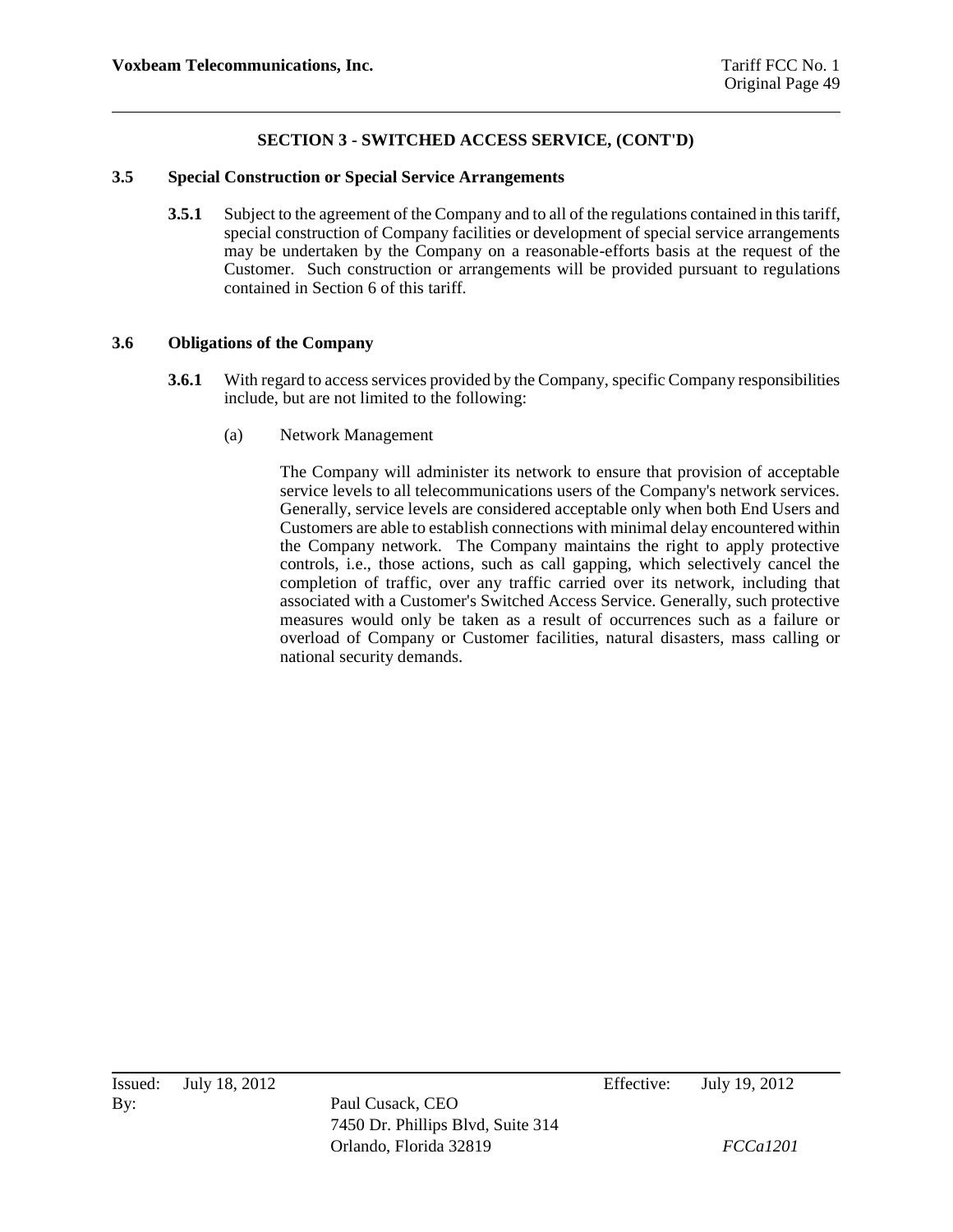#### **3.6 Obligations of the Company (Continued)**

#### **3.6.1 (continued)**

(b) Design and Traffic Routing of Switched Access Service

The Company shall design and determine the routing of Switched Access Service, including the selection of the first point of switching and the selection of facilities from the interface to any switching point and to the End Offices. The Company shall also decide if capacity is to be provided by originating only, terminating only, or two-way trunk groups. Finally, the Company will decide whether trunk side access will be provided through the use of two-wire or four-wire trunk terminating equipment.

Selection of facilities and equipment and traffic routing of the service are based on standard engineering methods, available facilities and equipment and the Company's traffic routing plans. If the Customer desires different routing or directionality than that determined by the Company, the Company will work cooperatively with the Customer in determining  $(1)$  whether the service is to be routed directly to an end office or through an access tandem switch and (2) the directionality of the service.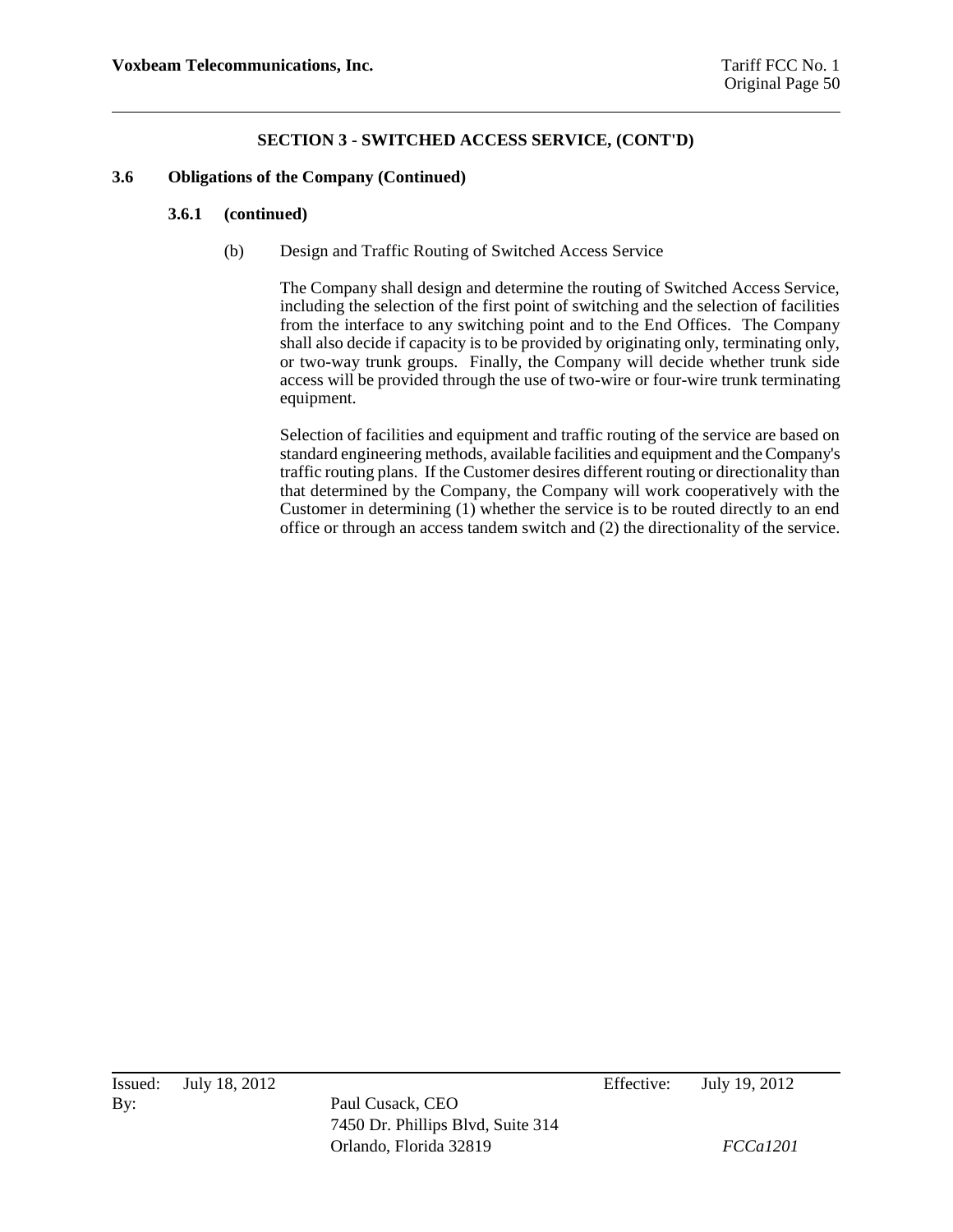#### **3.7 Obligations of the Customer**

- **3.7.1** The Customer has certain specific obligations pertaining to the use of Switched Access Service. These obligations are in addition to obligations specified in Section 2.9 of this tariff and are as follows:
	- (a) Report Requirements

Customers are responsible for providing the following reports to the Company, when applicable:

1) Jurisdictional Reports

When a Customer orders Switched Access Service for both interstate and intrastate use, the Customer is responsible for providing reports as set forth in Section 2.9.2(c) preceding. Charges will be apportioned in accordance with those reports.

2) Code Screening Reports

When a Customer orders service call routing, trunk access limitation or call gapping arrangements, the customer must report the number of trunks and/or the appropriate codes to be instituted in each end office or access tandem switch, for each of the arrangements ordered.

(b) On and Off-Hook Supervision

The Customer's facilities shall provide the necessary on and off-hook supervision for accurate timing of calls.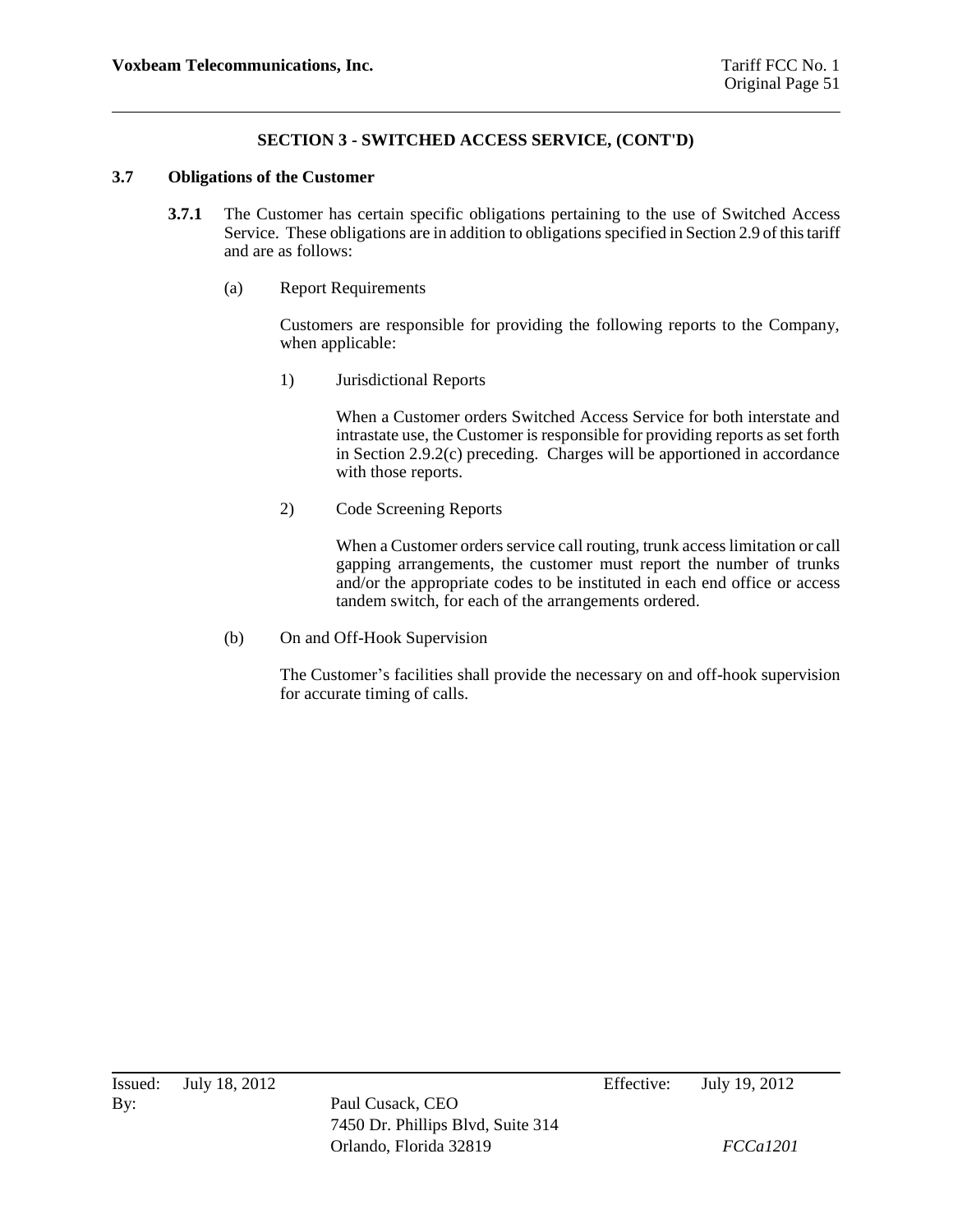#### **3.8 Rate Regulations**

#### **3.8.1 General**

There are three type of rates and charges that apply to Switched Access Service provided by the Company. These are monthly recurring charges, usage charges, and nonrecurring charges.

#### **3.8.2 Types of Charges**

- **A.** Nonrecurring charges are one time charges that apply for a specific work activity (e.g., installation or change to an existing service). Non-recurring charges may apply for installation of service, installation of optional features and service rearrangements.
- **B.** Recurring Charges are flat monthly rates that apply for each month or fraction thereof that a specific rate element is provided. For billing purposes, each month is considered to have 30 days.
- **C.** Usage Charges are rates that apply only when a specific rate element is used. These are applied on a per-access minute, a per-call or per-query basis. Usage rates are accumulated over a monthly period.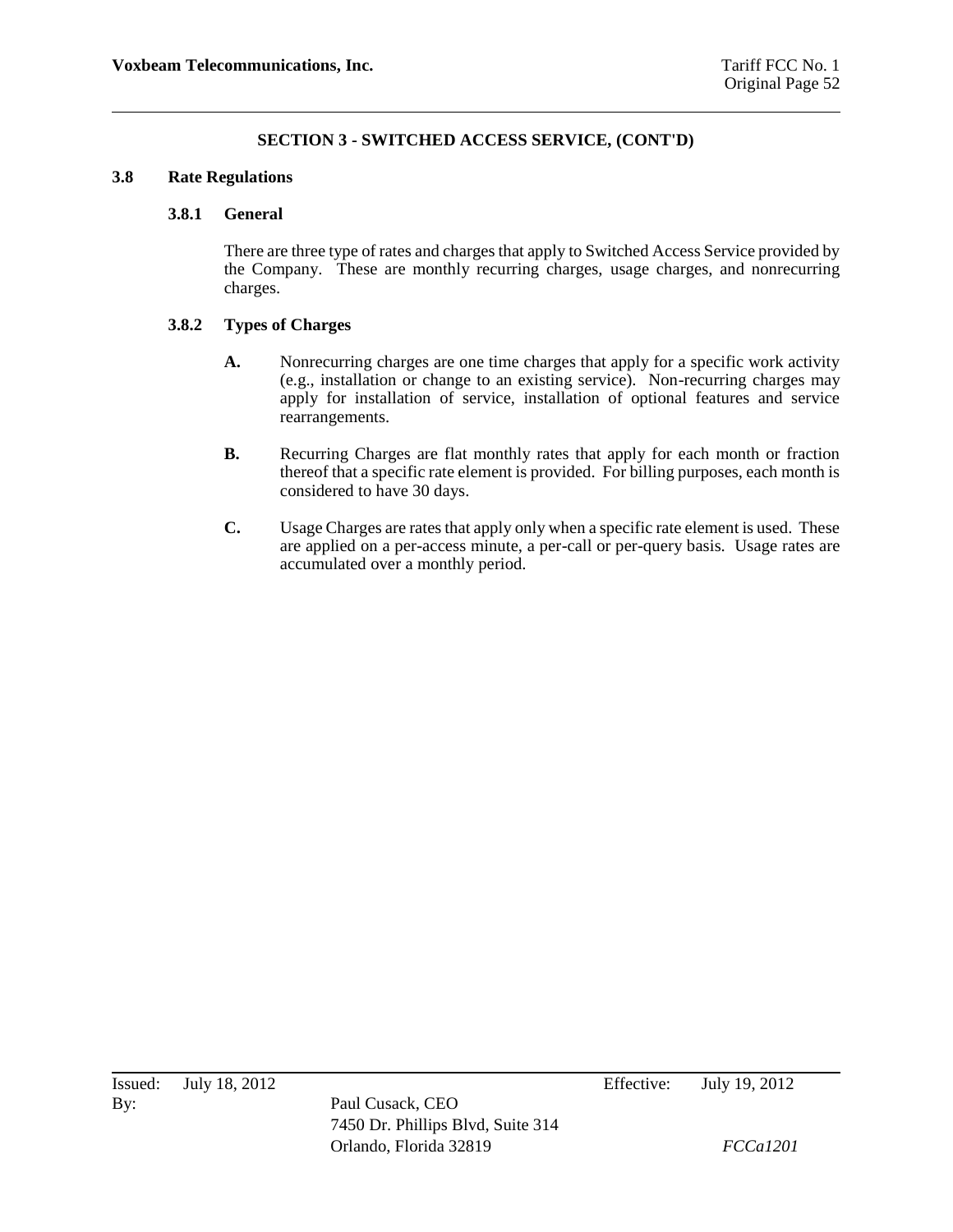#### **3.8 Rate Regulations (Continued)**

#### **3.8.3 Measurement and Billing of Access Minutes**

- **A.** When recording originating calls over Switched Access Service with multifrequency address signaling, usage measurement begins when the first wink supervisory signal is forwarded from the Customer's facilities. The measurement of originating call usage over Switched Access Service ends when the originating Switched Access Service entry switch receives disconnect supervision from either the originating End User's End Office (indicating that the originating End User has disconnected), or from the Customer's facilities, whichever is recognized first by the entry switch. For terminating calls over Switched Access Service with multifrequency address signaling, the measurement of access minutes begins when a seizure signal is received from the Carrier's trunk group at the Point of Presence within the LATA. The measurement of terminating call usage over Switched Access Service ends when a disconnect signal is received, indicating that either the originating or terminating user has disconnected.
- **B.** When recording originating calls over Switched Access Service with SS7 signaling, usage measurement begins with the transmission of the initial address message by the switch for direct trunk groups and with the receipt of an exit message by the switch for tandem trunk groups. The measurement of originating Switched Access Service usage ends when the entry switch receives or sends a release message, whichever occurs first. For terminating calls over Switched Access Service with SS7 signaling, the measurement of access minutes begins when the terminating recording switch receives the initial address message from the terminating End User. On directly routed trunk groups or on tandem routed trunk groups, the Company switch receives the initial address message and sends the indication to the Customer in the form of an answer message. The measurement of terminating Switched Access Service call usage ends when the entry switch receives or sends a release message, whichever occurs first.
- **C.** Mileage, where applicable, will be measured in accordance with standard industry practices.
- **D.** The Company will use the Small Exchange Carrier Access Billing ("SECAB") guidelines, or the Carrier Access Billing System ("CABS") guidelines, or other system that emulates or otherwise produces a reasonable substitute for the output of SECAB or CABS, for billing all charges under this tariff. The Company will provide billing using a hardcopy format or upon request, a mechanized medium (e.g., cartridge tape, CD ROM, etc.). Bills will be accurate and contain sufficient supporting details to allow customers to account for the charges and to verify their accuracy in a reasonable and timely fashion. Requests for additional bill detail will be handled and priced on an Individual Case Basis (ICB).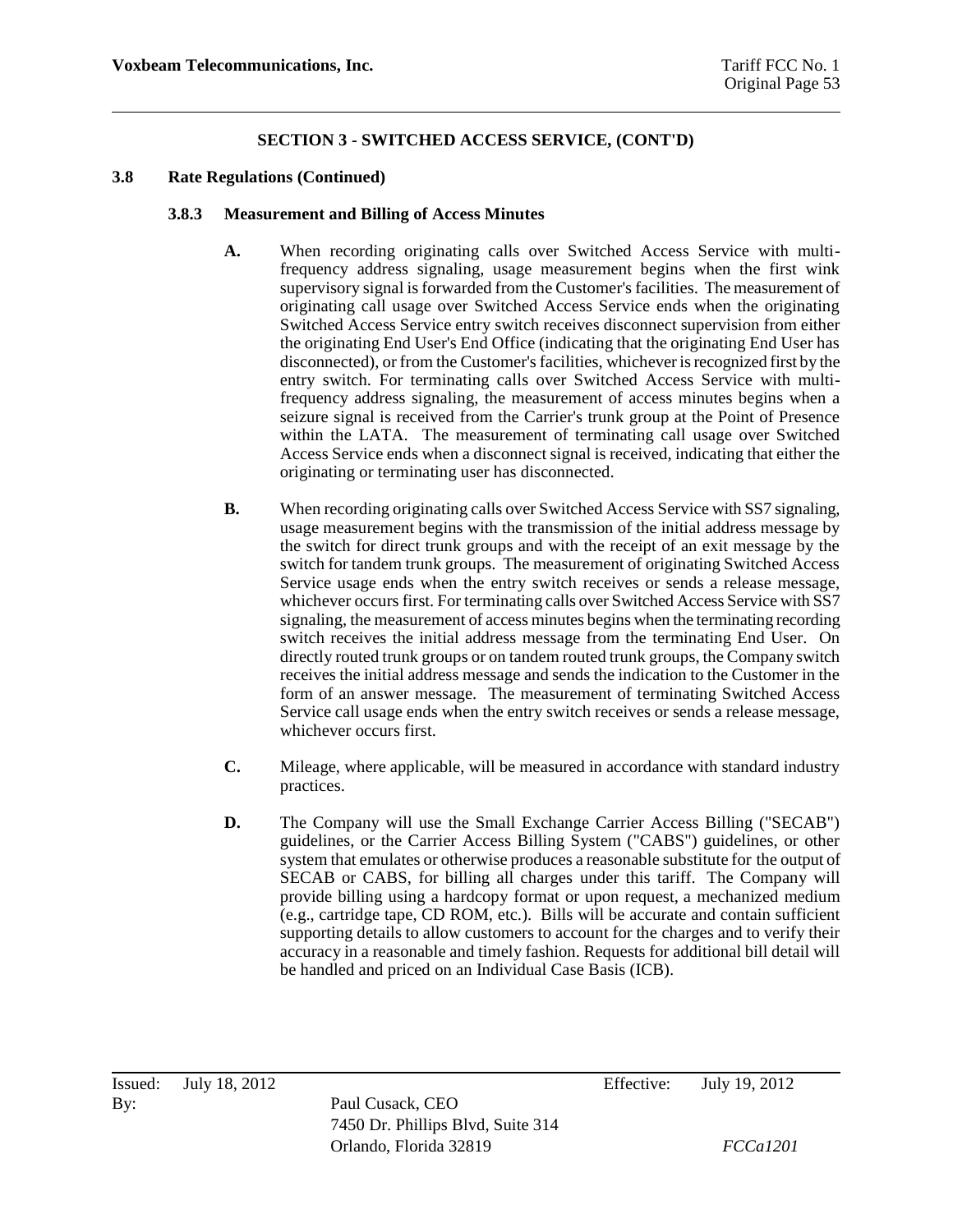#### **3.8 Rate Regulations (Continued)**

#### **3.8.4 Moves**

- **A.** A move of services involves a change in the physical location of one of the following:
	- (a) The point of termination at the Customer's Premises, or
	- (b) The Customer's Premises
- **B.** The charges for the move are dependent on whether the move is to a new location within the same building or to a different building as described below:
	- (a) Moves Within the Same Building

When the move is to a new location within the same building, the charge for the move will be an amount equal to one half of the nonrecurring charge for the capacity affected. There will be no change in the minimum period requirements.

(b) Moves to a Different Building

Moves to a different building will be treated as a discontinuance and start of service and all associated nonrecurring charges will apply. New minimum period requirements will be established for the new service. The Customer will also remain responsible for satisfying all outstanding minimum period charges for the discontinued service.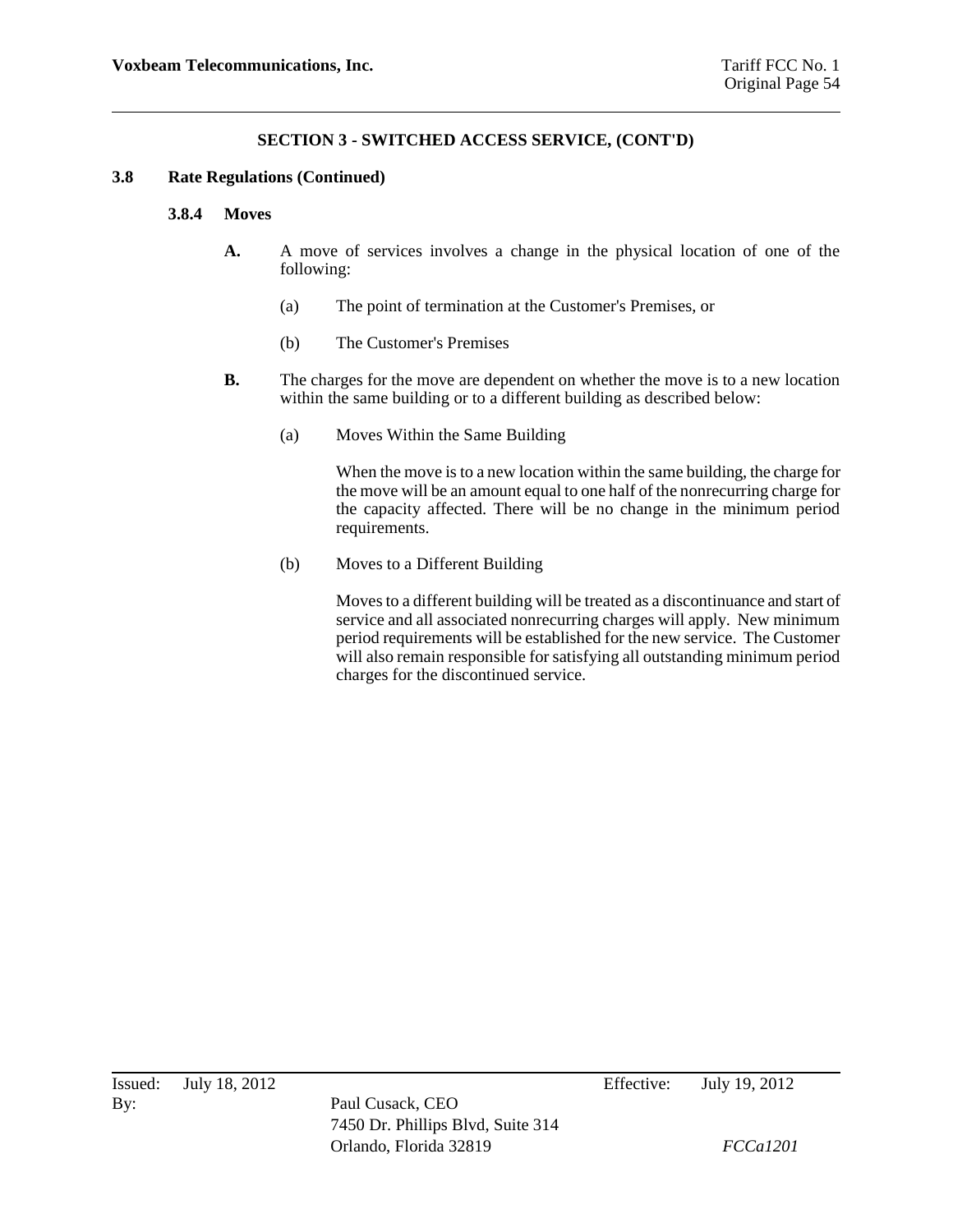#### **3.8 Rate Regulations (Continued)**

#### **3.8.5 Installation of Optional Features**

- **A.** If a separate nonrecurring charge applies for the installation of an optional feature available with Switched Access Service, the charge applies whether the feature is installed coincident with the initial installation of service or at any time subsequent to the initial installation of service.
- **B.** For all other changes, including the addition of, or modifications to, optional features without separate nonrecurring charges, a charge equal to one half the Switched Transport nonrecurring (i.e. installation) charge will apply. When an optional feature is not required on each transmission path, but rather for an entire transmission path group, an end office or an access tandem switch, only one such charge will apply.

#### **3.8.6 Service Rearrangements**

- **A.** Service rearrangements are changes to existing services which do not result in either a change in the minimum period requirements or a change in the physical location of the point of termination at the Customer's premises or the Customer's End User's premises. Changes which result in the establishment of new minimum period obligations are treated as disconnects and starts.
- **B.** The charge to the Customer for the service rearrangement is dependent on whether the change is administrative only in nature or involves an actual physical change to the service.
- **C.** Administrative changes will be made without charge(s) to the Customer. Such changes require the continued provision and billing of the Access Service to the same entity or change in jurisdiction.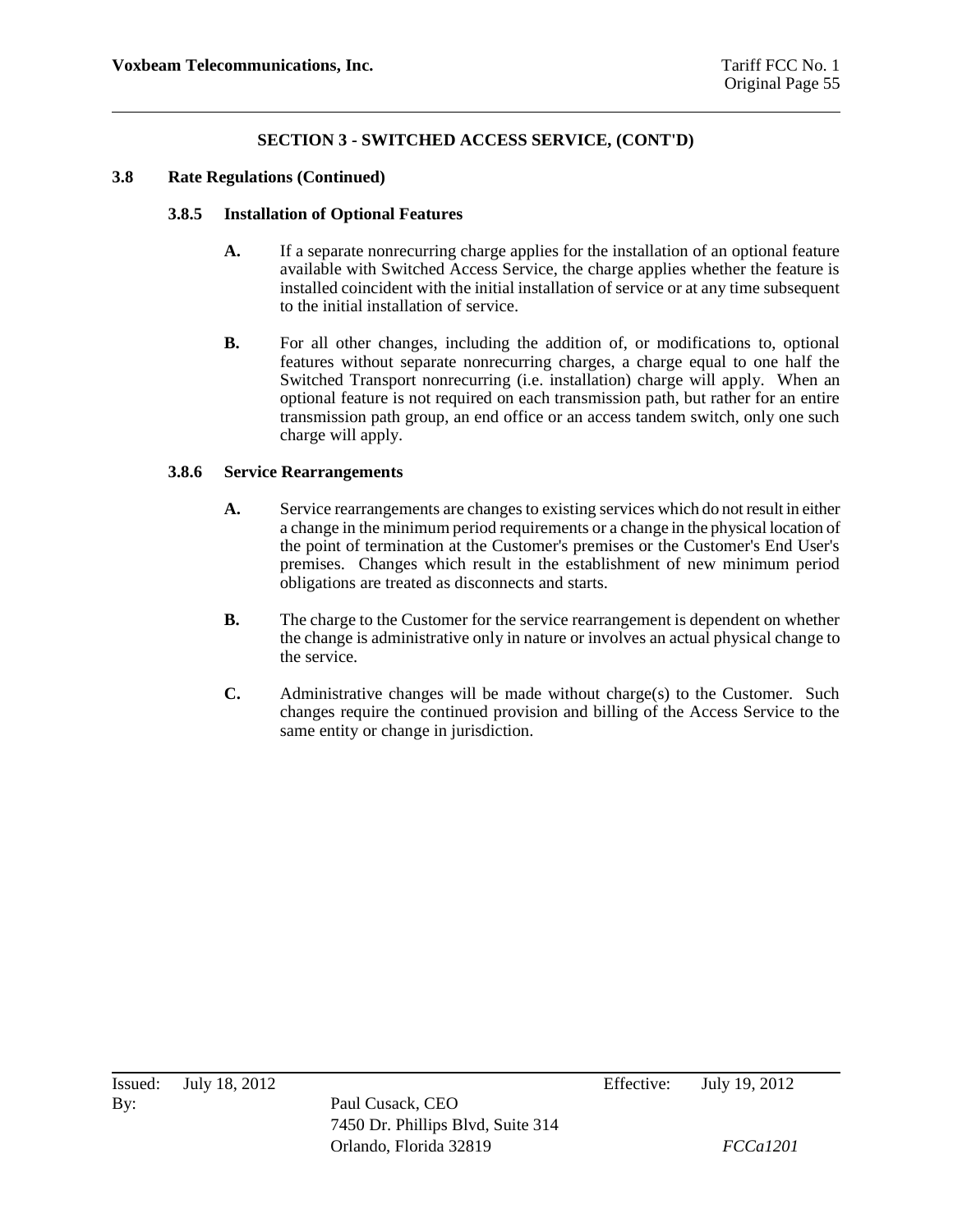## **3.9 Rates and Charges**

# **3.9.1 Rates and Charges – AT&T Territory**

# **A. Illinois, Michigan and Wisconsin**

| Tandem-Switched Transport - Termination, per minute       | Originating | Terminating   |
|-----------------------------------------------------------|-------------|---------------|
| Zone 1                                                    | \$0.000103  | \$0.000103    |
| Zone 2                                                    | \$0.000103  | \$0.000103    |
| Zone 3                                                    | \$0.000105  | \$0.000105    |
| Zone 4                                                    | \$0.000107  | \$0.000107    |
| Zone 5                                                    | \$0.000109  | \$0.000109    |
| Tandem-Switched Transport - Facility, per minute per mile |             |               |
| Zone 1                                                    | \$0.000013  | \$0.000013    |
| Zones $2-5$                                               | \$0.000014  | \$0.000014    |
| Access Tandem Switching, per minute                       |             |               |
| Zone 1                                                    | \$0.001084  | \$0.001084    |
| Zone 2                                                    | \$0.001116  | \$0.001116    |
| Zone 3                                                    | \$0.001120  | \$0.001120    |
| Zone 4                                                    | \$0.001252  | \$0.001252    |
| Zone 5                                                    | \$0.001800  | \$0.001800    |
| CMUX, per minute                                          |             |               |
| Zone $1$                                                  | \$0.000015  | \$0.000015    |
| Zone 2                                                    | \$0.000017  | \$0.000017    |
| Zone 3                                                    | \$0.000018  | \$0.000018    |
| Zone $4-5$                                                | \$0.000018  | \$0.000018    |
| CTP, per minute, all zones                                | \$0.000371  | \$0.000000    |
| Local Switching, per minute, all zones                    | \$0.003116  | \$0.001827(R) |

Transmittal No. 3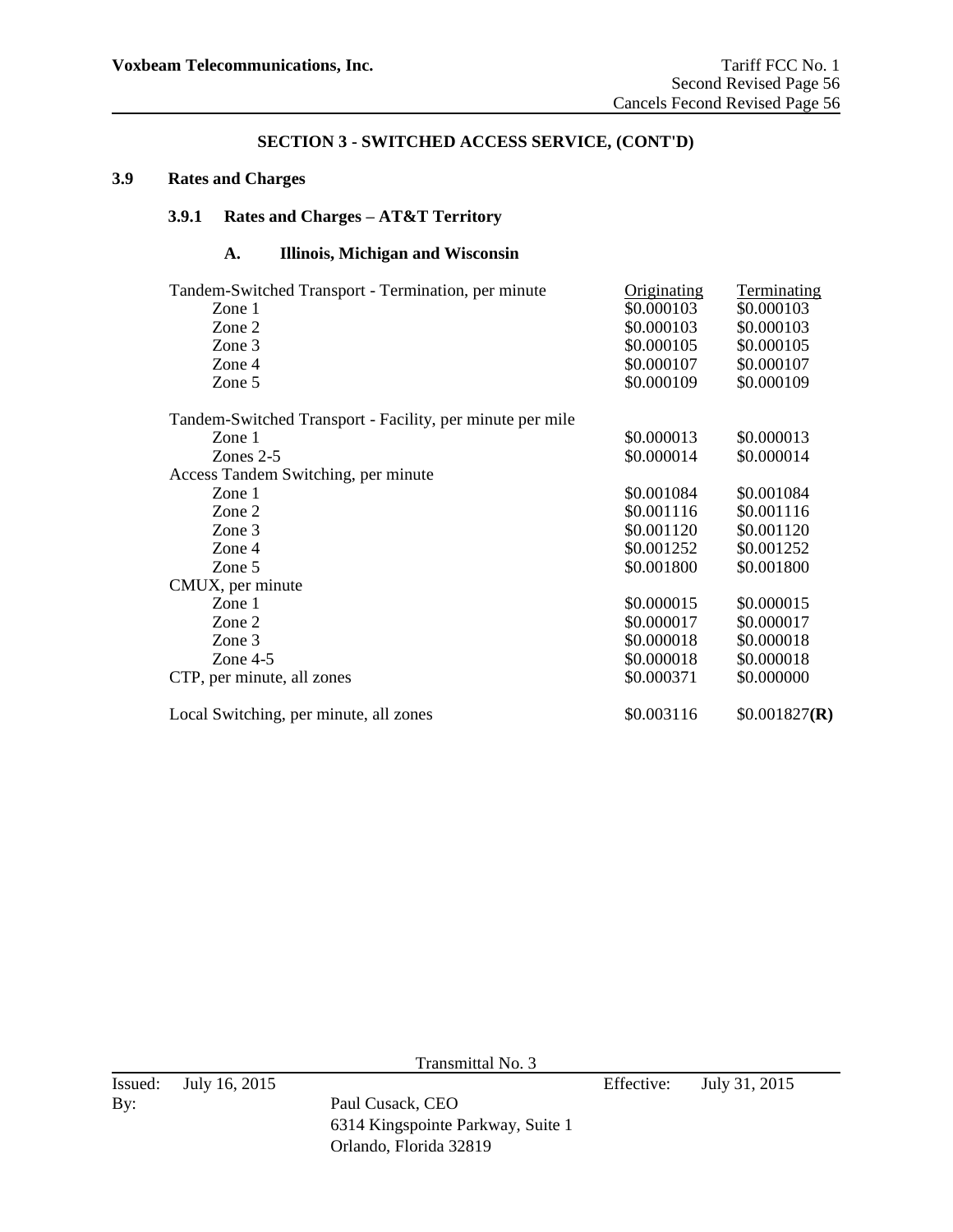## **3.9 Rates and Charges, (Cont'd.)**

# **3.9.1 Rates and Charges – AT&T Territory, (Cont'd.)**

## **B. California**

| Tandem-Switched Transport - Termination, per minute       | Originating | Terminating   |
|-----------------------------------------------------------|-------------|---------------|
| Zone 1                                                    | \$0.000075  | \$0.000075    |
| Zone 2                                                    | \$0.000130  | \$0.000130    |
| Zone 3                                                    | \$0.000240  | \$0.000240    |
| Tandem-Switched Transport - Facility, per minute per mile |             |               |
| Zone 1                                                    | \$0.000015  | \$0.000015    |
| Zone 2                                                    | \$0.000025  | \$0.000025    |
| Zone 3                                                    | \$0.000044  | \$0.000044    |
| Access Tandem Switching, per minute                       |             |               |
| Zone 1                                                    | \$0.000440  | \$0.000440    |
| Zone 2                                                    | \$0.001042  | \$0.001042    |
| Zone 3                                                    | \$0.001750  | \$0.001750    |
| CMUX, per minute                                          | \$0.000098  | \$0.000098    |
| CTP, per minute, all zones                                | \$0.004696  | \$0.000000    |
| Local Switching, per minute, all zones                    | \$0.002620  | \$0.002368(R) |
| C.<br><b>Nevada</b>                                       |             |               |
|                                                           | Originating | Terminating   |
| Tandem-Switched Transport - Termination, per minute       | \$0.000120  | \$0.000120    |
| Tandem-Switched Transport - Facility, per minute per mile | \$0.000008  | \$0.000008    |
| Access Tandem Switching, per minute                       | \$0.001062  | \$0.001062    |
| CMUX, per minute                                          | \$0.000018  | \$0.000018    |
| CTP, per minute                                           | \$0.001663  | \$0.000000    |
| Local Switching, per minute                               | \$0.001342  | \$0.001538(R) |

Transmittal No. 3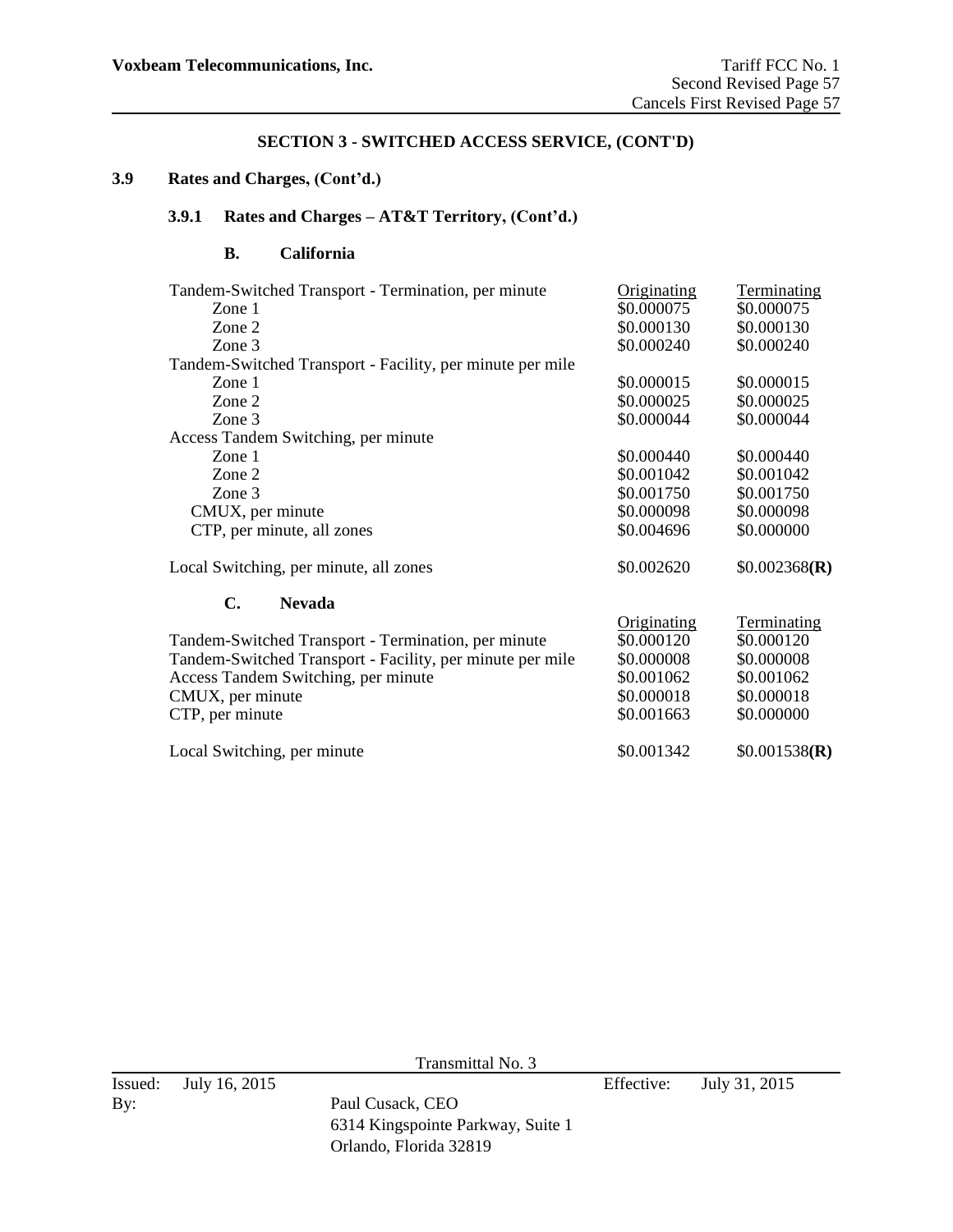## **3.9 Rates and Charges, (Cont'd.)**

## **3.9.1 Rates and Charges – AT&T Territory, (Cont'd.)**

#### **D. Texas, all zones**

| Tandem-Switched Transport - Termination, per minute<br>Tandem-Switched Transport - Facility, per minute per mile<br>Access Tandem Switching, per minute<br>CMUX, per minute<br>CTP, per minute | Originating<br>\$0.000053<br>\$0.000003<br>\$0.000288<br>\$0.000047<br>\$0.000900 | Terminating<br>\$0.000053<br>\$0.000003<br>\$0.000288<br>\$0.000047<br>\$0.000000 |
|------------------------------------------------------------------------------------------------------------------------------------------------------------------------------------------------|-----------------------------------------------------------------------------------|-----------------------------------------------------------------------------------|
| Local Switching, per minute                                                                                                                                                                    | \$0.002563                                                                        | \$0.002299(R)                                                                     |
|                                                                                                                                                                                                |                                                                                   |                                                                                   |

## **E. [Reserved for Future Use]**

Certain material previously found on this page is now located on Page 59.13

Transmittal No. 3

Issued: July 16, 2015 Effective: July 31, 2015 By: Paul Cusack, CEO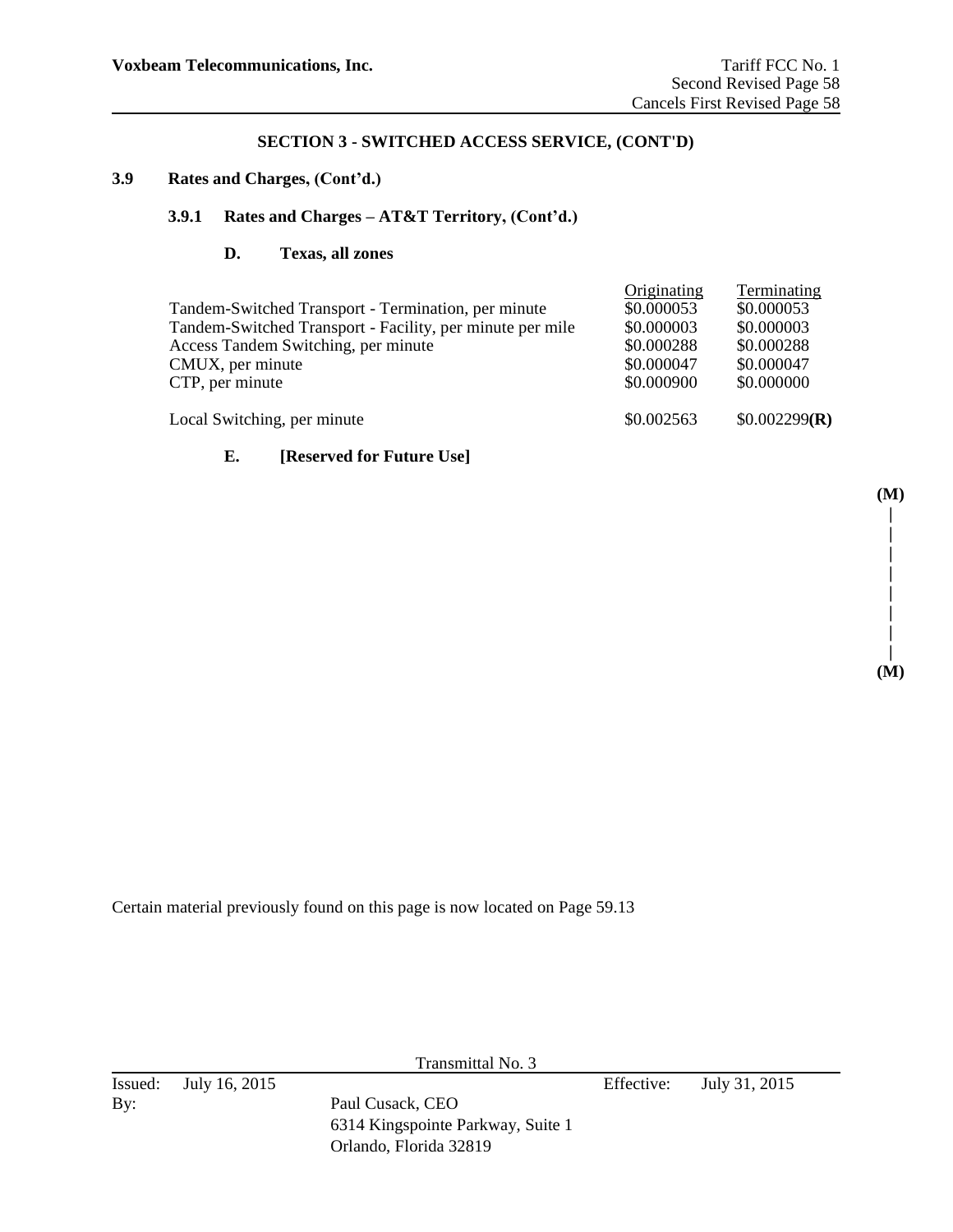#### **3.9 Rates and Charges, (Cont'd.)**

# **3.9.1 Rates and Charges – AT&T Territory, (Cont'd.)**

# **F. Florida, Georgia**

| Tandem-Switched Transport - Termination, per minute<br>Tandem-Switched Transport - Facility, per minute per mile<br>Access Tandem Switching, per minute<br>CMUX, per minute<br>CTP, per minute | Originating<br>\$0.000168<br>\$0.000020<br>\$0.001145<br>\$0.000380<br>\$0.000800 | Terminating<br>\$0.000168<br>\$0.000020<br>\$0.001145<br>\$0.000380<br>\$0.000000 |
|------------------------------------------------------------------------------------------------------------------------------------------------------------------------------------------------|-----------------------------------------------------------------------------------|-----------------------------------------------------------------------------------|
| Local Switching, per minute                                                                                                                                                                    | \$0.002126                                                                        | \$0.001775(R)                                                                     |

Transmittal No. 3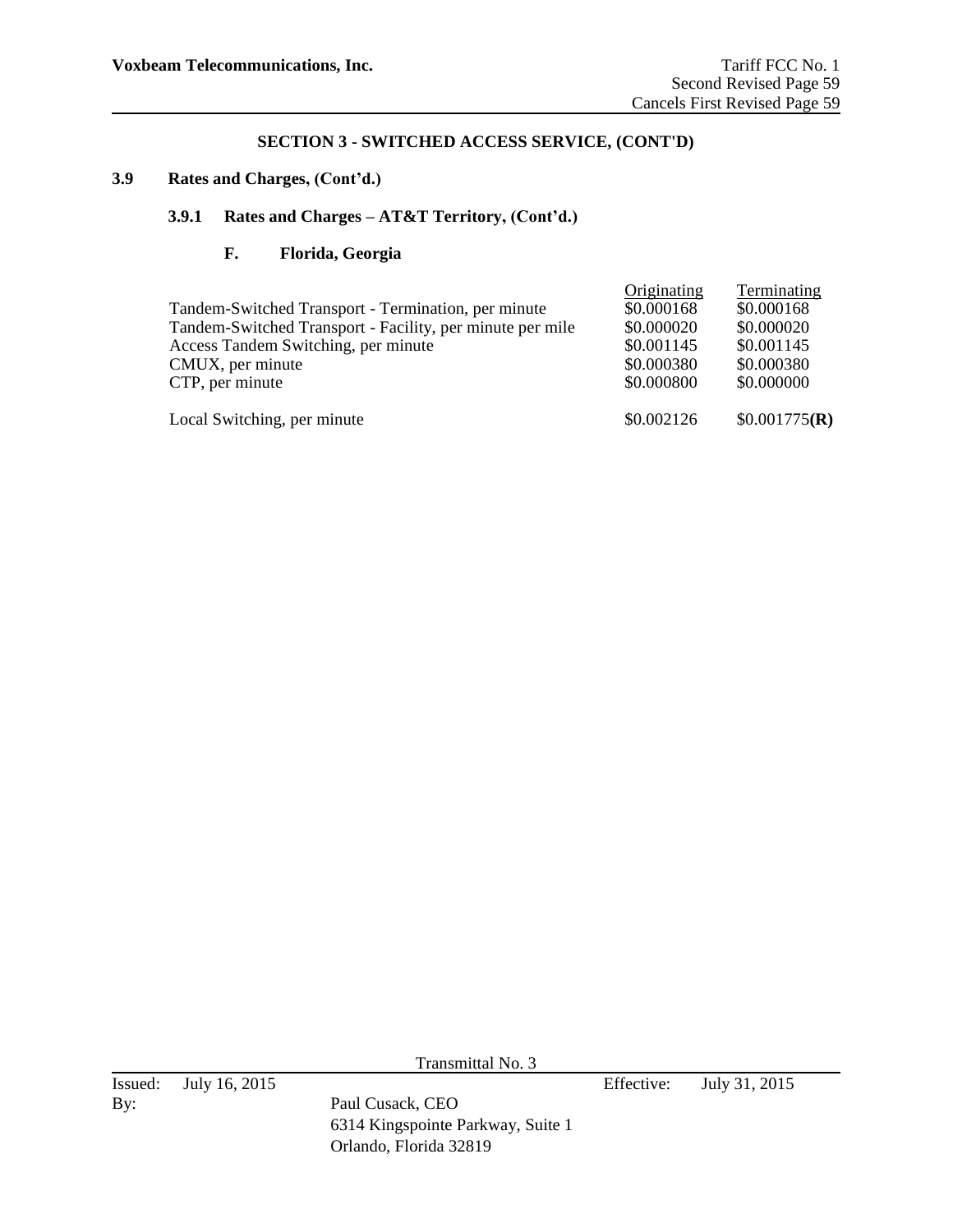## **3.9 Rates and Charges, (Cont'd.)**

## **3.9.2 Rates and Charges – CenturyLink QC (formerly Qwest) Territory**

# **A. Arizona, Colorado, Minnesota, Oregon and Washington**

| Tandem-Switched Transport - Termination, per minute<br>Banded over 0-8 miles<br>Banded 9-25 miles<br>Banded 26-50 miles | Originating<br>\$0.000240<br>\$0.000240<br>\$0.000240 | Terminating<br>\$0.000240<br>\$0.000240<br>\$0.000240 |
|-------------------------------------------------------------------------------------------------------------------------|-------------------------------------------------------|-------------------------------------------------------|
| Banded over $50+$ miles                                                                                                 | \$0.000240                                            | \$0.000240                                            |
| Tandem-Switched Transport - Facility, per minute, per mile                                                              |                                                       |                                                       |
| Banded over 0-8 miles                                                                                                   | \$0.000030                                            | \$0.000030                                            |
| Banded 9-25 miles                                                                                                       | \$0.000030                                            | \$0.000030                                            |
| Banded 26-50 miles                                                                                                      | \$0.000030                                            | \$0.000030                                            |
| Banded over $50+$ miles                                                                                                 | \$0.000030                                            | \$0.000030                                            |
| Access Tandem Switching, per minute                                                                                     | \$0.002252                                            | \$0.002252                                            |
| CMUX, per minute                                                                                                        | \$0.000036                                            | \$0.000036                                            |
| CTP, per minute                                                                                                         | \$0.000747                                            | \$0.000306(R)                                         |
| Local Switching, per minute                                                                                             | \$0.001974                                            | \$0.000807(R)                                         |

Transmittal No. 3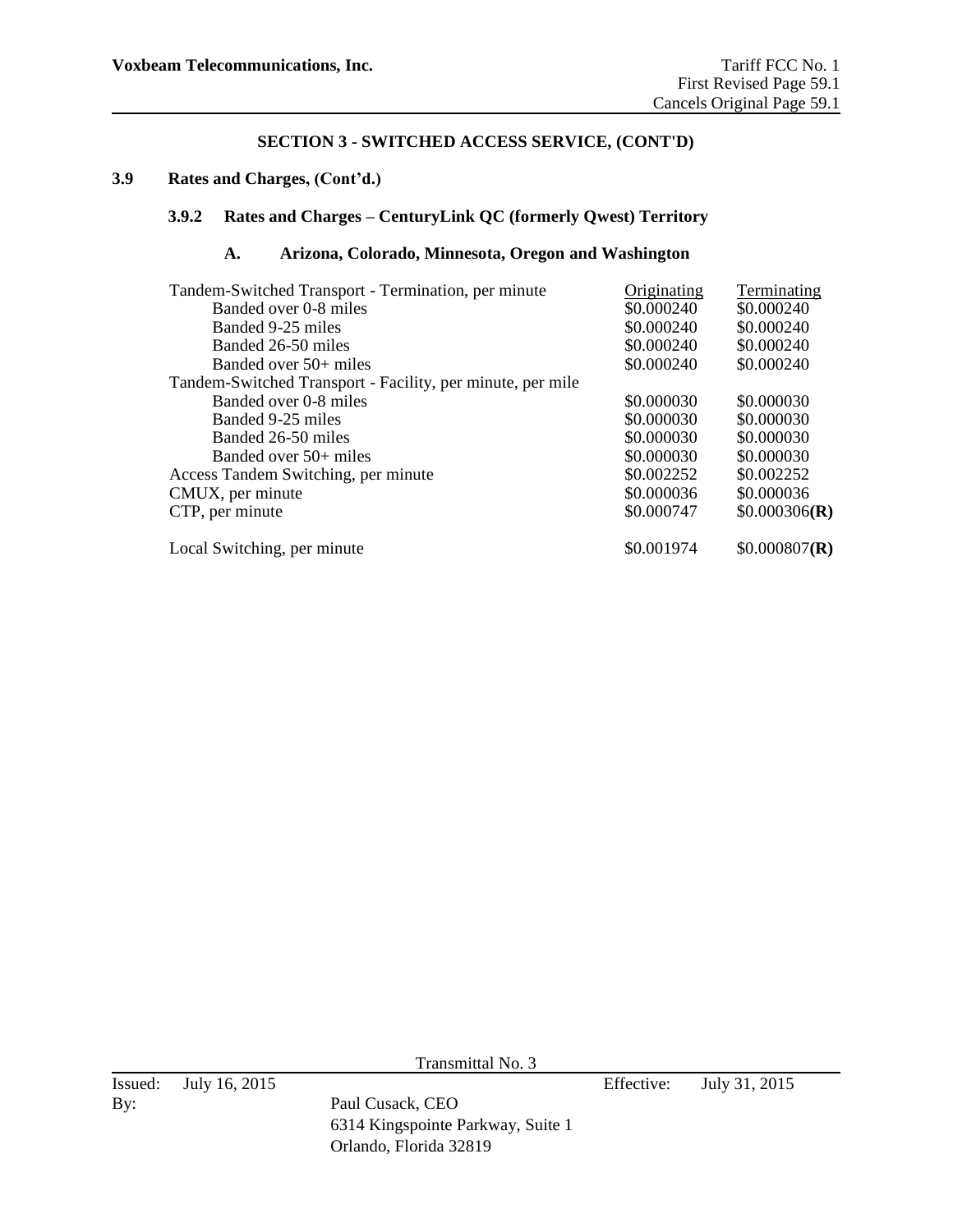## **3.9 Rates and Charges, (Cont'd.)**

## **3.9.3 Rates and Charges – CenturyLink (formerly Embarq) Territory**

## **A. Florida**

| Tandem-Switched Transport - Termination, per minute       | Originating | <b>Terminating</b> |
|-----------------------------------------------------------|-------------|--------------------|
| Zone 1                                                    | \$0.000365  | \$0.000365         |
| Zone 2                                                    | \$0.000438  | \$0.000438         |
| Zone 3                                                    | \$0.000598  | \$0.000598         |
| Tandem-Switched Transport - Facility, per minute per mile |             |                    |
| Zone 1                                                    | \$0.000035  | \$0.000035         |
| Zone 2                                                    | \$0.000055  | \$0.000055         |
| Zone 3                                                    | \$0.000080  | \$0.000080         |
| Access Tandem Switching, per minute                       |             |                    |
| Zone 1                                                    | \$0.001197  | \$0.001197         |
| Zone 2                                                    | \$0.001338  | \$0.001338         |
| Zone 3                                                    | \$0.001693  | \$0.001693         |
| CMUX, per minute                                          |             |                    |
| Zone 1                                                    | \$0.000327  | \$0.000327         |
| Zone 2                                                    | \$0.000360  | \$0.000360         |
| Zone 3                                                    | \$0.000370  | \$0.000370         |
| CTP, per minute, all zones                                | \$0.000557  | \$0.000240(R)      |
| Local Switching, per minute, all zones                    | \$0.003568  | \$0.001540(R)      |

Transmittal No. 3

6314 Kingspointe Parkway, Suite 1 Orlando, Florida 32819

Issued: July 16, 2015 Effective: July 31, 2015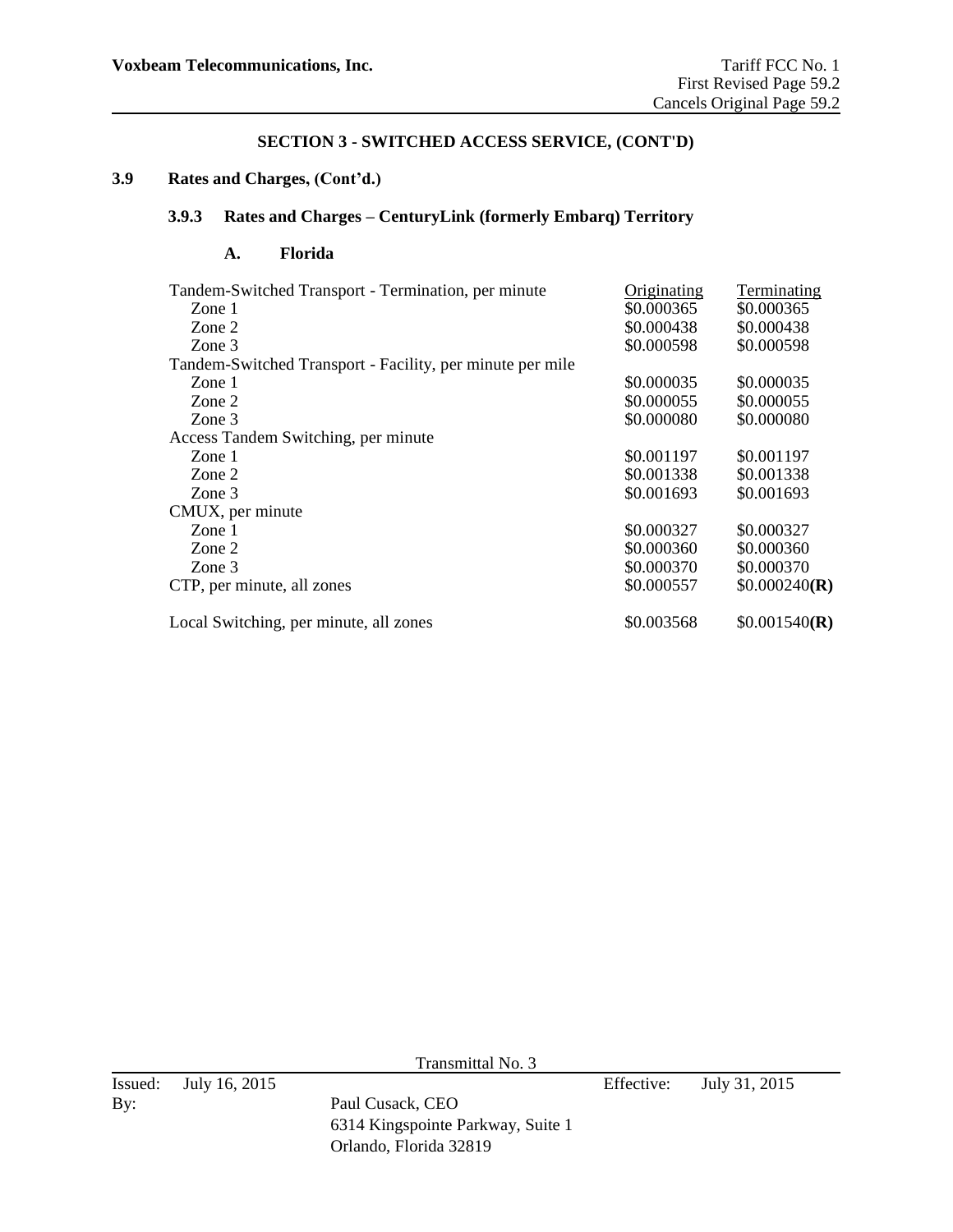## **3.9 Rates and Charges, (Cont'd.)**

## **3.9.3 Rates and Charges – CenturyLink (formerly Embarq) Territory, (Cont'd.)**

## **B. Minnesota and Texas**

| Tandem-Switched Transport - Termination, per minute       | Originating | Terminating   |
|-----------------------------------------------------------|-------------|---------------|
| Zone 1                                                    | \$0.000218  | \$0.000218    |
| Zone 2                                                    | \$0.000235  | \$0.000235    |
| Zone 3                                                    | \$0.000245  | \$0.000245    |
| Zone 4                                                    | \$0.000278  | \$0.000278    |
| Tandem-Switched Transport - Facility, per minute per mile |             |               |
| Zone 1                                                    | \$0.000020  | \$0.000020    |
| Zone 2                                                    | \$0.000021  | \$0.000021    |
| Zone 3                                                    | \$0.000023  | \$0.000023    |
| Zone 4                                                    | \$0.000025  | \$0.000025    |
| Access Tandem Switching, per minute                       |             |               |
| Zone 1                                                    | \$0.000331  | \$0.000331    |
| Zone 2                                                    | \$0.000362  | \$0.000362    |
| Zone 3                                                    | \$0.000381  | \$0.000381    |
| Zone 4                                                    | \$0.000425  | \$0.000425    |
| CMUX, per minute                                          |             |               |
| Zone 1                                                    | \$0.000218  | \$0.000218    |
| Zone 2                                                    | \$0.000235  | \$0.000235    |
| Zone 3                                                    | \$0.000254  | \$0.000254    |
| Zone 4                                                    | \$0.000277  | \$0.000277    |
| CTP, per minute, all zones                                | \$0.000498  | \$0.000204(R) |
| Local Switching, per minute, all zones                    | \$0.003983  | \$0.001630(R) |

Transmittal No. 3

6314 Kingspointe Parkway, Suite 1 Orlando, Florida 32819

Issued: July 16, 2015 Effective: July 31, 2015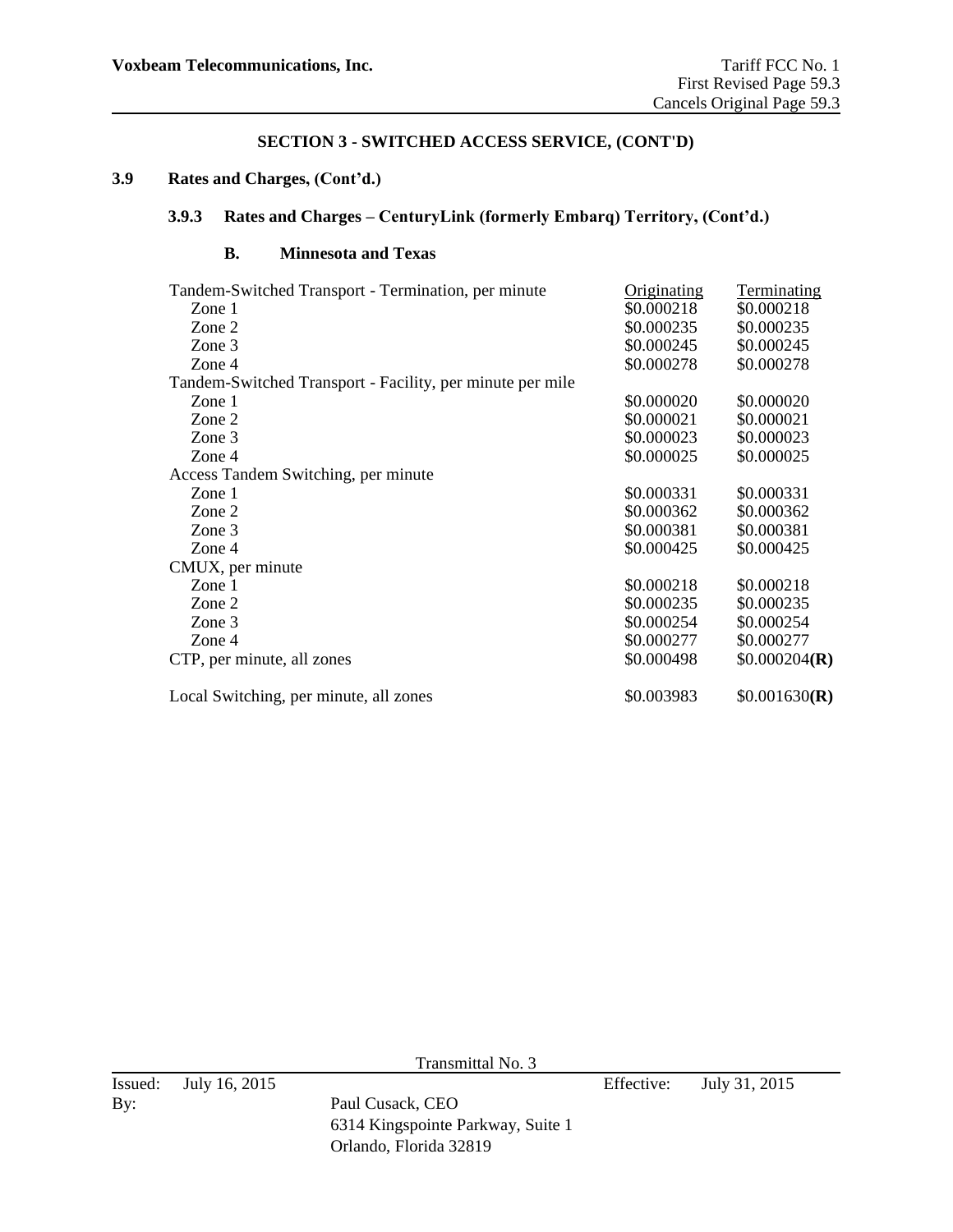## **3.9 Rates and Charges, (Cont'd.)**

## **3.9.3 Rates and Charges – CenturyLink (formerly Embarq) Territory, (Cont'd.)**

# **D. Virginia**

| Tandem-Switched Transport - Termination, per minute       | Originating | Terminating   |
|-----------------------------------------------------------|-------------|---------------|
| Zone 1                                                    | \$0.000252  | \$0.000252    |
| Zone 2                                                    | \$0.000263  | \$0.000263    |
| Zone 3                                                    | \$0.000290  | \$0.000290    |
| Tandem-Switched Transport - Facility, per minute per mile |             |               |
| Zone 1                                                    | \$0.000030  | \$0.000030    |
| Zone 2                                                    | \$0.000031  | \$0.000031    |
| Zone 3                                                    | \$0.000038  | \$0.000038    |
| Access Tandem Switching, per minute                       |             |               |
| Zone 1                                                    | \$0.000879  | \$0.000879    |
| Zone 2                                                    | \$0.000949  | \$0.000949    |
| Zone 3                                                    | \$0.001085  | \$0.001085    |
| CMUX, per minute                                          |             |               |
| Zone 1                                                    | \$0.000254  | \$0.000254    |
| Zone 2                                                    | \$0.000277  | \$0.000277    |
| Zone 3                                                    | \$0.000296  | \$0.000296    |
| CTP, per minute, all zones                                | \$0.000537  | \$0.000223(R) |
| Local Switching, per minute, all zones                    | \$0.003709  | \$0.001544(R) |

Transmittal No. 3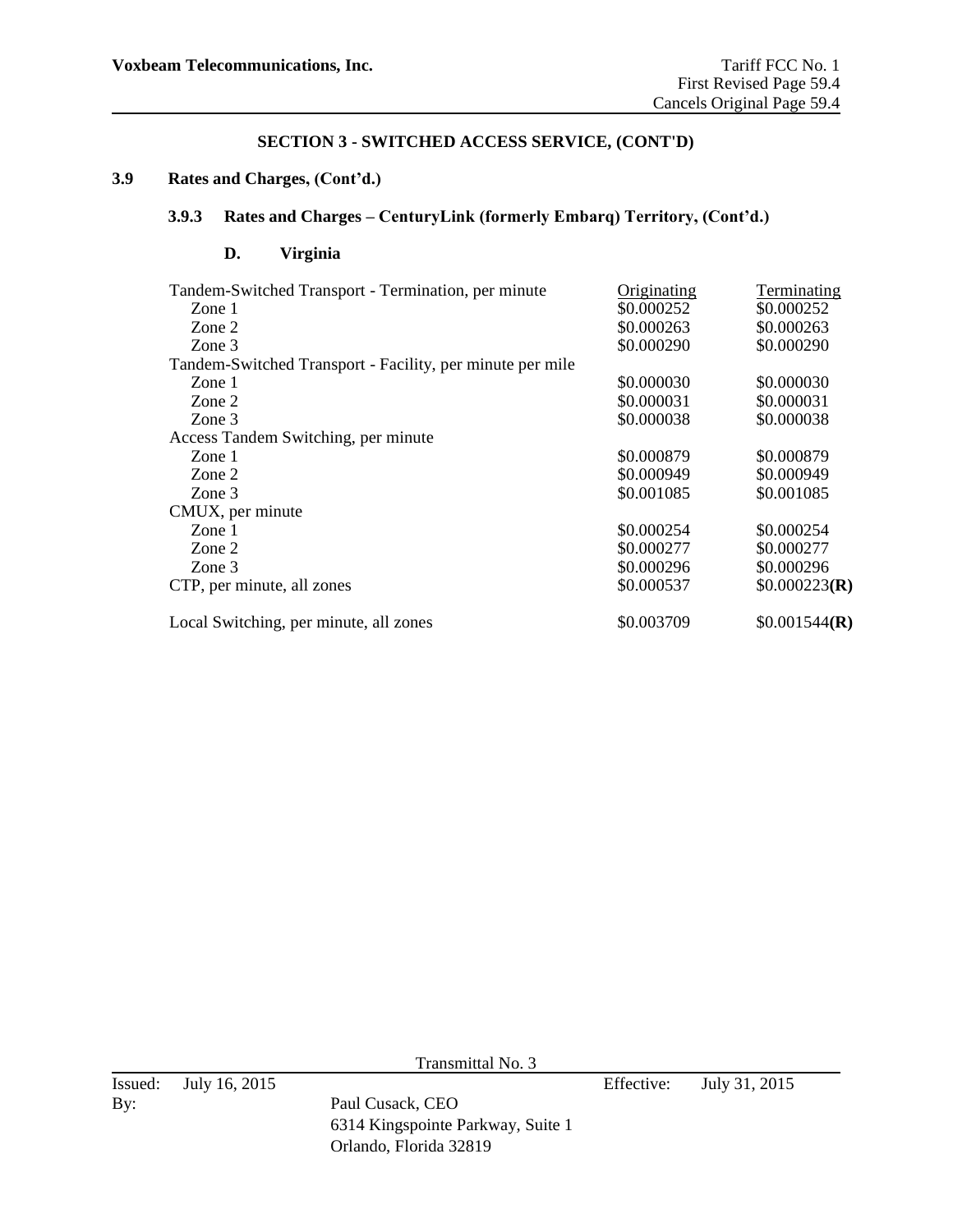## **3.9 Rates and Charges, (Cont'd.)**

## **3.9.3 Rates and Charges – CenturyLink (formerly Embarq) Territory, (Cont'd.)**

## **E. Washington and Oregon**

| Tandem-Switched Transport - Termination, per minute       | Originating | Terminating   |
|-----------------------------------------------------------|-------------|---------------|
| Zone 1                                                    | \$0.000225  | \$0.000225    |
| Zone 2                                                    | \$0.000255  | \$0.000255    |
| Tandem-Switched Transport - Facility, per minute per mile |             |               |
| Zone 1                                                    | \$0.000025  | \$0.000025    |
| Zone 2                                                    | \$0.000035  | \$0.000035    |
| Access Tandem Switching, per minute                       |             |               |
| Zone 1                                                    | \$0.000150  | \$0.000150    |
| Zone 2                                                    | \$0.000160  | \$0.000160    |
| CMUX, per minute                                          |             |               |
| Zone 1                                                    | \$0.000225  | \$0.000225    |
| Zone 2                                                    | \$0.000240  | \$0.000240    |
| CTP, per minute, all zones                                | \$0.000428  | \$0.000174(R) |
| Local Switching, per minute, all zones                    | \$0.003770  | \$0.001533(R) |

Transmittal No. 3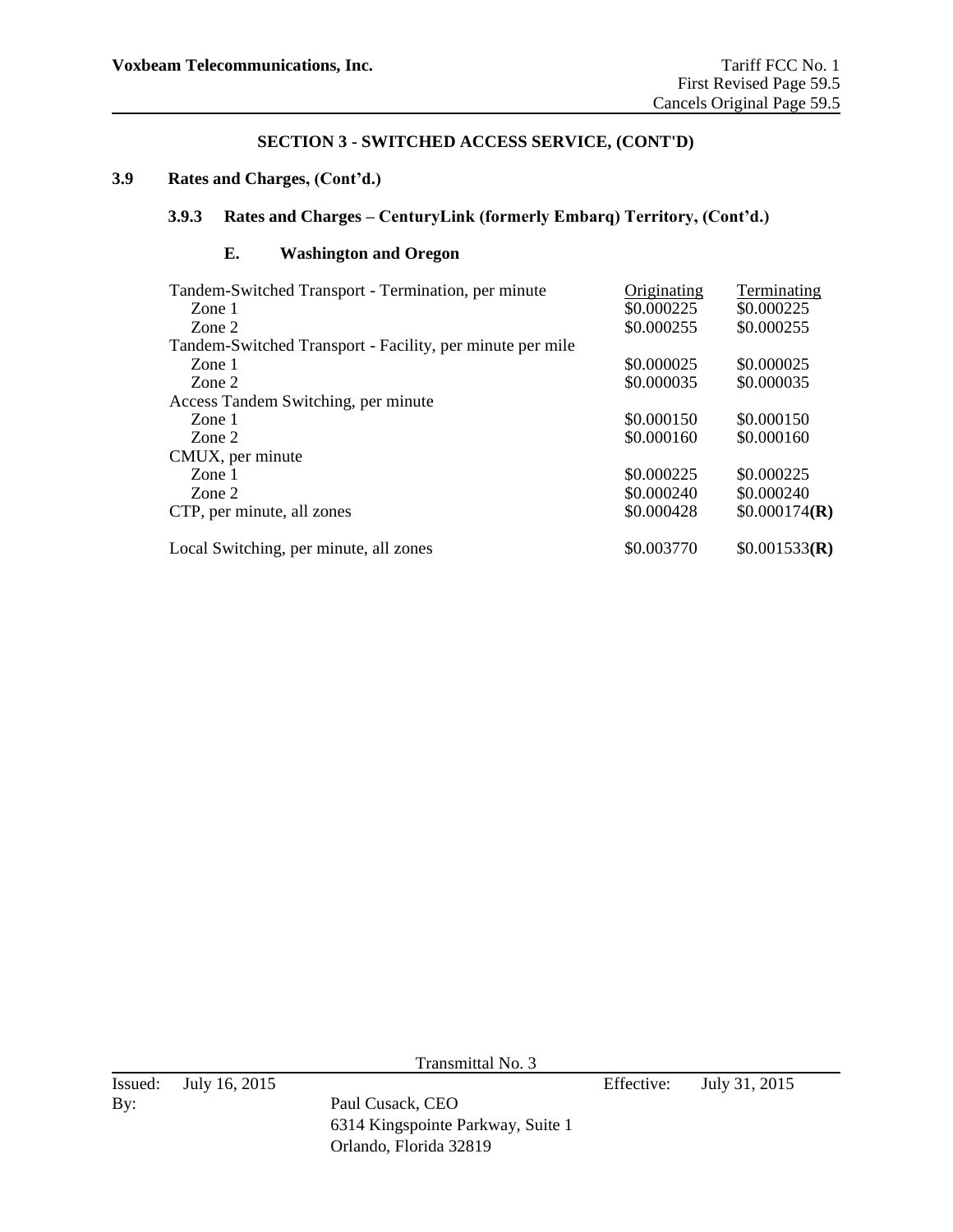# **3.9 Rates and Charges, (Cont'd.)**

## **3.9.3 Rates and Charges – CenturyLink (formerly Embarq) Territory, (Cont'd.)**

## **F. Nevada**

| Tandem-Switched Transport - Termination, per minute       | Originating | Terminating     |
|-----------------------------------------------------------|-------------|-----------------|
| Zone 1                                                    | \$0.000324  | \$0.000324      |
| Zone 2                                                    | \$0.000333  | \$0.000333      |
| Zone 3                                                    | \$0.000369  | \$0.000369      |
| Tandem-Switched Transport - Facility, per minute per mile |             |                 |
| Zone 1                                                    | \$0.000015  | \$0.000015      |
| Zone 2                                                    | \$0.000017  | \$0.000017      |
| Zone 3                                                    | \$0.000019  | \$0.000019      |
| Access Tandem Switching, per minute                       |             |                 |
| Zone 1                                                    | \$0.002052  | \$0.002052      |
| Zone 2                                                    | \$0.002106  | \$0.002106      |
| Zone 3                                                    | \$0.002260  | \$0.002260      |
| CMUX, per minute                                          |             |                 |
| Zone 1                                                    | \$0.000092  | \$0.000092      |
| Zone 2                                                    | \$0.000096  | \$0.000096      |
| Zone 3                                                    | \$0.000103  | \$0.000103      |
| CTP, per minute                                           | \$0.000363  | $$0.000154$ (R) |
| Local Switching, per minute                               | \$0.004130  | \$0.001751(R)   |

Transmittal No. 3

6314 Kingspointe Parkway, Suite 1 Orlando, Florida 32819

Issued: July 16, 2015 Effective: July 31, 2015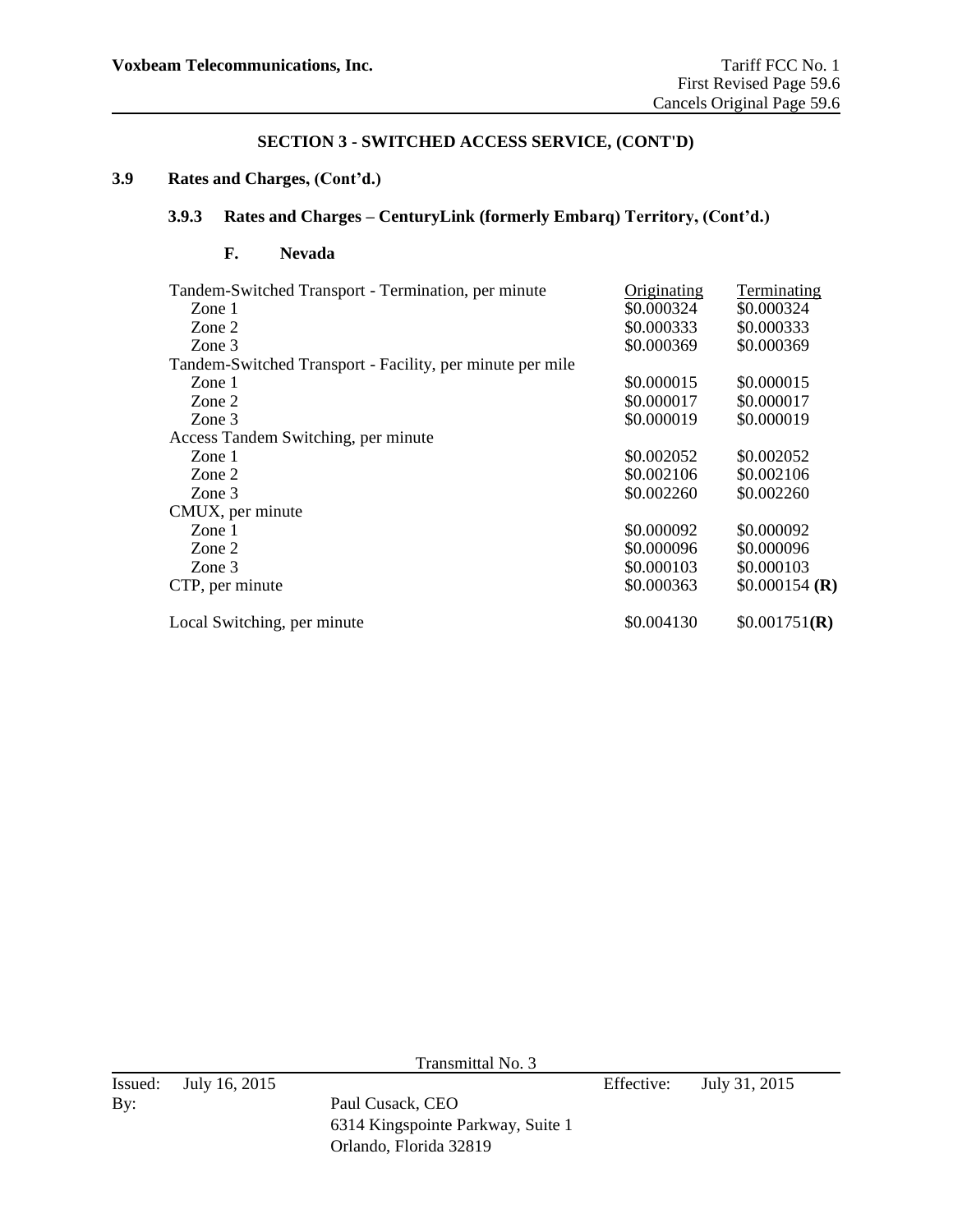## **3.9 Rates and Charges, (Cont'd.)**

## **3.9.4 Rates and Charges - Verizon Territory**

#### **A. Massachusetts, New York/Connecticut and Rhode Island**

| Tandem-Switched Transport - Termination, per minute<br>Tandem-Switched Transport - Facility, per minute per mile<br>Access Tandem Switching, per minute<br>CMUX, per minute<br>CTP, per minute | Originating<br>\$0.000000<br>\$0.000002<br>\$0.001574<br>\$0.000000<br>\$0.001688 | Terminating<br>\$0.000000<br>\$0.000002<br>\$0.001574<br>\$0.000000<br>\$0.000000 |
|------------------------------------------------------------------------------------------------------------------------------------------------------------------------------------------------|-----------------------------------------------------------------------------------|-----------------------------------------------------------------------------------|
|                                                                                                                                                                                                |                                                                                   |                                                                                   |
| Local Switching, per minute*                                                                                                                                                                   | \$0.002406                                                                        | \$0.001906(R)                                                                     |

#### **B. District of Columbia, Delaware, Maryland, New Jersey, Pennsylvania (Verizon Pennsylvania), and Virginia (Verizon Virginia) (T) (T)**

| Tandem-Switched Transport - Termination, per minute<br>Tandem-Switched Transport - Facility, per minute per mile<br>Access Tandem Switching, per minute | Originating<br>\$0.000000<br>\$0.000002<br>\$0.001574 | Terminating<br>\$0.000000<br>\$0.000002<br>\$0.001574 |
|---------------------------------------------------------------------------------------------------------------------------------------------------------|-------------------------------------------------------|-------------------------------------------------------|
| CMUX, per minute<br>CTP, per minute                                                                                                                     | \$0.000000<br>\$0.001688                              | \$0.000000<br>\$0.000000                              |
| Local Switching, per minute*                                                                                                                            | \$0.002406                                            | \$0.001931(R)                                         |

\*Equivalent to Verizon's Composite Terminating End Office Charge (CTEOC).

Transmittal No. 3

6314 Kingspointe Parkway, Suite 1 Orlando, Florida 32819

Issued: July 16, 2015 Effective: July 31, 2015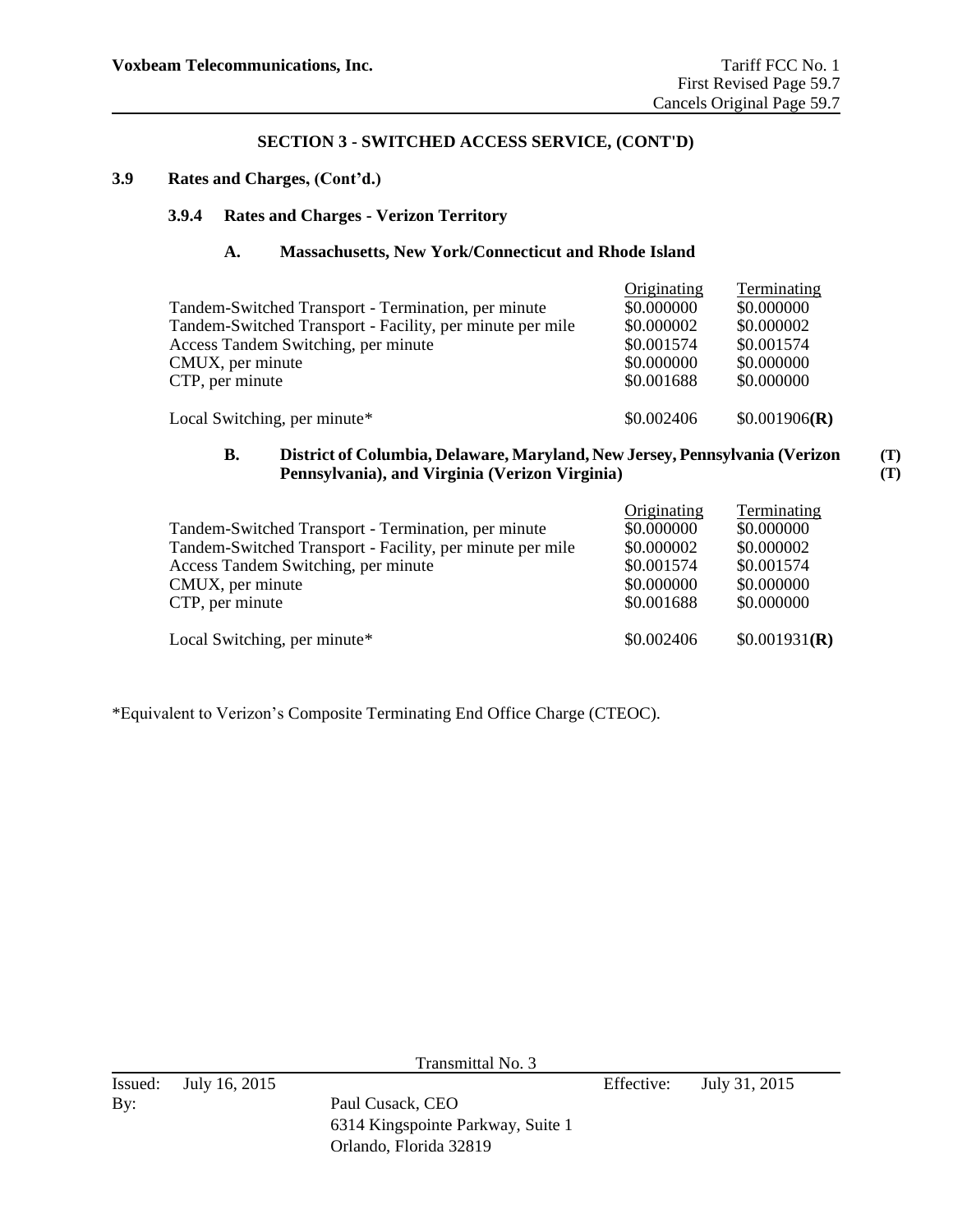## **3.9 Rates and Charges, (Cont'd.)**

## **3.9.4 Rates and Charges - Verizon Territory**

## **C. California (former GTE Territory), all zones**

| Tandem-Switched Transport - Termination, per minute per termination<br>Tandem-Switched Transport - Facility, per minute per mile<br>Access Tandem Switching, per minute<br>CMUX, per minute<br>CTP, per minute | Originating<br>\$0.0000000<br>\$0.0000020<br>\$0.0015740<br>\$0.0000000<br>\$0.0016920 | Terminating<br>\$0.0000000<br>\$0.0000020<br>\$0.0015740<br>\$0.0000000<br>\$0.0000000 |
|----------------------------------------------------------------------------------------------------------------------------------------------------------------------------------------------------------------|----------------------------------------------------------------------------------------|----------------------------------------------------------------------------------------|
| Local Switching, per minute*                                                                                                                                                                                   | \$0.0019019                                                                            | \$0.0017360(R)                                                                         |
| Florida (former GTE Territory), all zones<br>D.                                                                                                                                                                |                                                                                        |                                                                                        |
| Tandem-Switched Transport - Termination, per minute per termination<br>Tandem-Switched Transport - Facility, per minute per mile<br>Access Tandem Switching, per minute<br>CMUX, per minute<br>CTP, per minute | Originating<br>\$0.0000000<br>\$0.0000020<br>\$0.0015740<br>\$0.0000000<br>\$0.0016920 | Terminating<br>\$0.0000000<br>\$0.0000020<br>\$0.0015740<br>\$0.0000000<br>\$0.0000000 |
| Local Switching, per minute*                                                                                                                                                                                   | \$0.0020995                                                                            | \$0.0019180(R)                                                                         |

\*Equivalent to Verizon's Composite Terminating End Office Charge (CTEOC).

Transmittal No. 3

Issued: July 16, 2015 Effective: July 31, 2015 By: Paul Cusack, CEO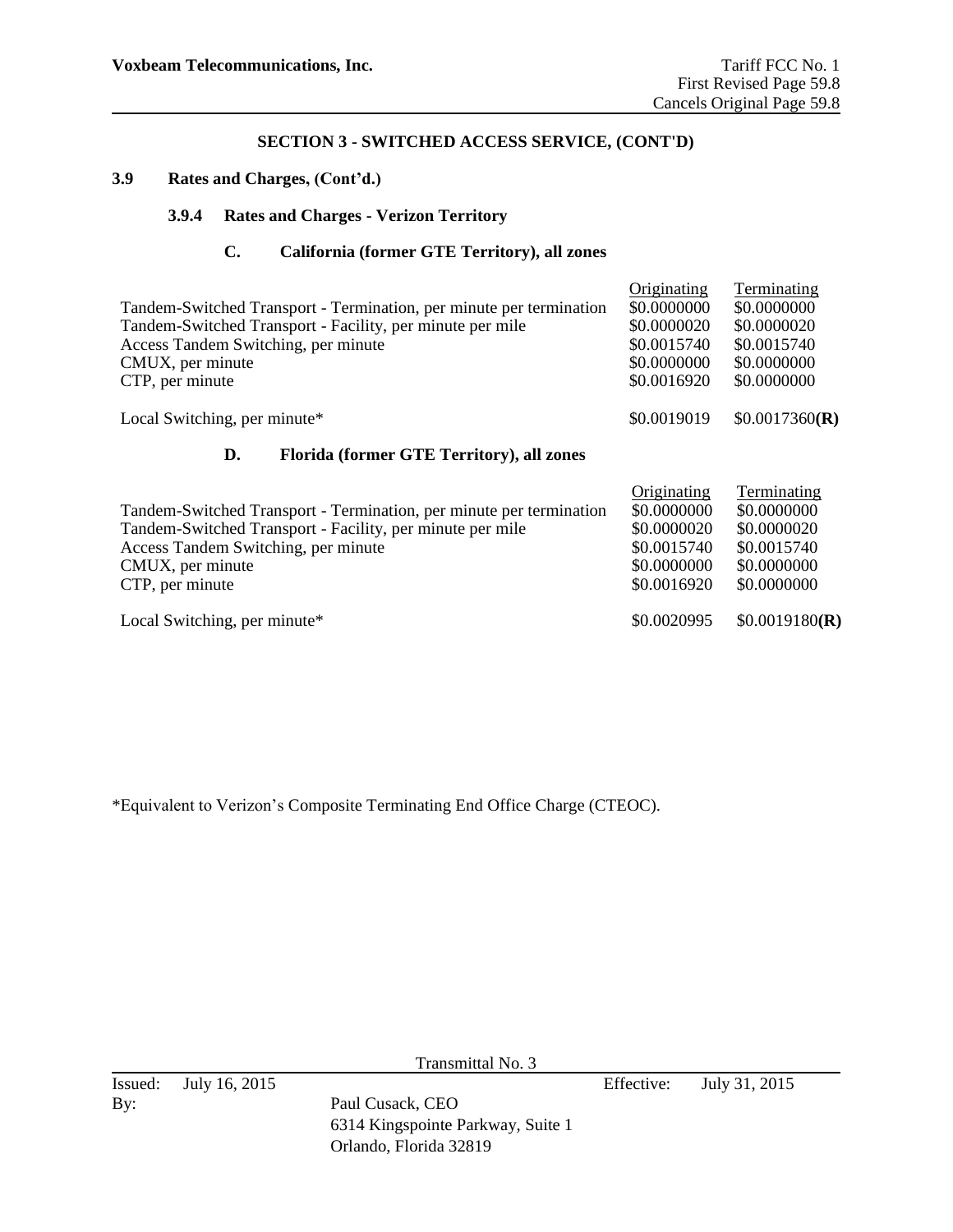## **3.9 Rates and Charges, (Cont'd.)**

## **3.9.4 Rates and Charges - Verizon Territory**

**E. Pennsylvania (Verizon North), all zones**

| Tandem-Switched Transport - Termination, per minute per termination<br>Tandem-Switched Transport - Facility, per minute per mile<br>Access Tandem Switching, per minute<br>CMUX, per minute<br>CTP, per minute | Originating<br>\$0.0000000<br>\$0.0000020<br>\$0.0015740<br>\$0.0000000<br>\$0.0016880 | Terminating<br>\$0.0000000<br>\$0.0000020<br>\$0.0015740<br>\$0.0000000<br>\$0.0000000 |
|----------------------------------------------------------------------------------------------------------------------------------------------------------------------------------------------------------------|----------------------------------------------------------------------------------------|----------------------------------------------------------------------------------------|
| Local Switching, per minute*                                                                                                                                                                                   | \$0.0024060                                                                            | \$0.0019140(R)                                                                         |

#### **F. Texas (former GTE Territory), all zones**

|                                                                     | Originating | Terminating    |
|---------------------------------------------------------------------|-------------|----------------|
| Tandem-Switched Transport - Termination, per minute per termination | \$0.0000000 | \$0.0000000    |
| Tandem-Switched Transport - Facility, per minute per mile           | \$0.0000020 | \$0.0000020    |
| Access Tandem Switching, per minute                                 | \$0.0015740 | \$0.0015740    |
| CMUX, per minute                                                    | \$0.0000000 | \$0.0000000    |
| CTP, per minute                                                     | \$0.0016920 | \$0.0000000    |
| Local Switching, per minute*                                        | \$0.0024060 | \$0.0019440(R) |

\*Equivalent to Verizon's Composite Terminating End Office Charge (CTEOC).

Transmittal No. 3

Issued: July 16, 2015 Effective: July 31, 2015 By: Paul Cusack, CEO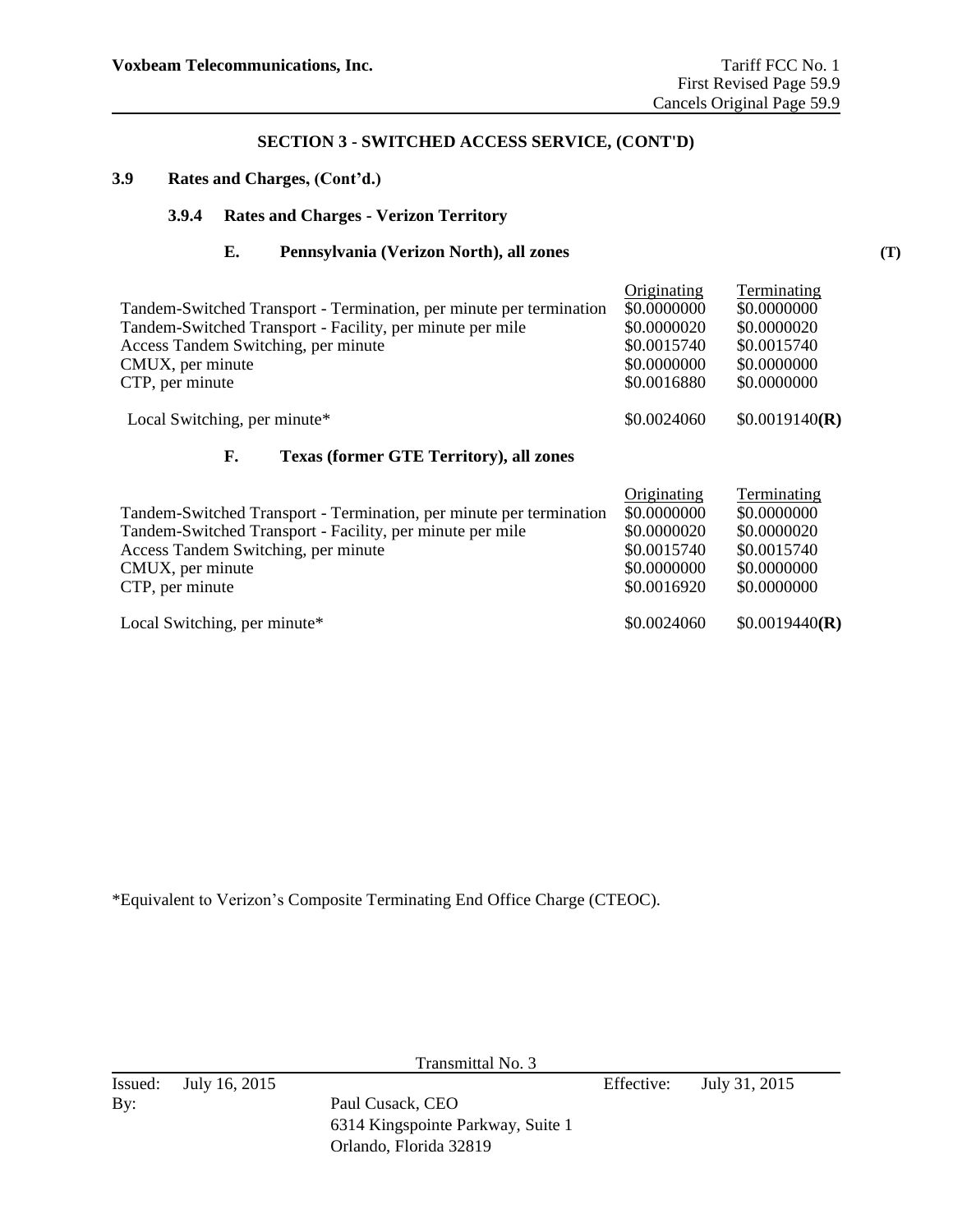## **3.9 Rates and Charges, (Cont'd.)**

## **3.9.4 Rates and Charges - Verizon Territory**

#### **G. Virginia (Verizon South)**

|                                                                     | Originating | Terminating    |
|---------------------------------------------------------------------|-------------|----------------|
| Tandem-Switched Transport - Termination, per minute per termination | \$0.0000000 | \$0.0000000    |
| Tandem-Switched Transport - Facility, per minute per mile           | \$0.0000020 | \$0.0000020    |
| Access Tandem Switching, per minute                                 | \$0.0015740 | \$0.0015740    |
| CMUX, per minute                                                    | \$0.0000000 | \$0.0000000    |
| CTP, per minute                                                     | \$0.0016880 | \$0.0000000    |
| Local Switching, per minute*                                        | \$0.0024060 | \$0.0016620(R) |

\*Equivalent to Verizon's Composite Terminating End Office Charge (CTEOC).

Transmittal No. 3

By: Paul Cusack, CEO

6314 Kingspointe Parkway, Suite 1 Orlando, Florida 32819

Issued: July 16, 2015 Effective: July 31, 2015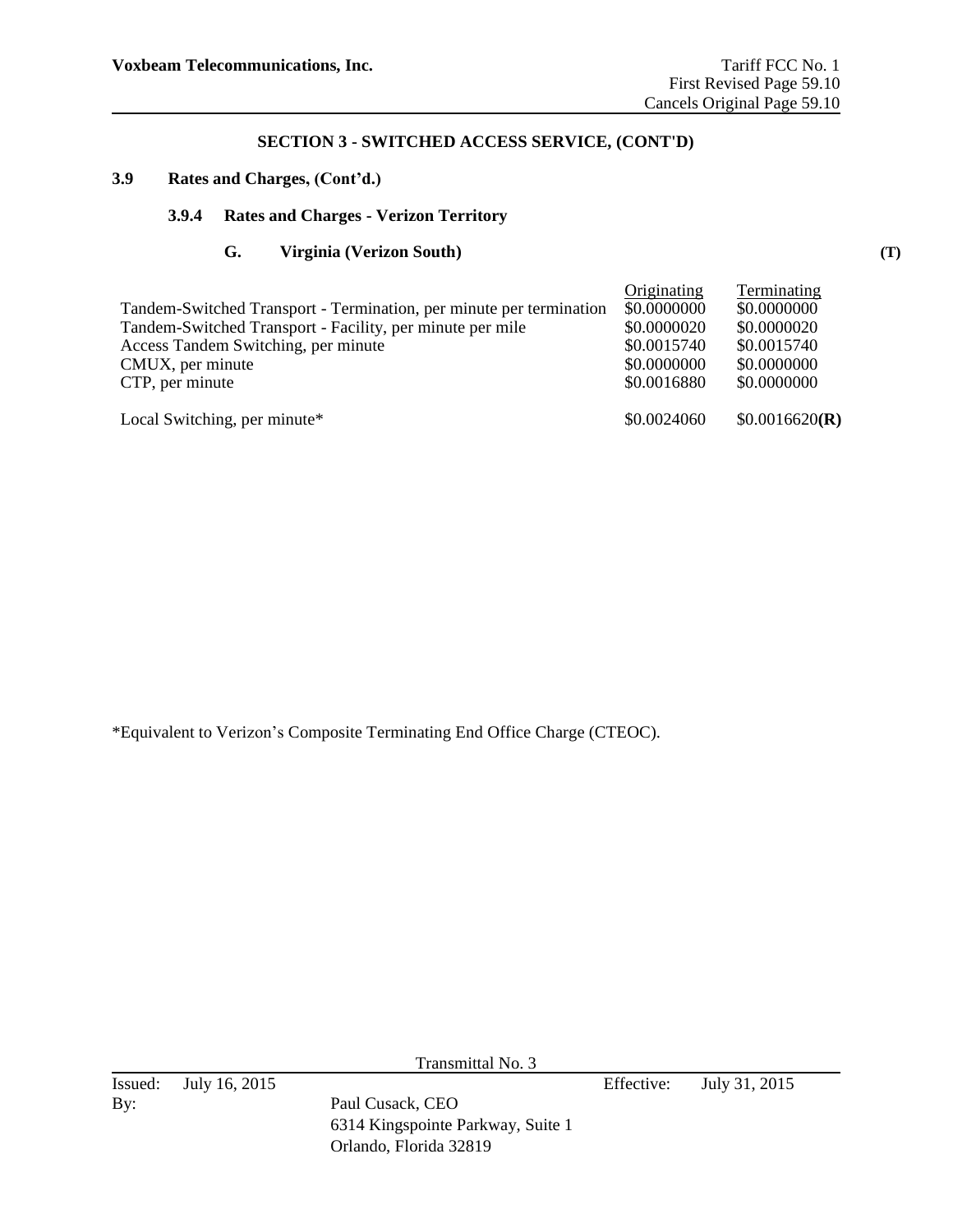## **3.9 Rates and Charges, (Cont'd.)**

## **3.9.5 Rates and Charges – Frontier Territory (Formerly Verizon)**

## **A. California West Coast**

|                                                                     | Originating | Terminating     |
|---------------------------------------------------------------------|-------------|-----------------|
| Tandem-Switched Transport - Termination, per minute per termination | \$0.0000000 | \$0.0000000     |
| Tandem-Switched Transport - Facility, per minute per mile           | \$0.0000020 | \$0.0000020     |
| Access Tandem Switching, per minute                                 | \$0.0021296 | \$0.0021296     |
| CMUX, per minute                                                    | \$0.0000000 | \$0.0000000     |
| CTP, per minute                                                     | \$0.0007207 | \$0.0000000     |
| Local Switching, per minute                                         | \$0.0019019 | \$0.00112208(R) |
| <b>B.</b><br>Illinois, all zones                                    |             |                 |
|                                                                     | Originating | Terminating     |
| Tandem-Switched Transport - Termination, per minute per termination | \$0.0000000 | \$0.0000000     |
| Tandem-Switched Transport - Facility, per minute per mile           | \$0.0000020 | \$0.0000020     |
| Access Tandem Switching, per minute                                 | \$0.0018445 | \$0.0018445     |
| CMUX, per minute                                                    | \$0.0000000 | \$0.0000000     |
| CTP, per minute                                                     | \$0.0006571 | \$0.0000611(R)  |
| Local Switching, per minute                                         | \$0.0019653 | \$0.0017701     |

Transmittal No. 3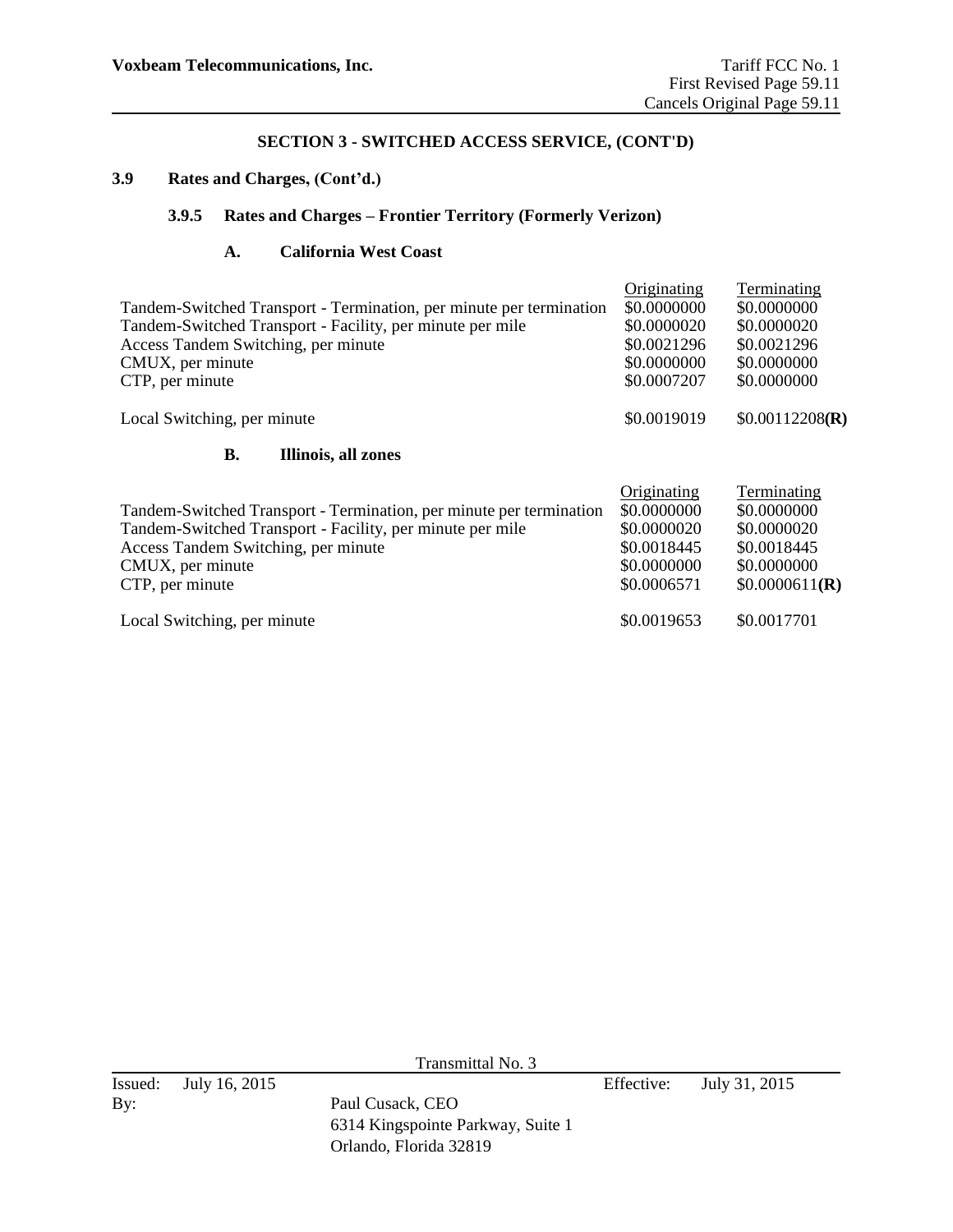#### **3.9 Rates and Charges, (Cont'd.)**

## **3.9.5 Rates and Charges – Frontier Territory (Formerly Verizon), (Cont'd.)**

## **C. Michigan**

| Tandem-Switched Transport - Termination, per minute per termination<br>Tandem-Switched Transport - Facility, per minute per mile<br>Access Tandem Switching, per minute<br>CMUX, per minute<br>CTP, per minute | Originating<br>\$0.0000000<br>\$0.0000020<br>\$0.0030000<br>\$0.0000000<br>\$0.0005292 | Terminating<br>\$0.0000000<br>\$0.0000020<br>\$0.0030000<br>\$0.0000000<br>\$0.0000000 |
|----------------------------------------------------------------------------------------------------------------------------------------------------------------------------------------------------------------|----------------------------------------------------------------------------------------|----------------------------------------------------------------------------------------|
| Local Switching, per minute                                                                                                                                                                                    | \$0.0014123                                                                            | \$0.00162244(R)                                                                        |
| D.<br>Oregon, all zones                                                                                                                                                                                        |                                                                                        |                                                                                        |
| Tandem-Switched Transport - Termination, per minute per termination<br>Tandem-Switched Transport - Facility, per minute per mile<br>Access Tandem Switching, per minute<br>CMUX, per minute<br>CTP, per minute | Originating<br>\$0.0000000<br>\$0.0000020<br>\$0.0043318<br>\$0.0000000<br>\$0.0007144 | Terminating<br>\$0.0000000<br>\$0.0000020<br>\$0.0043318<br>\$0.0000000<br>\$0.0000000 |
| Local Switching, per minute                                                                                                                                                                                    | \$0.0022081                                                                            | \$0.00208905(R)                                                                        |

Transmittal No. 3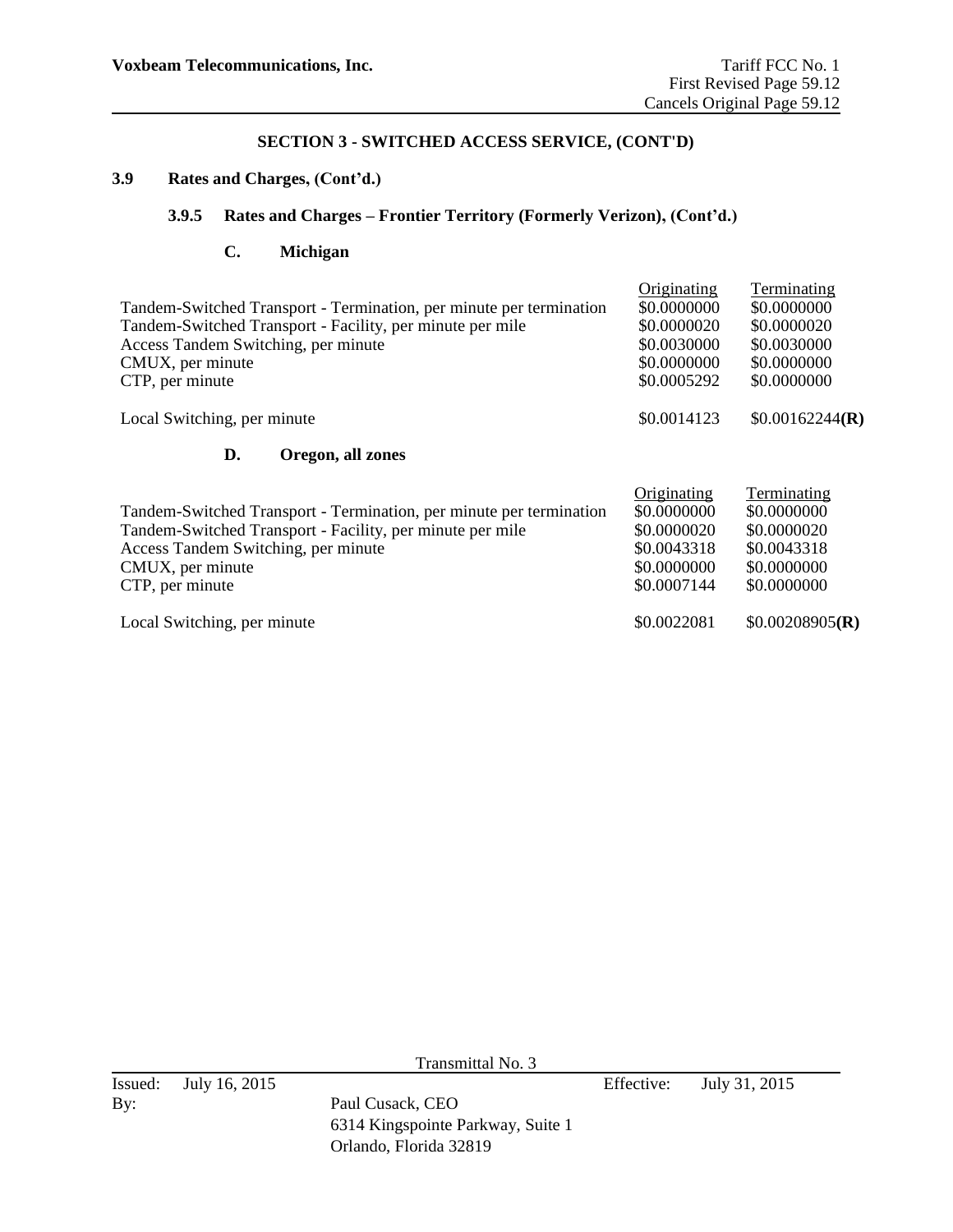# **3.9 Rates and Charges, (Cont'd.)**

## **3.9.5 Rates and Charges – Frontier Territory (Formerly Verizon), (Cont'd.)**

## **E. Washington, all zones**

| Tandem-Switched Transport - Termination, per minute per termination<br>Tandem-Switched Transport - Facility, per minute per mile<br>Access Tandem Switching, per minute<br>CMUX, per minute<br>CTP, per minute | Originating<br>\$0.0000000<br>\$0.0000020<br>\$0.0036642<br>\$0.0000000<br>\$0.0003861 | Terminating<br>\$0.0000000<br>\$0.0000020<br>\$0.0036642<br>\$0.0000000<br>\$0.0001330(R) |        |
|----------------------------------------------------------------------------------------------------------------------------------------------------------------------------------------------------------------|----------------------------------------------------------------------------------------|-------------------------------------------------------------------------------------------|--------|
| Local Switching, per minute                                                                                                                                                                                    | \$0.0018654                                                                            | \$0.0018654                                                                               |        |
| F.<br><b>Wisconsin</b>                                                                                                                                                                                         |                                                                                        |                                                                                           |        |
| Tandem-Switched Transport - Termination, per minute per termination<br>Tandem-Switched Transport - Facility, per minute per mile<br>Access Tandem Switching, per minute<br>CMUX, per minute<br>CTP, per minute | Originating<br>\$0.0000000<br>\$0.0000020<br>\$0.0024000<br>\$0.0000000<br>\$0.0006610 | Terminating<br>\$0.0000000<br>\$0.0000020<br>\$0.0024000<br>\$0.0000000<br>\$0.0000000    |        |
| Local Switching, per minute                                                                                                                                                                                    | \$0.0025672                                                                            | \$0.00203183(R)                                                                           |        |
| G.<br><b>Connecticut (Formerly SNET)</b>                                                                                                                                                                       |                                                                                        |                                                                                           | (T)(M) |
| Tandem-Switched Transport - Termination, per minute<br>Tandem-Switched Transport - Facility, per minute per mile<br>Access Tandem Switching, per minute<br>CMUX, per minute<br>CTP, per minute                 | Originating<br>\$0.000063<br>\$0.000003<br>\$0.000634<br>\$0.000082<br>\$0.001400      | Terminating<br>\$0.000063<br>\$0.000003<br>\$0.000634<br>\$0.000082<br>\$0.000000         | (M)    |
| Local Switching, per minute                                                                                                                                                                                    | \$0.003133                                                                             | \$0.00186929(R)                                                                           | (M)    |

Certain material now found on this page was previously located on Page 58.

| Transmittal No. 3 |                       |                                   |            |               |
|-------------------|-----------------------|-----------------------------------|------------|---------------|
|                   | Issued: July 16, 2015 |                                   | Effective: | July 31, 2015 |
| By:               |                       | Paul Cusack, CEO                  |            |               |
|                   |                       | 6314 Kingspointe Parkway, Suite 1 |            |               |
|                   |                       | Orlando, Florida 32819            |            |               |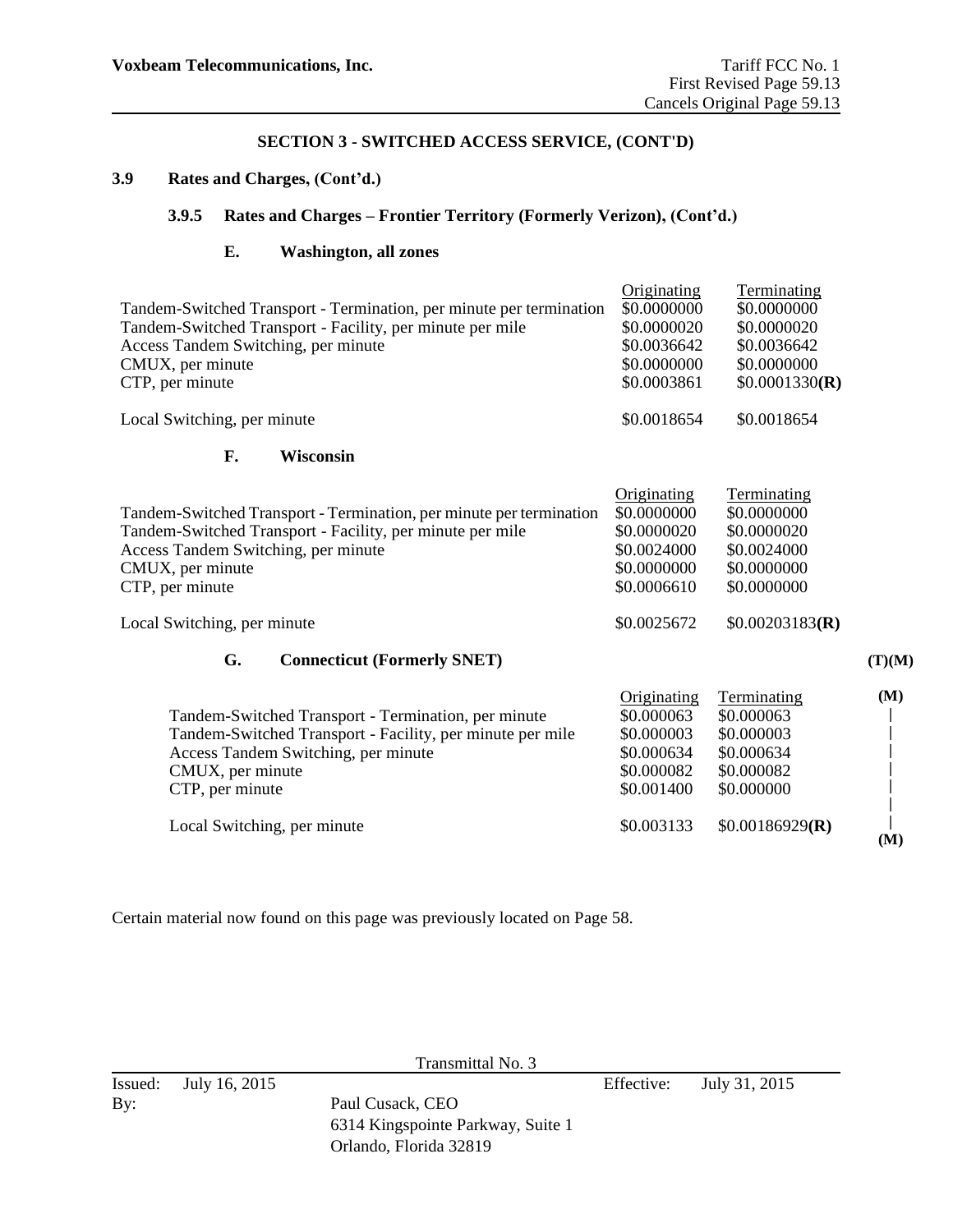### **3.9 Rates and Charges, (Cont'd.)**

## **3.9.6 Rates and Charges – Frontier-Rochester Territory**

| Tandem-Switched Transport - Termination, per minute<br>Tandem-Switched Transport - Facility, per minute per mile<br>Access Tandem Switching, per minute<br>CMUX, per minute<br>CTP, per minute | Originating<br>\$0.00114997<br>\$0.00004000<br>\$0.00010000<br>\$0.00001000<br>\$0.00070000 | Terminating<br>\$0.00114997<br>\$0.00004000<br>\$0.00010000<br>\$0.00001000<br>\$0.00000000 |
|------------------------------------------------------------------------------------------------------------------------------------------------------------------------------------------------|---------------------------------------------------------------------------------------------|---------------------------------------------------------------------------------------------|
| Local Switching, per minute                                                                                                                                                                    | \$0.00295157                                                                                | \$0.00199341(R)                                                                             |
| Information Surcharge, per minute                                                                                                                                                              | \$0.00000000                                                                                | \$0.00000000                                                                                |

Transmittal No. 3

6314 Kingspointe Parkway, Suite 1 Orlando, Florida 32819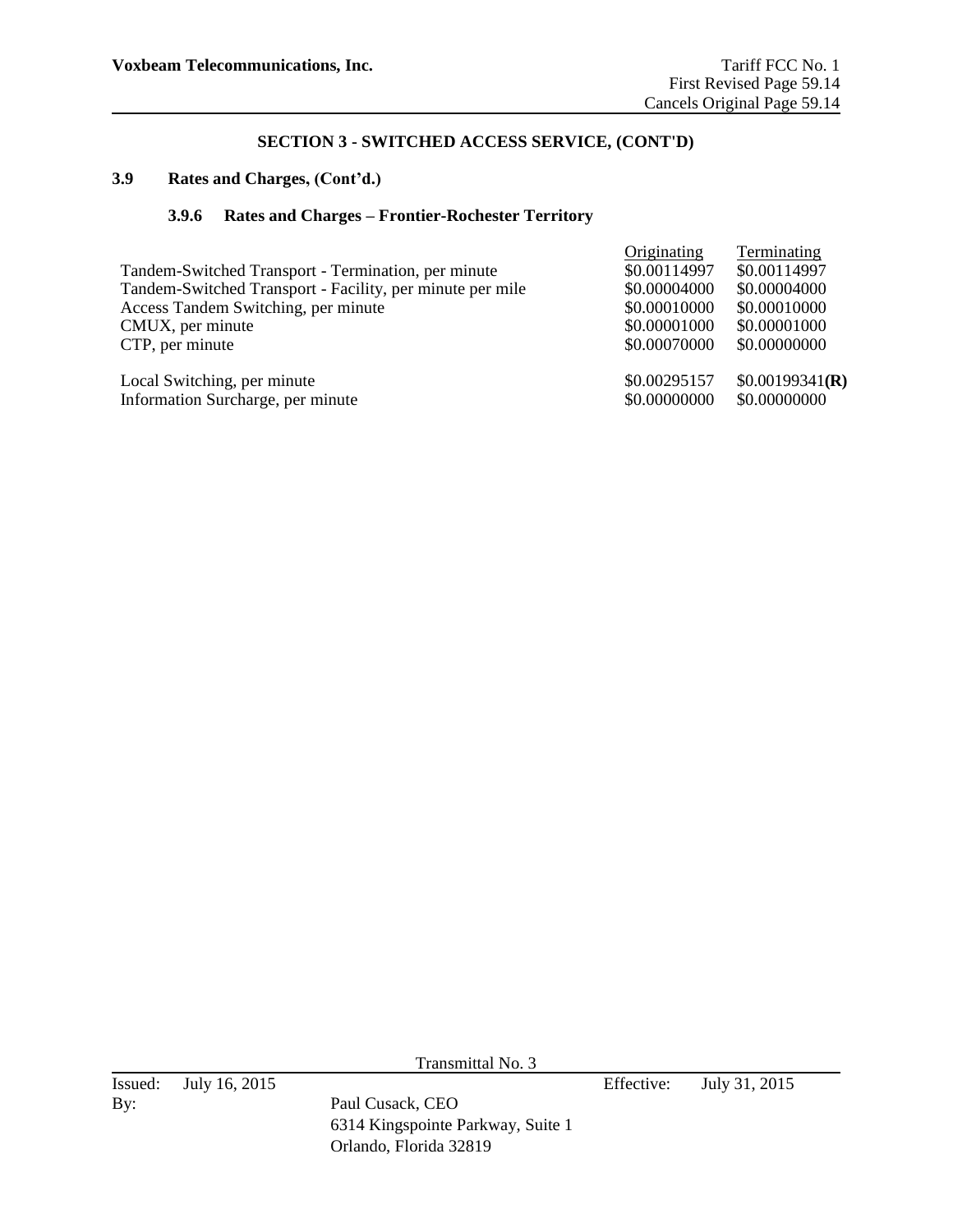## **3.9 Rates and Charges (Continued)**

# **3.9.4 Toll-Free 8XX Data Base Access Service**

Per Query:

|                | - AZ – CenturyLink QC Territory                                                                  | \$0.0040530                               |               |
|----------------|--------------------------------------------------------------------------------------------------|-------------------------------------------|---------------|
|                | $-CA$<br>AT&T Territory<br>Verizon Territory<br>Frontier Territory (WC)                          | \$0.0047770<br>\$0.0086681<br>\$0.0000000 |               |
|                | - CO – CenturyLink Territory                                                                     | \$0.0040530                               |               |
|                | $-CT$<br><b>Frontier Territory</b><br>Verizon Territory                                          | \$0.0033930(R)<br>\$0.0043560             | (T)           |
|                | - DC - Verizon Territory                                                                         | \$0.0043560                               |               |
|                | - DE - Verizon Territory                                                                         | \$0.0043560                               |               |
|                | $-$ FL<br>AT&T Territory<br>Verizon Territory<br><b>CenturyLink Territory</b>                    | \$0.004210<br>\$0.0043560<br>\$0.0088430  |               |
|                | - GA - AT&T Territory                                                                            | \$0.004210                                |               |
|                | - $IL$<br>AT&T Territory<br><b>Frontier Territory</b>                                            | \$0.002304<br>\$0.0098375                 |               |
|                | - MA - Verizon Territory                                                                         | \$0.004356                                |               |
|                | - MD - Verizon Territory                                                                         | \$0.004356                                |               |
|                | - MI<br>AT&T Territory<br><b>Frontier Territory</b>                                              | \$0.002304<br>\$0.0090183                 |               |
|                | $-MN$<br>CenturyLink QC Territory<br>CenturyLink (fka Embarq) Territory                          | \$0.0040530<br>\$0.0076870                |               |
|                | $- NV$<br>AT&T Territory<br><b>CenturyLink Territory</b>                                         | \$0.0051770<br>\$0.0120780                |               |
|                | - NJ - Verizon Territory                                                                         | \$0.004356                                |               |
|                | $- NY$<br>Verizon Territory<br><b>Frontier Rochester Territory</b>                               | \$0.004356<br>\$0.006745431               |               |
|                | Transmittal No. 3                                                                                |                                           |               |
| Issued:<br>By: | July 16, 2015<br>Paul Cusack, CEO<br>6314 Kingspointe Parkway, Suite 1<br>Orlando, Florida 32819 | Effective:                                | July 31, 2015 |
|                |                                                                                                  |                                           |               |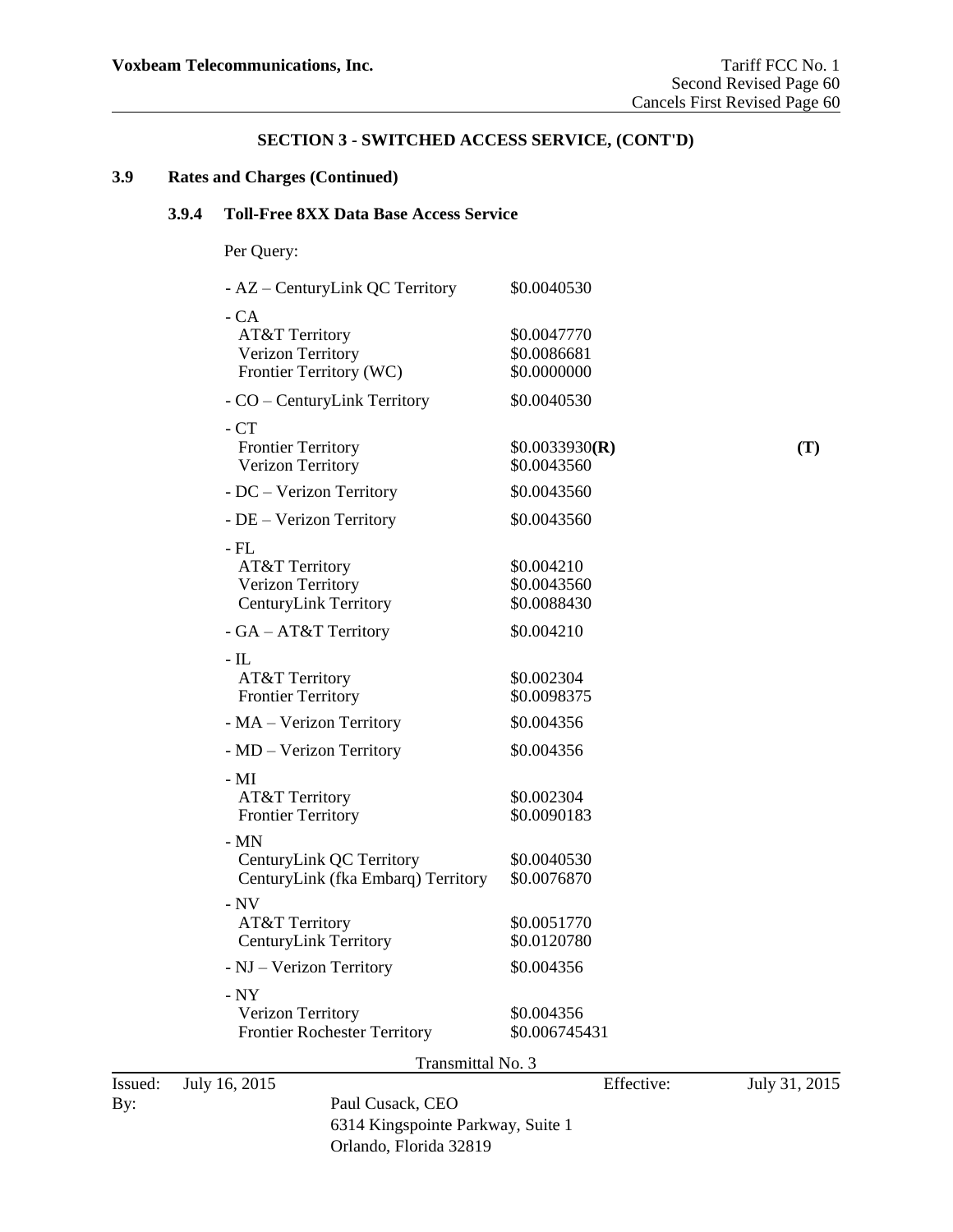## **3.9 Rates and Charges (Continued)**

### **3.9.4 Toll-Free 8XX Data Base Access Service**

Per Query:

| $-OR$                                |             |                |
|--------------------------------------|-------------|----------------|
| CenturyLink QC Territory             | \$0.0040530 |                |
| <b>Frontier Territory</b>            | \$0.0098131 |                |
| CenturyLink (fka Embarq)             | \$00825200  | (N)            |
| $- PA$                               |             | (T)            |
| - Verizon Pennsylvania Territory     | \$0.004356  | $(\mathbf{T})$ |
| - Verizon North Territory            | \$0.004356  | (T)            |
| - RI- Verizon Territory              | \$0.004356  |                |
| $-TX$                                |             |                |
| - AT&T Territory                     | \$0.002531  |                |
| - CenturyLink (fka Embarq) Territory | \$0.007687  | (N)            |
| - Verizon Territory                  | \$0.004356  |                |
| $-VA$                                |             | $(\mathbf{T})$ |
| - CenturyLink (fka Embarq) Territory | \$0.009618  | (N)            |
| - Verizon Virginia Territory         | \$0.004356  | $(\mathbf{T})$ |
| - Verizon South Territory            | \$0.004356  | (T)            |
| $-WA$                                |             |                |
| - CenturyLink QC Territory           | \$0.0040530 |                |
| - CenturyLink (fka Embarq) Territory | \$0.008252  | (N)            |
| - Frontier Territory                 | \$0.0099138 |                |
| $- WI$                               |             |                |
| - AT&T Territory                     | \$0.002304  |                |
| - Frontier Territory                 | \$0.0079984 |                |
|                                      |             |                |

## **3.9.5 Switched Access Optional Features**

Optional Features are provided on an Individual Case Basis as Special Service Arrangements pursuant to Section 6 of this tariff.

| Transmittal No. 3 |               |                                                       |            |               |
|-------------------|---------------|-------------------------------------------------------|------------|---------------|
| Issued:<br>By:    | July 16, 2015 | Paul Cusack, CEO<br>6314 Kingspointe Parkway, Suite 1 | Effective: | July 31, 2015 |
|                   |               | Orlando, Florida 32819                                |            |               |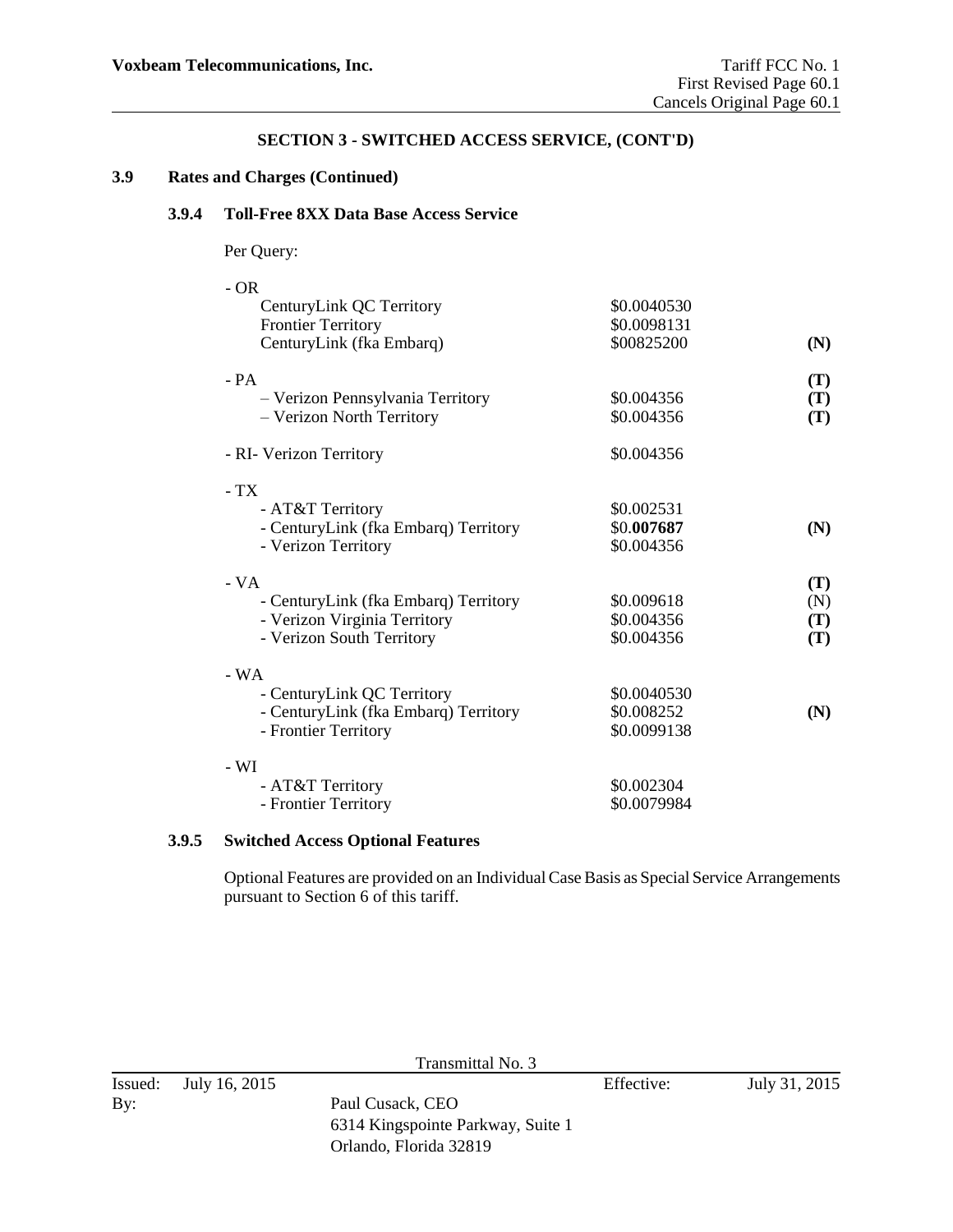## **3.9 Rates and Charges (Continued)**

### **3.9.6 Service Order Charges**

Service Order Charges recover the administrative costs associated with initiating Access Service.

Per Service Order ICB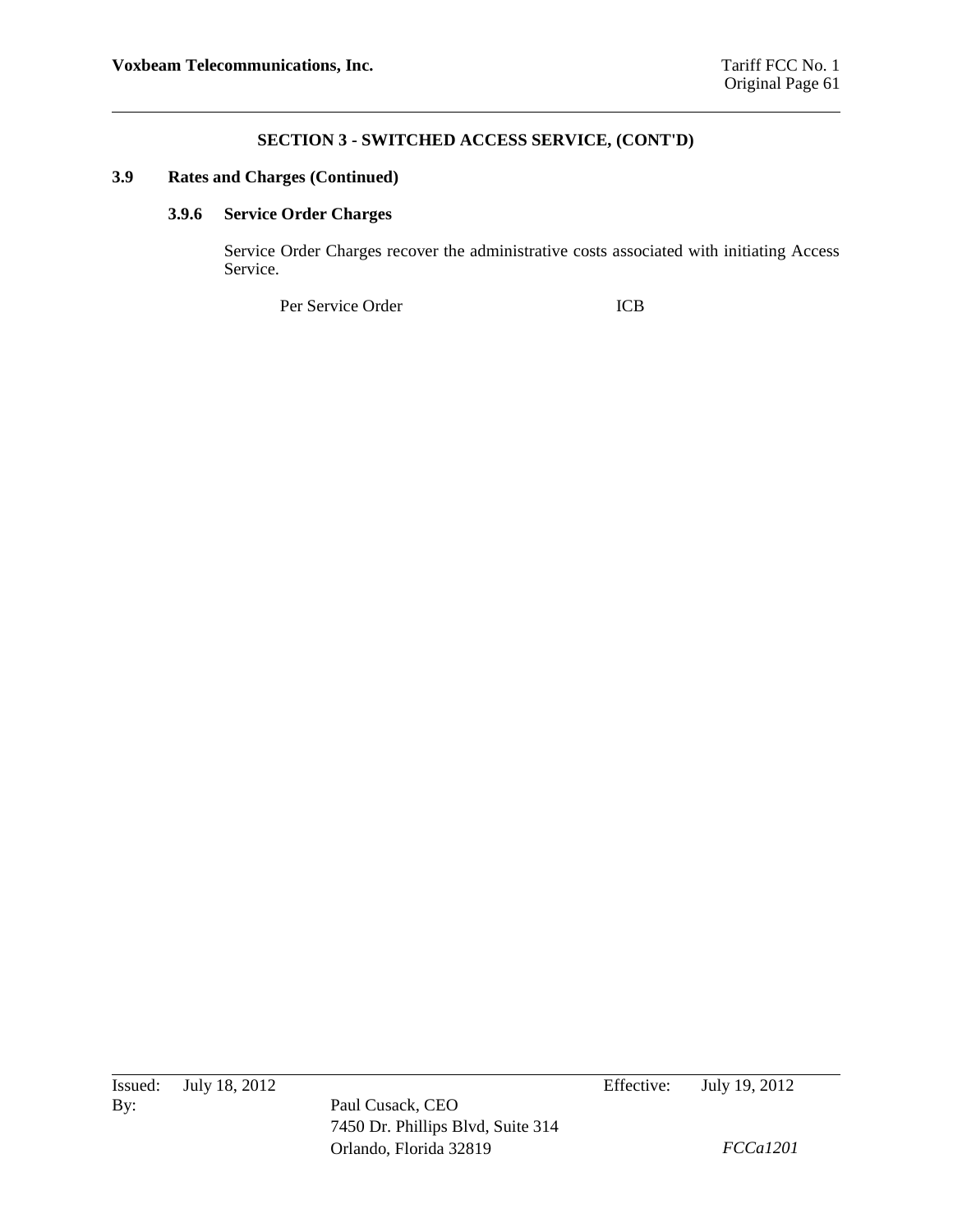## **SECTION 4 - DEDICATED ACCESS SERVICE**

### **4.1 General**

- **4.1.1** The Company, at its discretion, may provide interstate Dedicated Access Services with transmission speeds ranging from 2.4 Kbps to 2.4 Gbps. Dedicated Access Services are offered on a point-to-point basis only. Each Dedicated Access Service is dedicated to a single Customer and the entire usable bandwidth for each service is available to that Customer for their exclusive use.
- **4.1.2** All Dedicated Access Services, if offered, will be provided on an individual case basis.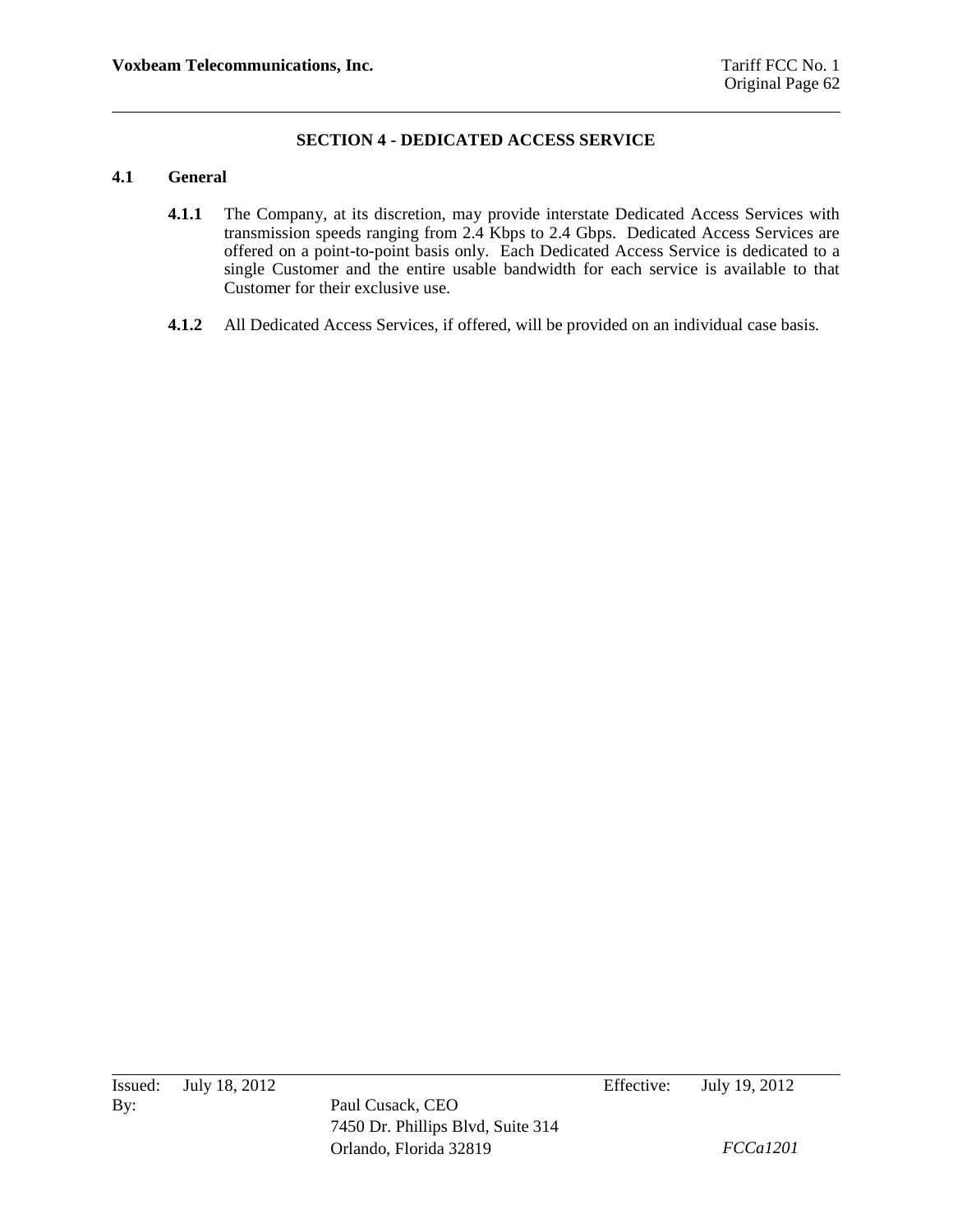#### **5.1 End User Common Line and Port Charges**

The Company recovers some of the costs of connecting to the End User's premises through monthly charges called the End User Common Line (EUCL) charge and the End User Port charge. These are flat-rated charges assessed to end users for each local exchange service line, trunk, or equivalent arrangement. The charges will be based on a monthly snapshot of end user accounts. No fractional debits or credits will be created.

Monthly Charge, per line or trunk:

|              | Residential or  |                 |                 |                        |
|--------------|-----------------|-----------------|-----------------|------------------------|
|              | Single Line     | Multiline       |                 |                        |
| <b>State</b> | <b>Business</b> | <b>Business</b> | ISDN PRI (EUCL) | <b>ISDN PRI (Port)</b> |
| CA           | \$4.40          | \$4.40          | \$22.00         | \$32.80                |
| FL           | \$6.44          | \$6.44          | \$32.20         | \$14.00                |
| <b>GA</b>    | \$6.44          | \$6.44          | \$32.20         | \$14.00                |
| IL           | \$4.54          | \$4.54          | \$22.70         | \$15.53                |
| MA           | \$6.39          | \$6.39          | \$31.95         | \$46.01                |
| MI           | \$5.38          | \$5.38          | \$26.90         | \$15.53                |
| NJ           | \$6.39          | \$6.39          | \$31.95         | \$46.01                |
| <b>NY</b>    | \$6.39          | \$6.39          | \$31.95         | \$46.01                |
| <b>PA</b>    | \$5.84          | \$5.84          | \$29.20         | \$23.43                |
| TX           | \$5.30          | \$5.30          | \$26.50         | \$49.01                |
| VA           | \$6.07          | \$6.07          | \$30.35         | \$23.43                |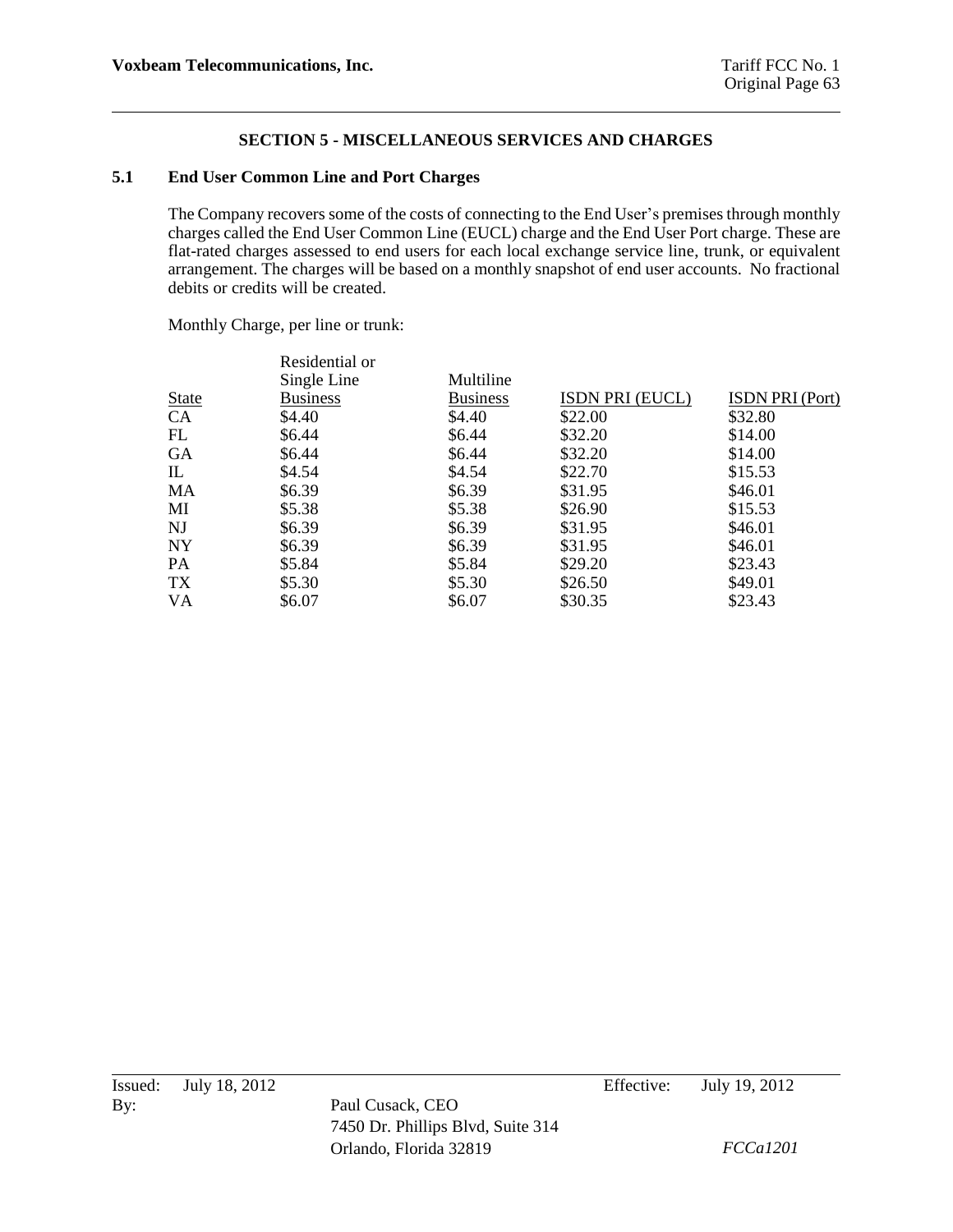### **5.2 Federal Universal Service Fee**

In connection with the FCC's Universal Service Orders, Voxbeam Telecommunications, Inc. will pay a percentage of its retail revenues to support the Universal Service Fund (USF). The company will pass-through the USF assessment to its customers by assessing a charge applicable against all retail interstate and international charges, including usage and non-usage charges. This surcharge is in addition to standard usage charges and any applicable service charges and surcharges associated with the Company's service. The Company's Universal Service Fee factor will match the relevant quarterly Universal Service Contribution Factor approved by the FCC rounded up to the nearest tenth of a percent. Universal Service Contribution Factors are available at [http://www.fcc.gov/omd/contribution-factor.html.](http://www.fcc.gov/omd/contribution-factor.html)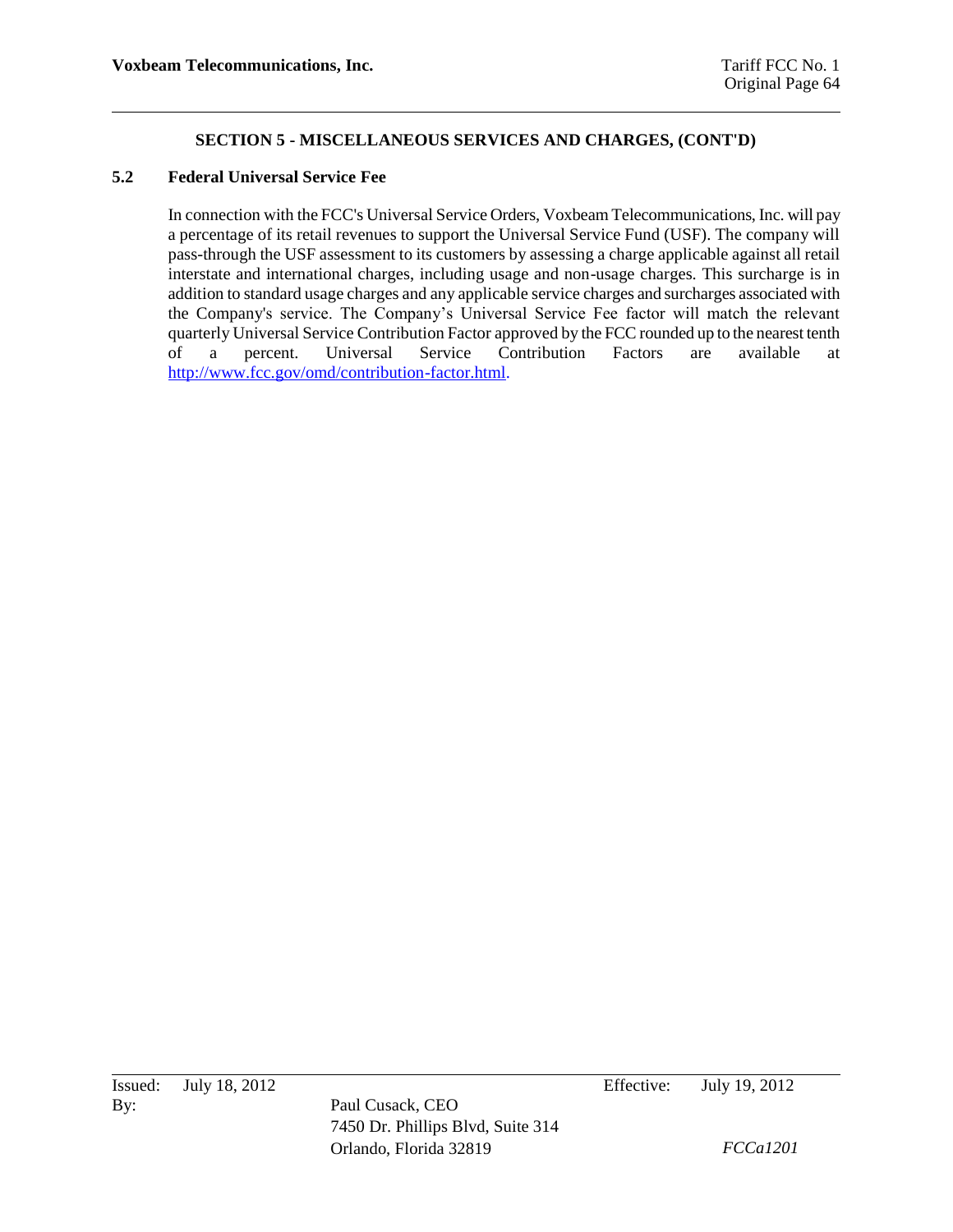#### **5.3 Billing Name and Address**

## **5.3.1 Service Description**

Billing Name and Address (BNA) service provides account detail of the Company's customers to interexchange carriers, operator service providers, enhanced service providers, and any other provider of interstate telecommunications services.

### **5.3.2 General**

- **A.** Upon acceptance of an order for BNA service, the Company will furnish account detail for each working number submitted. Account detail consists of current data base information including the end user's billing name and billing address.
- **B.** Only current information which resides in the Company's data base will be provided. Customers ordering BNA service must accept BNA account detail on an  $\lambda$ as is" basis.
- **C.** The Company will specify the location where requests for BNA service are to be received, and the format in which the requests are to be provided.
- **D.** The subscribing customer must agree that BNA information will not be resold or otherwise provided to any other person, corporation, partnership or entity, other than Customer's authorized billing agent, and that Billing Name and Address shall be used by Customer or Customer's authorized billing agent solely for:
	- 1. Billing its customers for using Customer's telecommunications services.
	- 2. Any purpose associated with the equal access requirement of United States v. AT&T, 552 F. Supp. 131 (D.D.C. 1982).
	- 3. Verification of service orders of new customers, identification of customers who have moved to a new address, fraud prevention, and similar nonmarketing purposes.

For calling card calls and collect and third party billed calls, Billing Name and Address for ANI service is not available on accounts of nonpublished/unlisted end users who, by request to the Company (which request may be submitted at any time), have specified that such information not be released.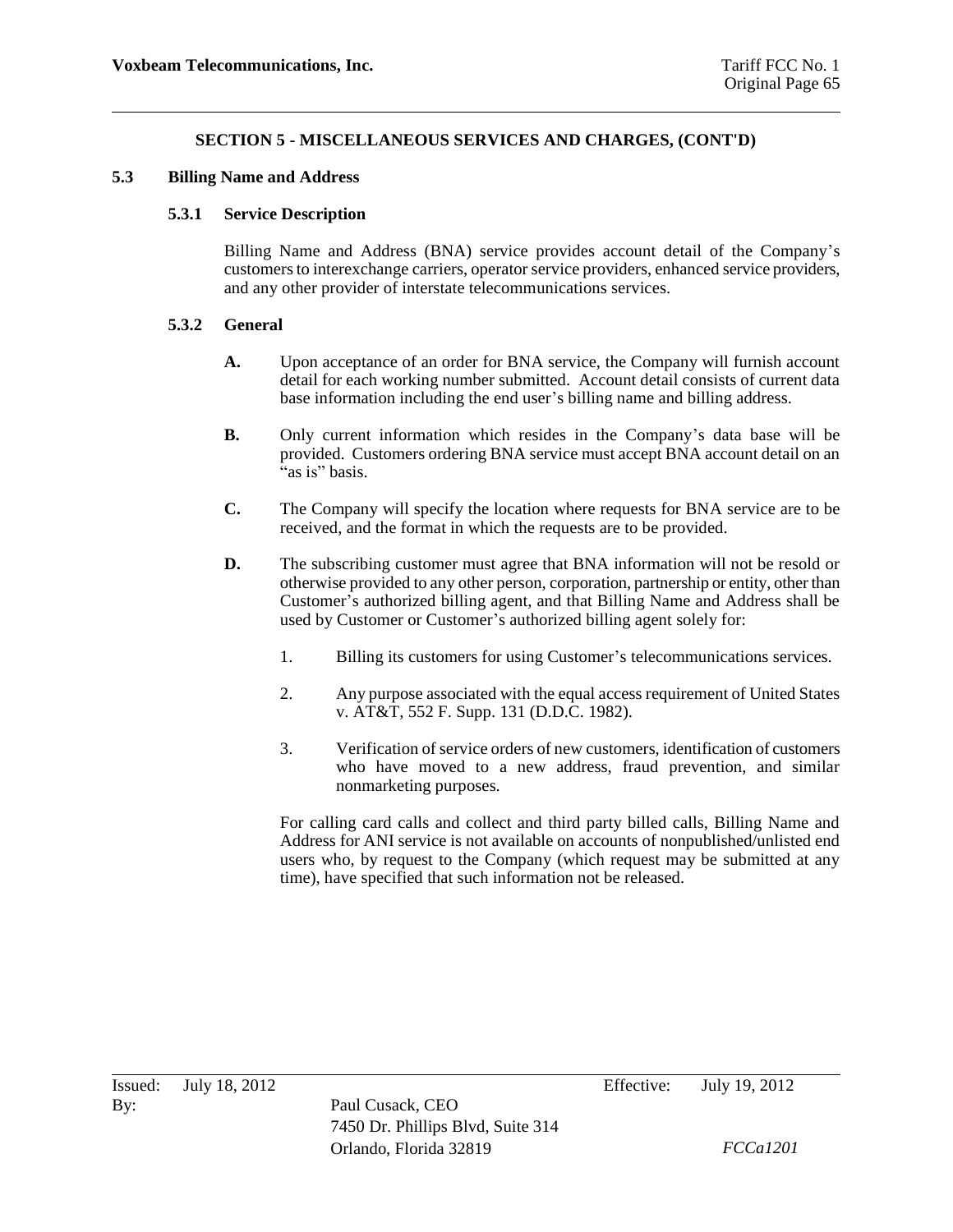#### **5.3 Billing Name and Address (Continued)**

### **5.3.2 (Continued)**

## **E. Manual Request**

- 1. At the customer's option, the Company will provide BNA via manual request procedures.
- 2. BNA service information will be provided by the Company in standard paper format via facsimile or first class U.S. mail.
- 3. Wherever possible, the Company will provide Billing Name and Address for ANI data no later than ten (10) business days from the date of receipt of the customer's request. Availability of data may be delayed if errors exist in the request received from the customer.
- 4. In situations where the customer requests more than forty (40) BNA records on a single order, the Company will provide the requested BNA information in a time frame mutually agreed to by the customer and the Company.

## **F. Mechanized Request**

- 1. At the customer's option, the Company will provide BNA, subject to procedures established for Customer Account Record Exchange (CARE).
- 2. The customer will submit its requests through proper CARE procedures, as revised or amended.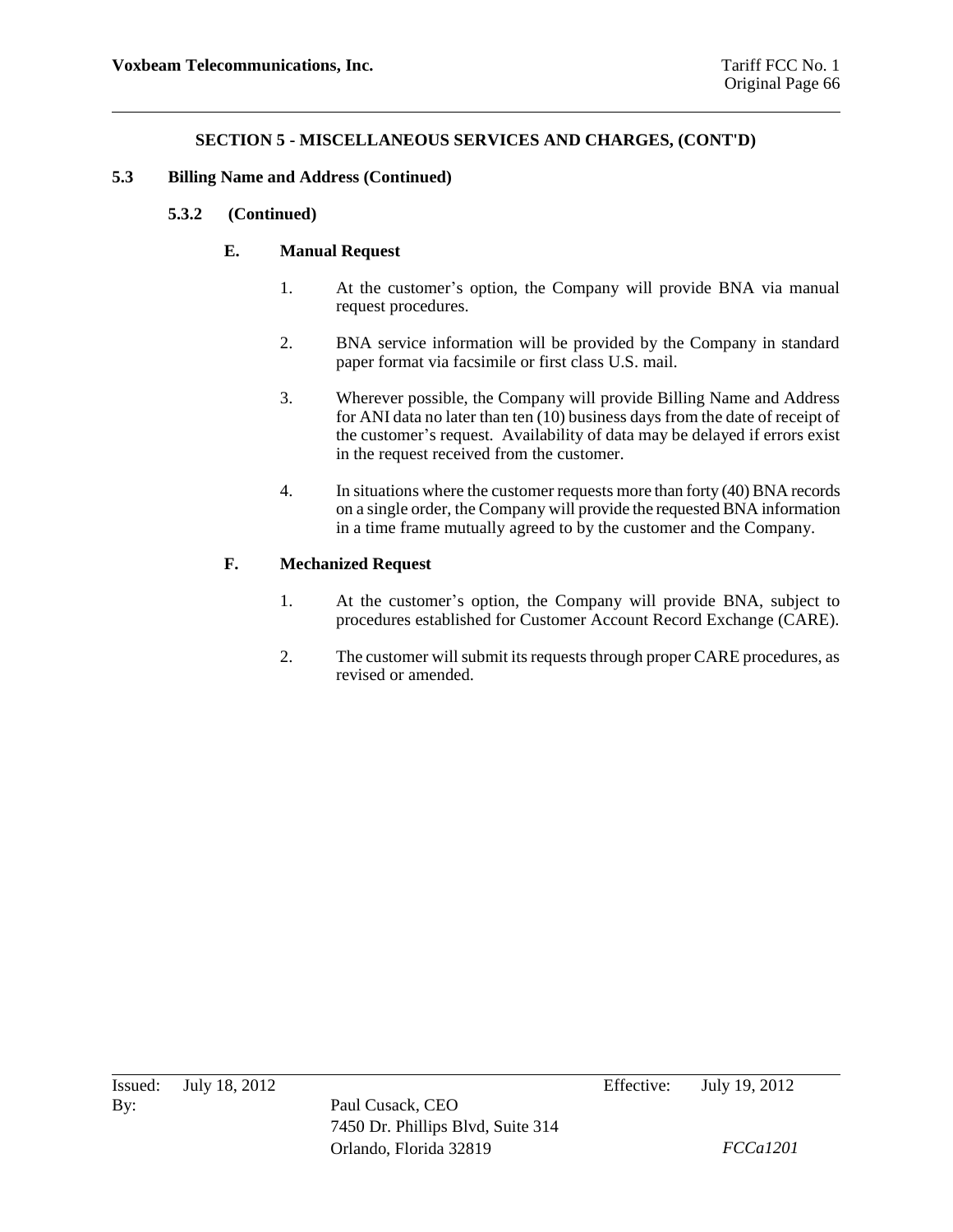#### **5.3 Billing Name and Address (Continued)**

## **5.3.3 Rate Regulations**

The number of BNA records for which charges apply will be accumulated by the Company, and billed to the customer on a monthly basis at the rates set forth in 5.3.4 following.

#### **5.3.4 Rates and Charges**

|                                  | <b>BNA</b><br>Request<br>Manual | <b>BNA</b><br>Request<br>Mechanized |
|----------------------------------|---------------------------------|-------------------------------------|
| Billing Name and Address for ANI |                                 |                                     |
| Per Order<br>Per Record          | \$50.94<br>\$0.33               | ICB<br>ICB                          |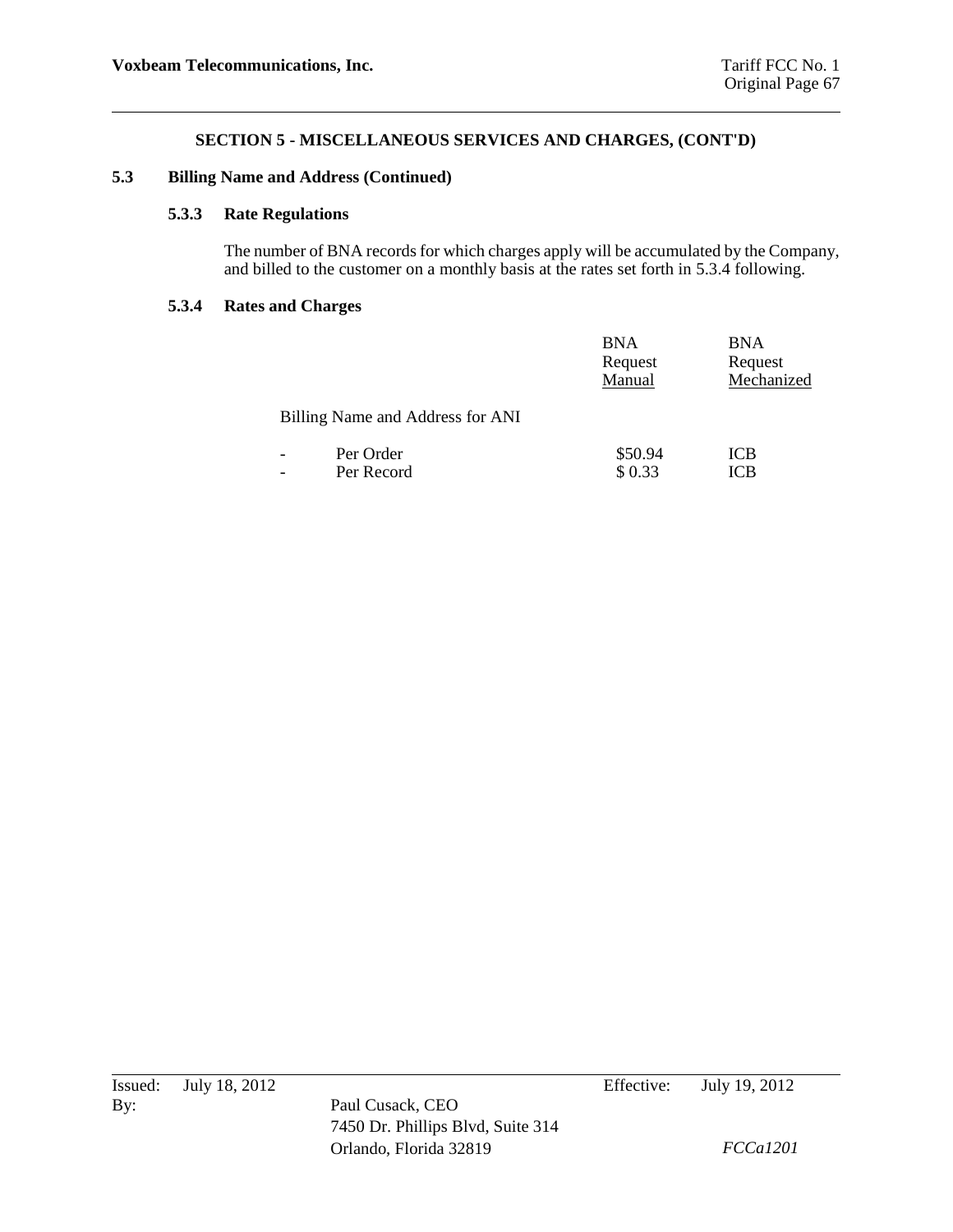# **5.4 PIC Change Charge**

Nonrecurring Charge per Change, per line or trunk: \$5.00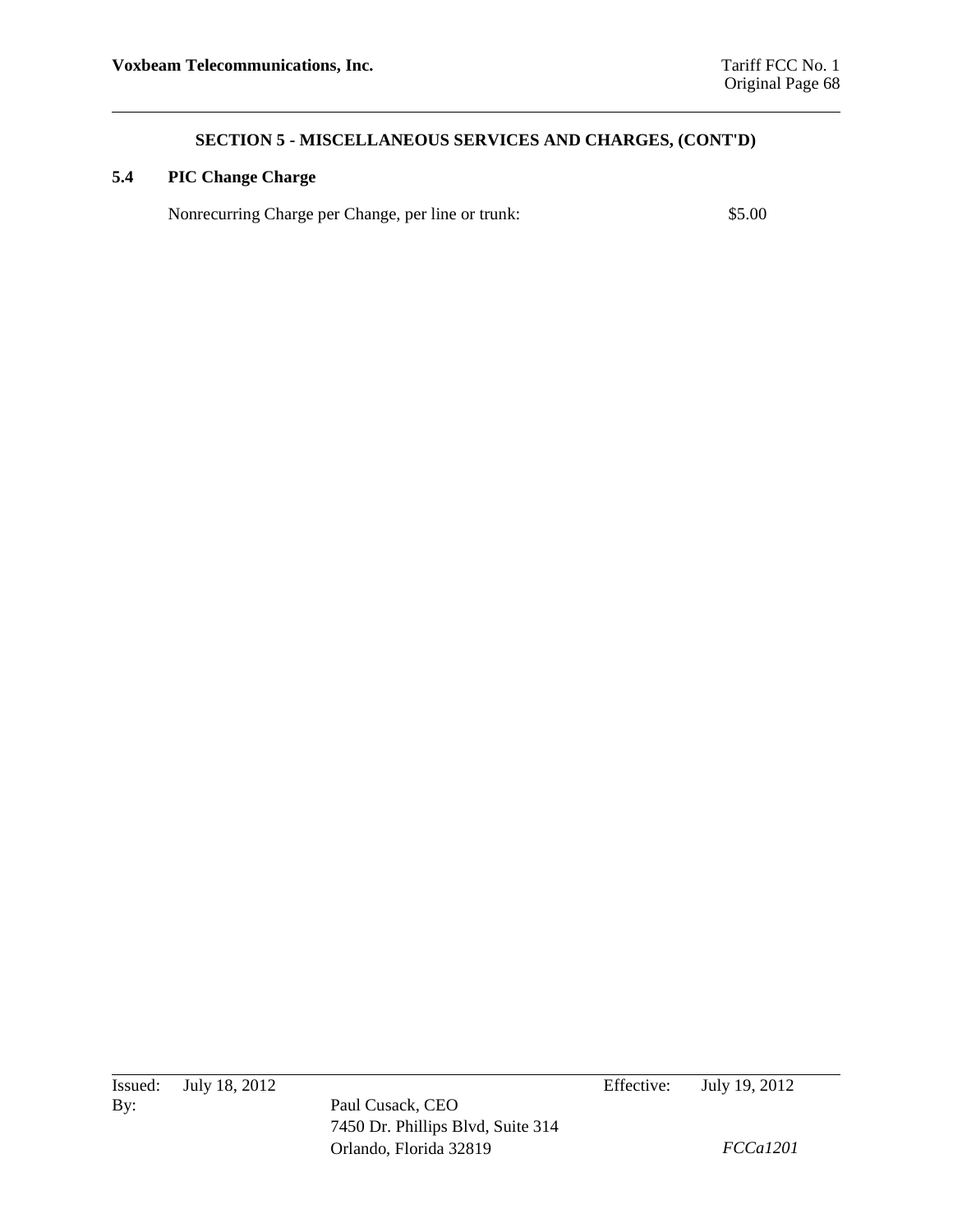## **SECTION 6 - SPECIAL CONTRACTS, ARRANGEMENTS, AND CONSTRUCTION**

#### **6.1 Special Contract Arrangements**

At the option of the Company, services may be offered on a contract basis to meet specialized pricing requirements of the Customer not contemplated by this tariff. The terms of each contract shall be mutually agreed upon between the Customer and Company and may include discounts off of rates contained herein and waiver of recurring, nonrecurring, or usage charges. The terms of the contract may be based partially or completely on the term and volume commitment, type of access arrangement, mixture of services, or other distinguishing features. Service shall be available to all similarly situated Customers for a fixed period of time following the initial offering to the first contract Customer as specified in each individual contract.

### **6.2 Special Service Arrangements**

- **6.2.1** If a Customer's requirements cannot be met by services included in this tariff, or pricing for a service is shown in this tariff as "ICB", the Company will provide, where practical, special service arrangements at charges to be determined on an Individual Case Basis. These special service arrangements will be provided if the provision of such arrangements is not detrimental to any other services furnished under the Company's tariffs.
- **6.2.2** Special service arrangement rates are subject to revision depending on changing costs or operating conditions.
- **6.2.3** If and when a special service arrangement becomes a generically tariffed offering, the tariffed rate or rates will apply from the date of tariff approval.

### **6.3 Non-Routine Installation Charges**

At the Customer's request, installation and/or maintenance may be performed outside the Company's regular business hours or in hazardous locations. In such cases, charges based on cost of the actual labor, material, or other costs incurred by or charged to the Company will apply. If installation is started during regular business hours but, at the Customer's request, extends beyond regular business hours into time periods including, but not limited to, weekends, holidays or night hours, additional charges may apply.